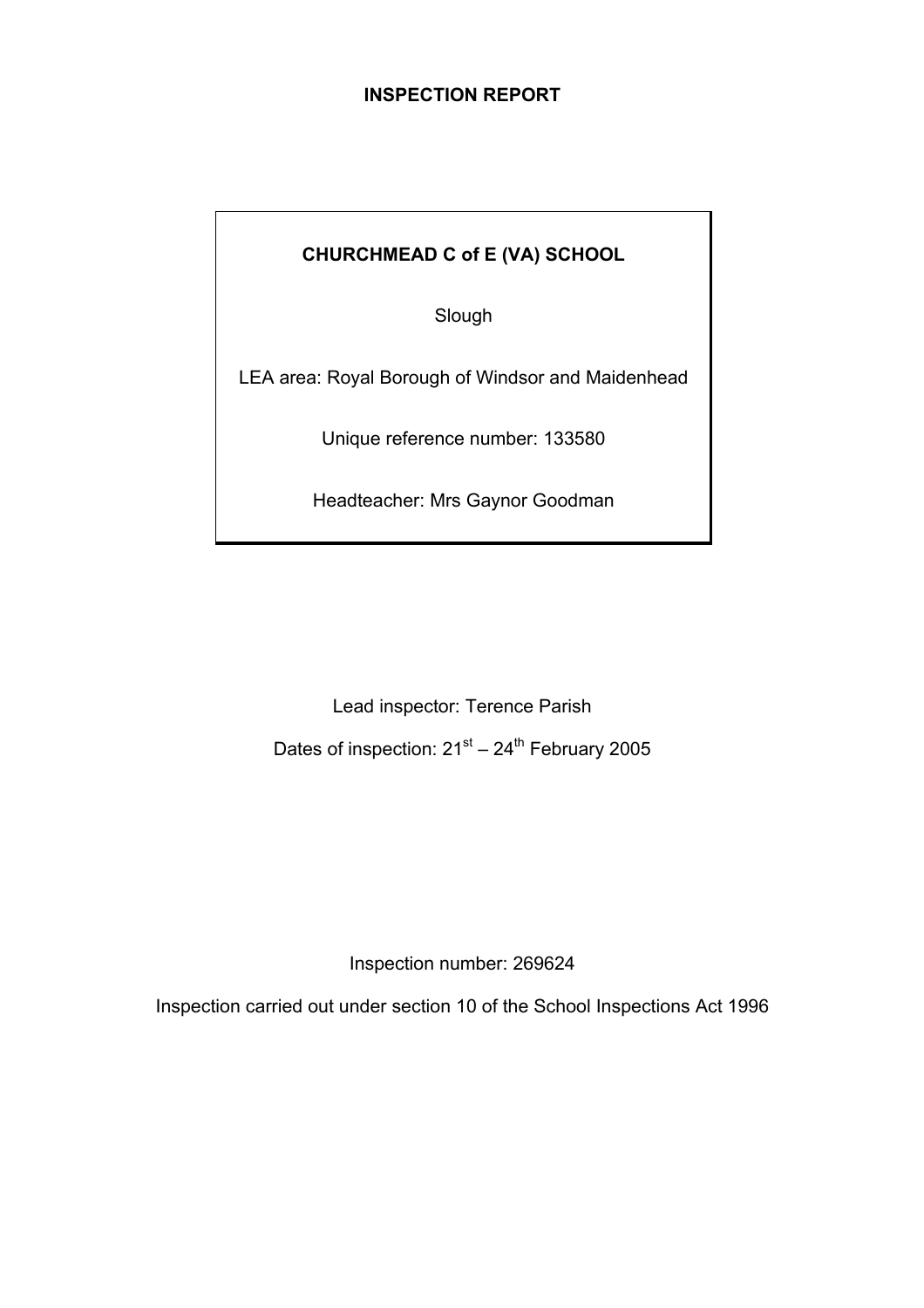# © Crown copyright 2005

This report may be reproduced in whole or in part for non-commercial educational purposes, provided that all extracts quoted are reproduced verbatim without adaptation and on condition that the source and date thereof are stated.

Further copies of this report are obtainable from the school. Under the School Inspections Act 1996, the school must provide a copy of this report and/or its summary free of charge to certain categories of people. A charge not exceeding the full cost of reproduction may be made for any other copies supplied.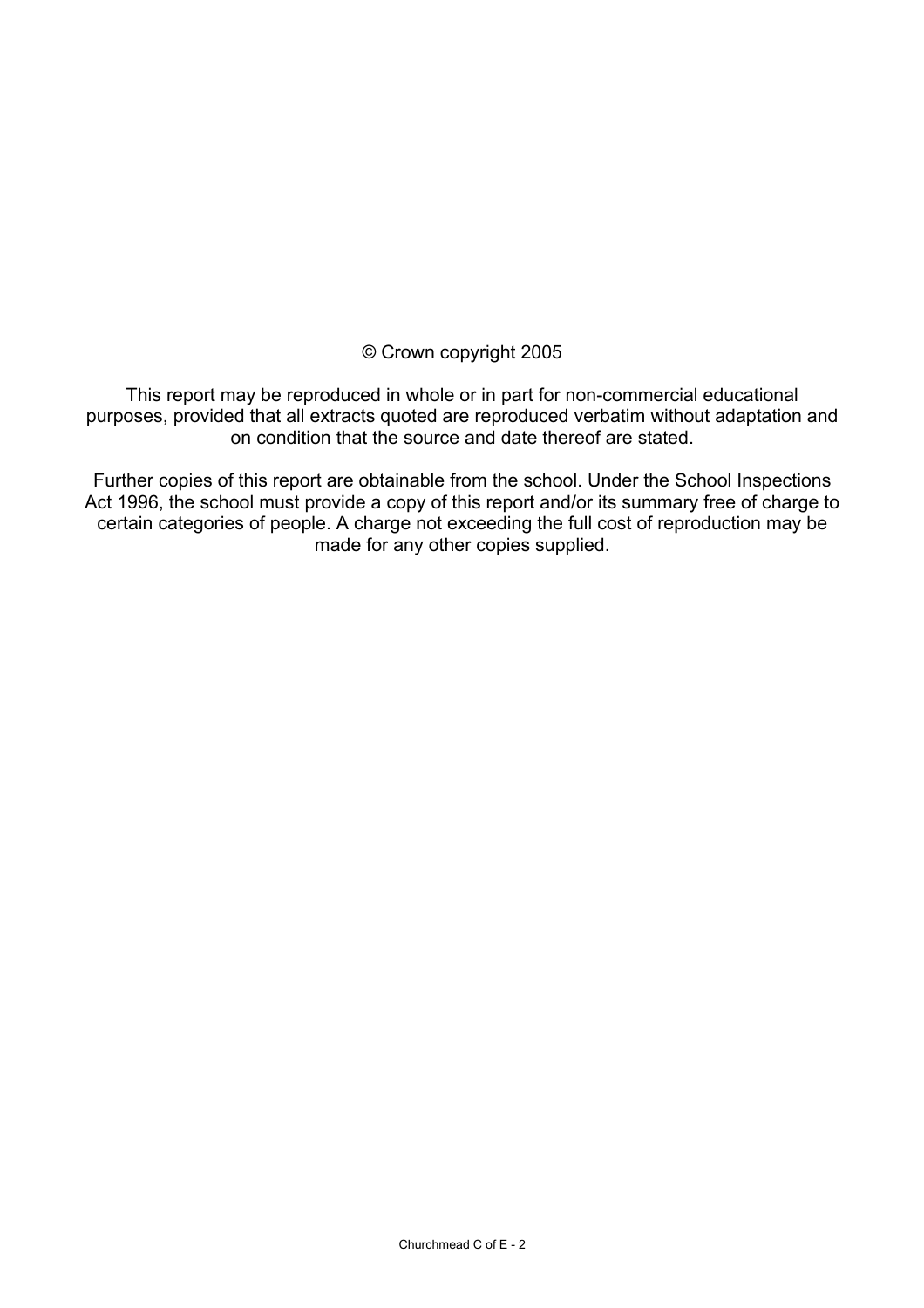# **INFORMATION ABOUT THE SCHOOL**

| Type of school:        |    |          | Comprehensive   |                                                            |  |
|------------------------|----|----------|-----------------|------------------------------------------------------------|--|
| School category:       |    |          | Voluntary aided |                                                            |  |
| Age range of pupils:   |    |          | $11 - 18$       |                                                            |  |
| Gender of pupils:      |    |          |                 | Mixed                                                      |  |
| Number on roll:        |    |          |                 | 643                                                        |  |
| School address:        |    |          |                 | <b>Priory Way</b><br>Datchet<br>Slough<br><b>Berkshire</b> |  |
| Postcode:              |    |          |                 | SL3 9JQ                                                    |  |
| Telephone number:      |    |          |                 | 01753 542707                                               |  |
| Fax number:            |    |          |                 | 01753 580046                                               |  |
| Appropriate authority: |    |          |                 | Governing body                                             |  |
| Name<br>governors:     | οf | chair    | of              | Mr Byron Thorne                                            |  |
| Date                   | οf | previous |                 | 18 <sup>th</sup> November 2002                             |  |

inspection:

## **CHARACTERISTICS OF THE SCHOOL**

The school is in the third year of being a Church of England Voluntary Aided school and also the third year of having a sixth form. The number of pupils makes it smaller than other secondary schools and the sixth form is much smaller than most. The local education authority to which the school belongs operates middle schools everywhere but in Datchet, where the school is located. Consequently, there are only two local authority primary schools that can 'feed' the school. Most pupils, typically around 80 per cent, come from a neighbouring authority, Slough; this authority operates grammar schools so, commonly, pupils coming to Churchmead do so having not succeeded in entering a grammar school. However, some likely come because Churchmead is not a grammar school and is seen as a better alternative to other non-grammar schools. There is a considerable range to pupils' socio-economic circumstances and they are below average overall. Standards on entry are also below average overall. One third of entrants are from diverse ethnic minority groups; the most significant numbers come from Asian British minorities. In addition a proportion comes from 'settled travellers'. Though significant numbers of pupils may speak a language other than English at home, typically none are at an early stage of learning English. The proportion of pupils with special educational needs is below average overall though the proportion with a statement of special educational needs is above average. There is a significant amount of sixth form provision elsewhere in the local authority or in Slough and most potential sixth form students choose to attend such provision.

## **Glossary**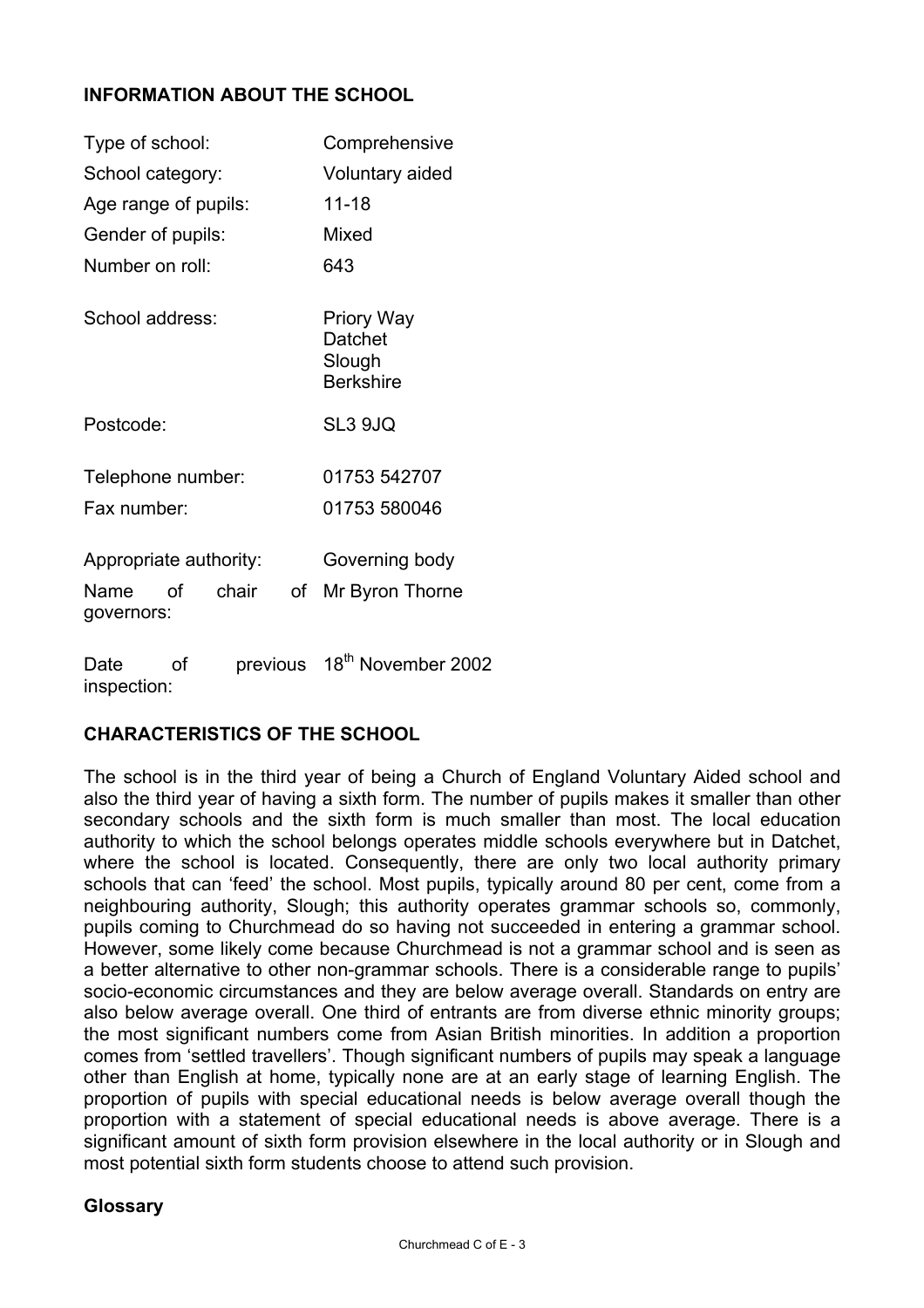The term 'Key Stage 3' is sometimes used and means 'Years 7 to 9'. It is often used in connection with national strategies to improve teaching and learning and hence raise pupils' achievement in these years.

The term 'Key Stage 4' is sometimes used as an alternative to 'Years 10 and 11'.

Throughout this report 'pupil' is used in Years 7 to 11, 'student' is used in the sixth form.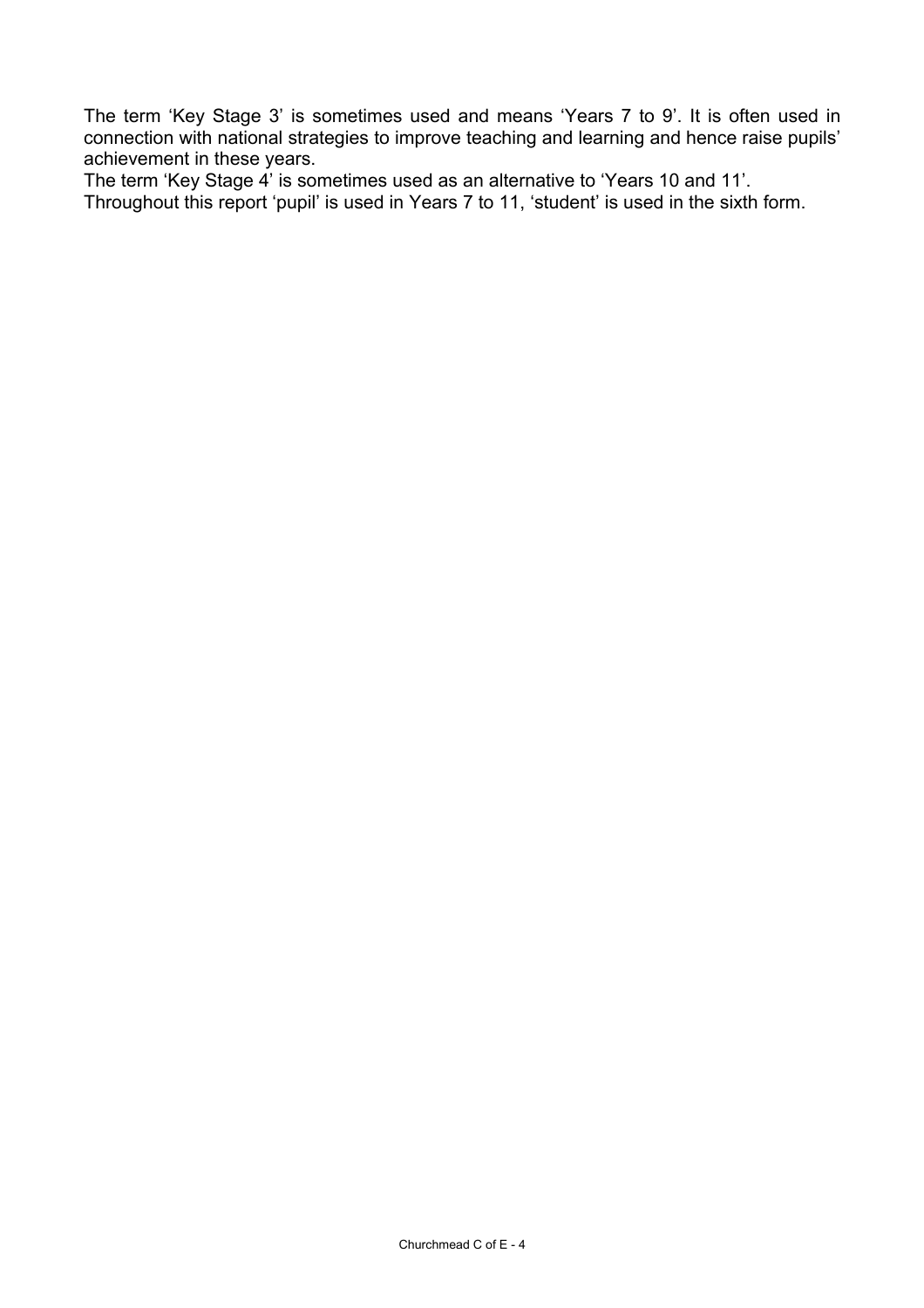# **INFORMATION ABOUT THE INSPECTION TEAM**

| <b>Members of the inspection team</b> |                    | <b>Subject responsibilities</b> |                                                   |  |  |
|---------------------------------------|--------------------|---------------------------------|---------------------------------------------------|--|--|
| 15465                                 | T Parish           | Lead inspector                  |                                                   |  |  |
| 19369                                 | C Wild             | Lay inspector                   |                                                   |  |  |
| 22685                                 | N Moss             | Team inspector                  | English                                           |  |  |
| 17923                                 | M Shaw             | Team inspector                  | <b>Mathematics</b>                                |  |  |
| 30825                                 | K Hayton           | Team inspector                  | Science                                           |  |  |
| 21806                                 | P Swinnerton       | Team inspector                  | Design and technology                             |  |  |
| 32787                                 | S Appleyard        | Team inspector                  | Information and communication<br>technology (ICT) |  |  |
| 29212                                 | M Smith            | Team inspector                  | French                                            |  |  |
| 8873                                  | C Evers            | Team inspector                  | <b>History</b>                                    |  |  |
| 20247                                 | R Parry            | Team inspector                  | Geography                                         |  |  |
| 30899                                 | K Boden            | Team inspector                  | Art and design, business studies                  |  |  |
| 31850                                 | D Nevens           | Team inspector                  | <b>Music</b>                                      |  |  |
| 20192                                 | <b>T</b> McDermott | Team inspector                  | Physical education; citizenship                   |  |  |
| 7958                                  | <b>G</b> Lewis     | Team inspector                  | Special<br>educational<br>needs;<br>media studies |  |  |
| 8361                                  | M Burley           | Team inspector                  | <b>Biology</b>                                    |  |  |

The inspection contractor was:

# Serco QAA

 Herringston Barn **Herringston Dorchester**  Dorset DT2 9PU

Any concerns or complaints about the inspection or the report should be made initially to the inspection contractor. The procedures are set out in the leaflet *'Complaining about Ofsted Inspections'*, which is available from Ofsted Publications Centre (telephone 07002 637833) or Ofsted's website (www.ofsted.gov.uk).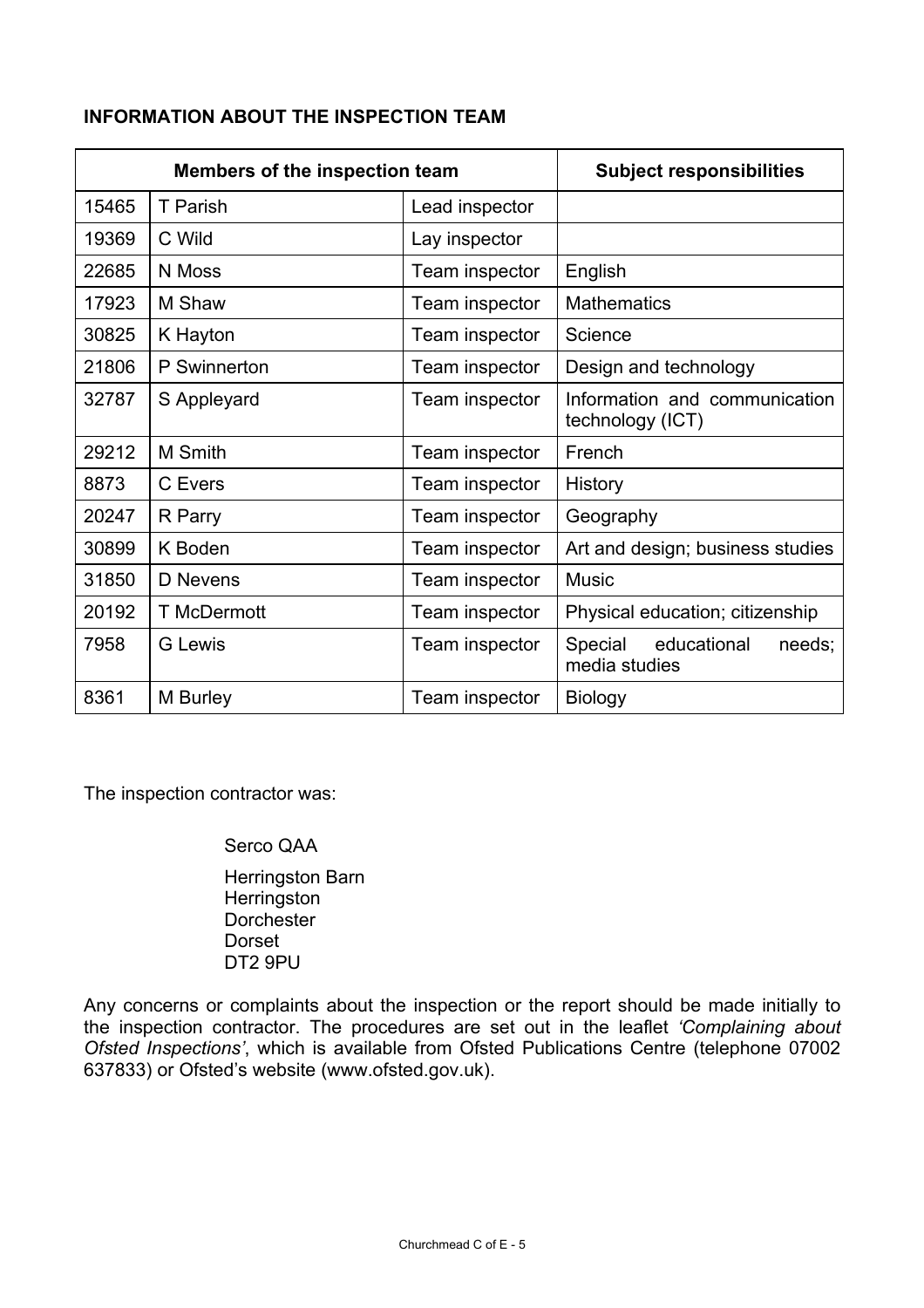# **REPORT CONTENTS**

|                                                                                                                                    | Page           |    |
|------------------------------------------------------------------------------------------------------------------------------------|----------------|----|
| <b>PART A: SUMMARY OF THE REPORT</b>                                                                                               | $\overline{7}$ |    |
| <b>PART B: COMMENTARY ON THE MAIN INSPECTION FINDINGS</b>                                                                          |                |    |
| <b>STANDARDS ACHIEVED BY PUPILS</b>                                                                                                | 13             |    |
| Standards achieved in subjects and courses                                                                                         |                |    |
| Pupils' attitudes, values and other personal qualities                                                                             |                |    |
| <b>QUALITY OF EDUCATION PROVIDED BY THE SCHOOL</b>                                                                                 | 20             |    |
| Teaching and learning<br>The curriculum<br>Care, guidance and support<br>Partnership with parents, other schools and the community |                |    |
| <b>LEADERSHIP AND MANAGEMENT</b>                                                                                                   | 29             |    |
| <b>WORK-RELATED LEARNING</b>                                                                                                       | 34             |    |
| <b>PART C: THE QUALITY OF EDUCATION IN SUBJECTS AND COURSES</b>                                                                    |                | 35 |
| <b>SUBJECTS AND COURSES IN KEY STAGES 3 AND 4</b>                                                                                  |                |    |
| <b>SUBJECTS AND COURSES IN THE SIXTH FORM</b>                                                                                      |                |    |
| PART D: SUMMARY OF THE MAIN INSPECTION JUDGEMENTS                                                                                  | 63             |    |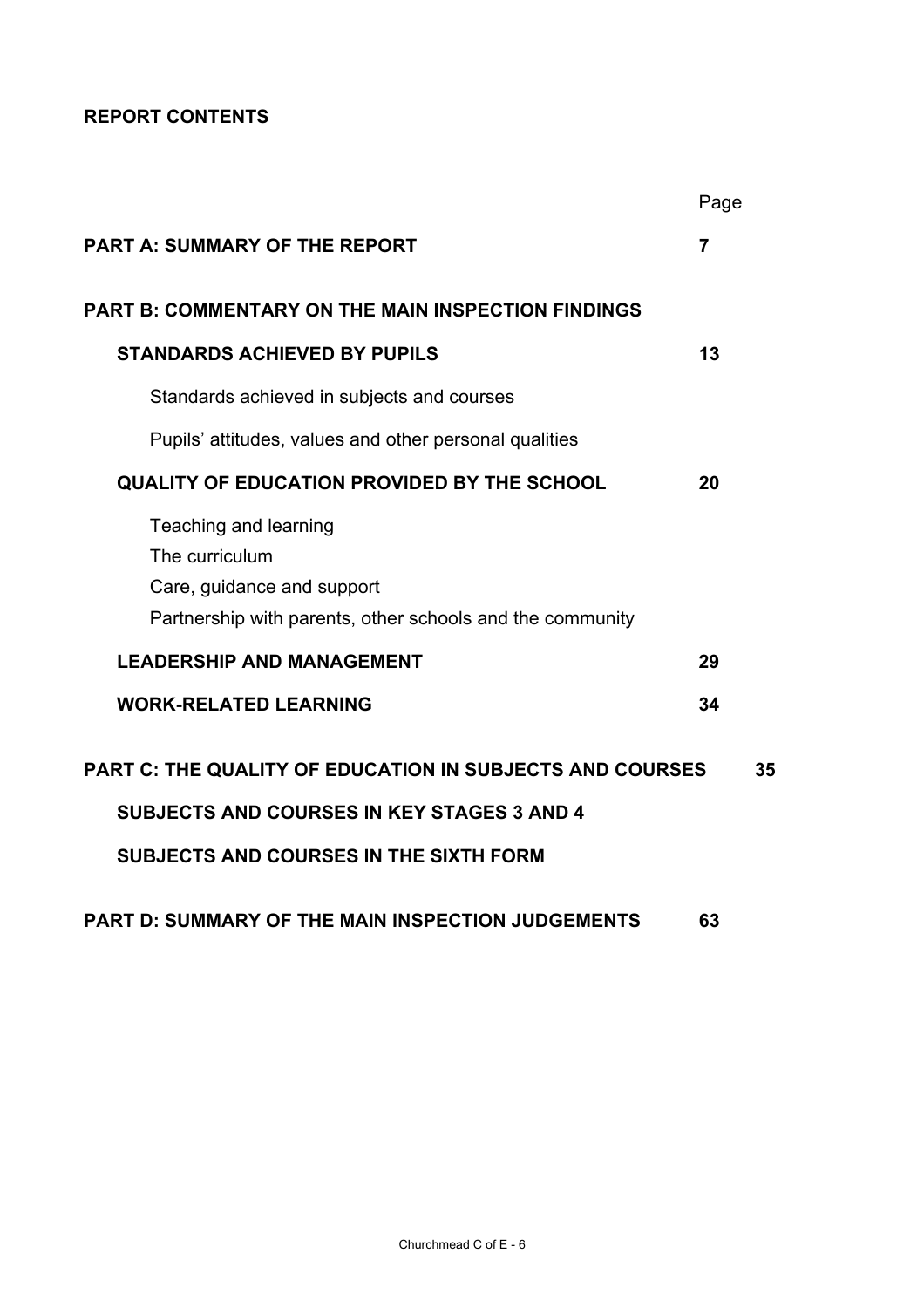# **PART A: SUMMARY OF THE REPORT**

# **OVERALL EVALUATION**

**The school provides a satisfactory standard of education overall,** though it provides unsatisfactory value for money due to an inadequate sixth form that fails to attract sufficient students. Pupils in the main school and students in the sixth form achieve satisfactorily overall. Standards of pupils' work are below average overall whilst standards of students' work in the sixth form are broadly average. Teaching and learning are satisfactory overall. Leadership and management are satisfactory overall. The headteacher shows a clear sense of purpose which has been hindered by staffing difficulties, the creation of the sixth form in September 2002 and the slow development of the new school governing body from January 2003.

The school's main strengths and weaknesses are:

- Standards of work and pupils' achievement have improved following better staffing and management.
- Pupils with special educational needs achieve well overall.
- Teaching and learning are satisfactory overall; they are good in English across all years, in art and design, history and physical education across Years 7 to 11, and also in geography and in music in Years 10 and 11.
- Standards of work in citizenship are well below average and statutory requirements are not met due to poor leadership and management.
- Standards in literacy are broadly average but significant numbers of lower attaining pupils have poor writing and speaking skills which hinder their achievement; pupils' skills in numeracy are below average.
- Though the attitudes and behaviour of most pupils are satisfactory overall, a minority misbehave at break-times and lunchtimes.
- Although the school strives to improve attendance and punctuality and both have improved, a significant number of pupils have low attendance rates or are late; too often parents do not take this seriously enough.
- The number of vocational options and pathways available in Years 10 and 11 is too limited.
- The sixth form curriculum is very narrow and does not meet the needs and aspirations of most of the pupils in the main school; students achieve very well in media studies and well in English literature and in business studies.

The last inspection placed the 11-16 school in serious weaknesses, primarily because of concerns then about the quality of teaching and learning, provision for pupils with special educational needs, weaknesses in assessment and areas of the curriculum, and ICT and design and technology not meeting statutory requirements. This inspection finds that the 11-16 school no longer has serious weaknesses though improvement does need to continue. Teaching is better, improvement in the provision for pupils with special educational needs is very good, assessment is satisfactory and improving rapidly, and ICT and design and technology are satisfactory and improving. The learning resource centre (library) is now good and used well by pupils. Improvement in the 11-16 school is satisfactory overall. The sixth form opened a few weeks before the last inspection, and has not lived up to expectations for growth; improvement in sixth form provision is poor.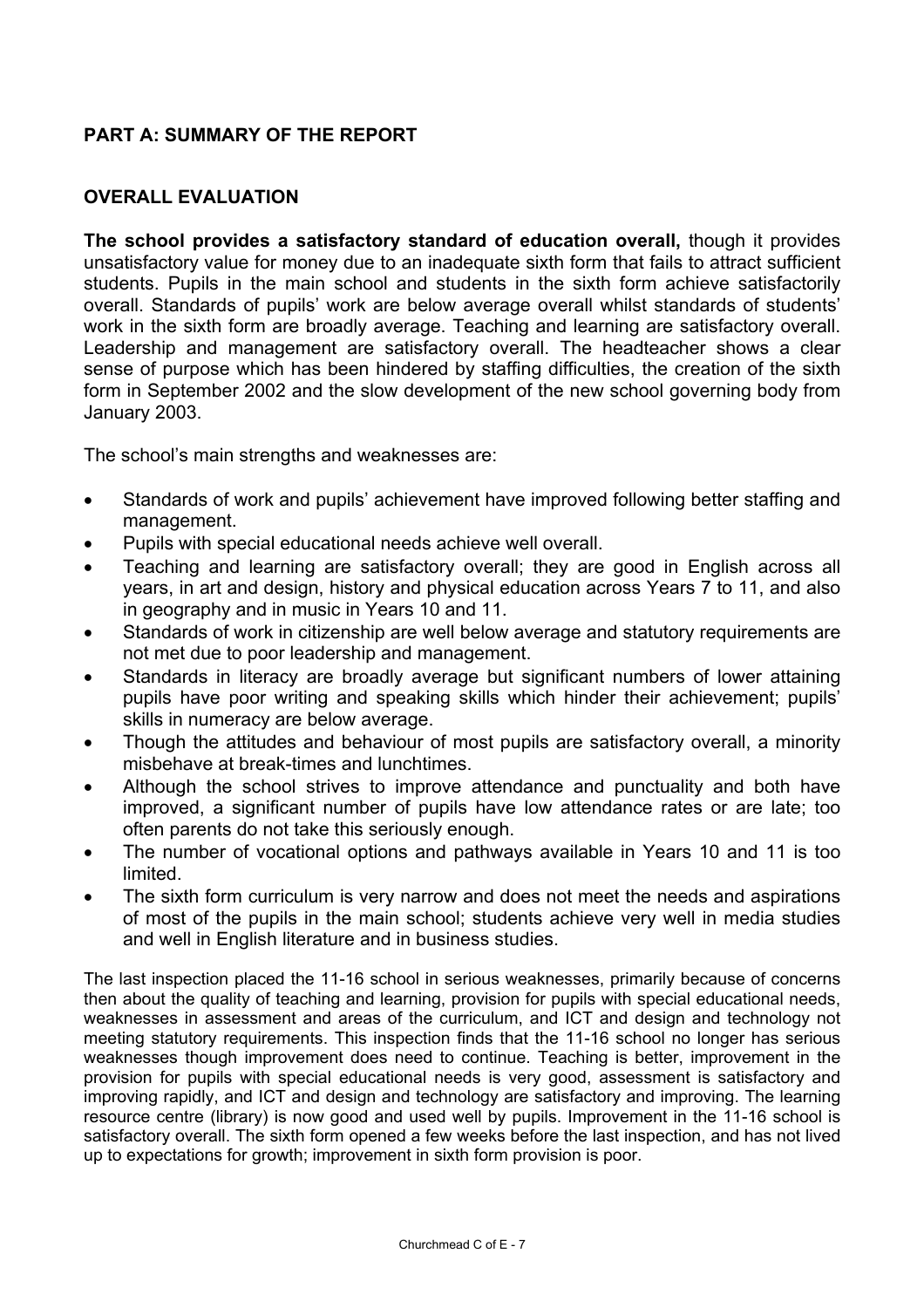In accordance with schedule 7 of the Learning and Skills Act 2000, I am of the opinion, and HMCI agrees, that the school has an inadequate sixth form because it has significant weaknesses in one or more of its areas of activity for pupils over compulsory school age.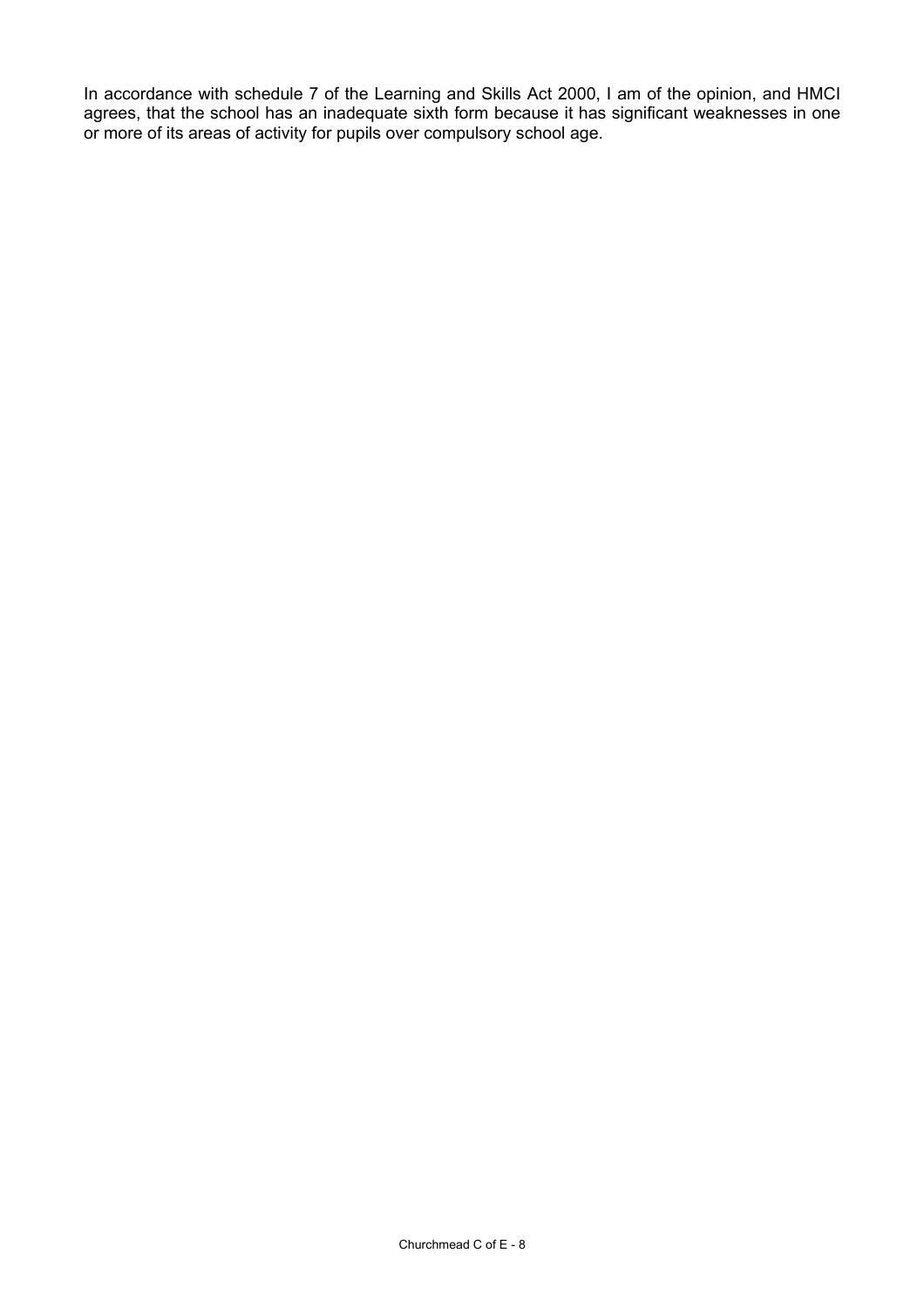# **STANDARDS ACHIEVED**

| Performance compared with: |                                 |      | similar schools |      |      |
|----------------------------|---------------------------------|------|-----------------|------|------|
|                            |                                 | 2002 | 2003            | 2004 | 2004 |
| Year 11                    | GCSE/GNVQ examinations          | n/a  |                 |      |      |
| Year 13                    | A/AS level and VCE examinations | n/a  | n/a             |      |      |

*Key: A - well above average; B – above average; C – average; D – below average; E – well below average For Year 11, similar schools are those whose pupils attained similarly at the end of Year 9.* 

**Pupils are currently achieving satisfactorily overall** and by Year 9 and Year 11. Standards of work seen are below the national average overall. In 2004, neither achievement nor standards were good enough and statutory targets were not met at GCSE level, though they were met for English and mathematics at the end of Year 9. Recently improved staffing and developing management systems have improved provision and enabled pupils to achieve better and more consistently. No long term trends have been analysed as the school changed status in 2002. Pupils achieve satisfactorily in most subjects though standards of work are most often below average. Standards of work seen in English are average by Year 9 and Year 11 and pupils achieve well. Standards in mathematics and in science are below average by Year 9 and Year 11 but pupils are achieving satisfactorily. Standards of work in art and design are above average by Year 11 and pupils achieve well by Year 9 and Year 11. Pupils achieve well in physical education and attain average standards by Year 11. Standards of work are average in ICT, but pupils achieve satisfactorily and further improvement seems likely. Standards of work in citizenship are well below average due to poor leadership and management. Pupils with special educational needs achieve well overall. Standards in literacy across the school are broadly average though significant numbers of lower attaining pupils have poor writing and speaking skills which hinder their achievement and reduce their standards of work. Pupils have below average standards of numeracy; they cope with the basic mathematical demands in subjects but rarely develop their abilities. Students in the sixth form are achieving satisfactorily overall and standards are broadly average; standards in media studies are above average and pupils achieve very well; students achieve well in English literature and in business studies.

**Pupils' personal qualities are satisfactory overall.** Their moral, social and cultural development is satisfactory overall but their spiritual development is unsatisfactory. Pupils' attitudes and behaviour are satisfactory overall though a minority misbehave, particularly outside lessons. Attendance and punctuality remain unsatisfactory overall but the school tackles both rigorously and they are improving; some parents need to take more responsibility.

## **QUALITY OF EDUCATION**

**The quality of education provided by the school is satisfactory overall. Teaching and learning are both satisfactory overall** and across all years. Teaching and learning are good in English across all years, in art and design, history and physical education across Years 7 to 11, and also in geography and in music in Years 10 and 11. Learning is poor in citizenship and within personal, social, and health education lessons (PSHE) in Years 7 to 11. Teachers' subject knowledge is good, and recently much better staffing and better assessment practice are improving pupils' achievement. Teachers particularly encourage younger pupils, in Years 7 to 9, and older students, in Years 12 and 13, well. The teaching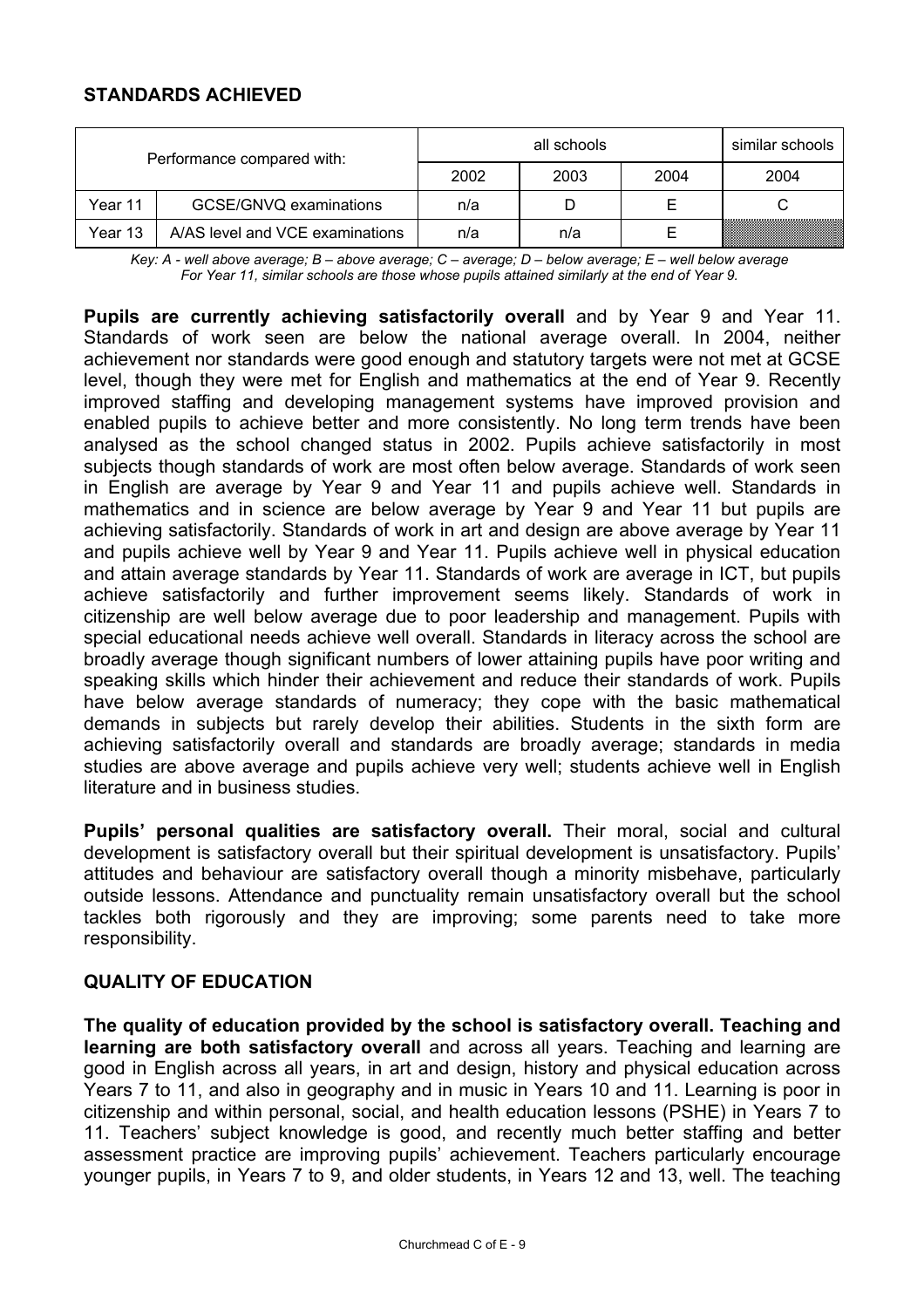and learning of pupils with special educational needs are good overall though not all teachers make effective use of support assistants or set appropriate work.

Care, guidance and support and the partnership with parents, other schools and the community are all satisfactory overall; community links are hindered by most pupils living elsewhere. The curriculum is unsatisfactory overall as there are too few vocational options, statutory requirements for citizenship are not met and insufficient potential students are attracted into the school's sixth form.

## **LEADERSHIP AND MANAGEMENT**

**Leadership and management are both satisfactory in the main school but unsatisfactory in the sixth form**. Governance is unsatisfactory as not all statutory requirements are met. Leadership has enabled the school to improve sufficiently so that it no longer has serious weaknesses. Governors have not yet come to full terms with what a voluntary-aided school is. Management has been improved with the help of national funding; systems to manage such things as behaviour and assessment have been well developed and now need consistent application. Finances have been managed very effectively but not with a view to overall best value; the sixth form is not in the interests of most pupils.

# **PARENTS' AND PUPILS' VIEWS OF THE SCHOOL**

Both pupils and parents have very mixed views of the school and though most questionnaire returns said most pupils like the school, a very significant number of pupils and parents have negative opinions. Unsatisfactory behaviour, inadequate homework and too little assessment are common grounds for complaint. Inspectors agree that a minority of pupils misbehave from time to time and sometimes have effects out of proportion to their numbers; they also agree that homework is not a strength of work in the school and assessment is still developing, developing well in fact. However, behaviour is satisfactory overall and there is an air of overall improvement within the school, largely due to a better staffing situation than pupils and parents had to contend with up until the recent past.

## **IMPROVEMENTS NEEDED**

The most important things the school should do to improve are:

- Continue to improve and build on good practice in teaching and learning so that they become good overall rather than satisfactory.
- Improve leadership and management of citizenship and of personal and social and health education and learning in both; time available at the start of the day needs to be more productive too.
- Further improve standards of literacy and of numeracy.
- Tackle the minority of pupils who misbehave more robustly.
- Improve further pupils' attendance and punctuality.
- Improve curriculum provision in Years 10 and 11.
- Very rapidly address weaknesses in the sixth form (see sixth form summary).

and, to meet statutory requirements:

- Ensure citizenship is appropriately provided for.
- Ensure requirements for a daily act of collective worship are met.
- Ensure the governors' annual report to parents is complete.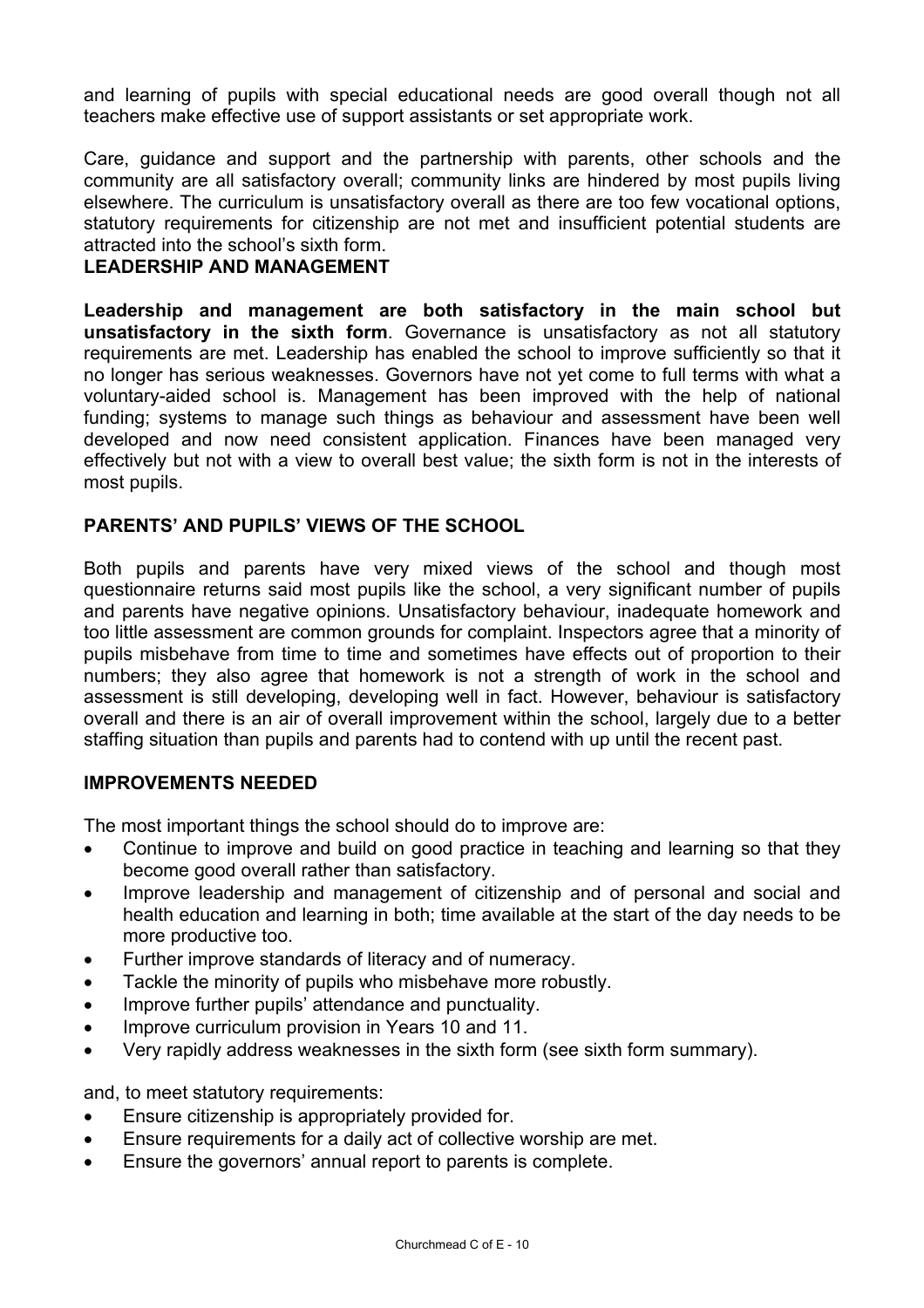# **THE SIXTH FORM AT CHURCHMEAD C of E (VA) SCHOOL**

#### **OVERALL EVALUATION**

**The sixth form is unsatisfactory overall** and consequently cost-effectiveness is unsatisfactory. Students are currently progressing well in lessons and teaching and learning are both good; however, overall achievement is only satisfactory because attendance is too low and recent examination results not good enough. Leadership and management have not been able to significantly increase student numbers and are consequently both unsatisfactory. The sixth form was opened just prior to the previous inspection with the help of considerable funding for accommodation; since then it has adversely affected provision within the main school without demonstrating that it can offer anything to students that is not available at other nearby sixth forms.

The main strengths and weaknesses are:

- Current students are achieving satisfactorily overall, and do well in English literature, business studies and media studies.
- There were too many unclassified results at AS level in 2004.
- The curriculum is poor; it neither attracts sufficient students nor provides an adequate range of enrichment activities to promote improved key skills, including academic skills and social skills.
- Attendance is too low.
- Students enjoy the small class sizes, which mean they get good support.

In accordance with schedule 7 of the Learning and Skills Act 2000, I am of the opinion, and HMCI agrees, that the school has an inadequate sixth form because it has significant weaknesses in one or more of its areas of activity for pupils over compulsory school age.

#### **QUALITY AND STANDARDS IN SUBJECTS AND COURSES OF THE CURRICULUM**

Judgements about the provision in the subjects and courses inspected in the sixth form are shown below. They are based mainly on the quality of teaching and learning and how well students achieve. Not all subjects in the sixth form were inspected.

| Curriculum area                                | <b>Evaluation</b>                                                                                                                                                                                                                                                |  |  |  |
|------------------------------------------------|------------------------------------------------------------------------------------------------------------------------------------------------------------------------------------------------------------------------------------------------------------------|--|--|--|
| English,<br>languages<br>and<br>communication  | Provision in English literature is good. Standards are below average but<br>students achieve well due to good teaching. Leadership and management<br>are good.                                                                                                   |  |  |  |
| <b>Mathematics</b>                             | No students are taking advanced courses. No students were participating in<br>informal opportunities to improve GCSE mathematics results. Numeracy<br>standards are below average overall.                                                                       |  |  |  |
| Science                                        | Provision in <b>biology</b> is good. Teaching is good and students are achieving<br>well. Leadership and management of science are good; the very small<br>numbers of students are managed within this sphere. No other advanced<br>science courses are offered. |  |  |  |
| Information<br>and<br>communication technology | <b>ICT</b> was sampled. Teaching and achievement in the lessons seen were<br>satisfactory. Leadership and management are satisfactory.                                                                                                                           |  |  |  |
| and media                                      | Visual and performing arts Provision in media studies is good. Students achieve well due to good<br>teaching and because of good leadership and management. This course has<br>been particularly successful.                                                     |  |  |  |
|                                                | A drama lesson was sampled; teaching, learning and achievement were                                                                                                                                                                                              |  |  |  |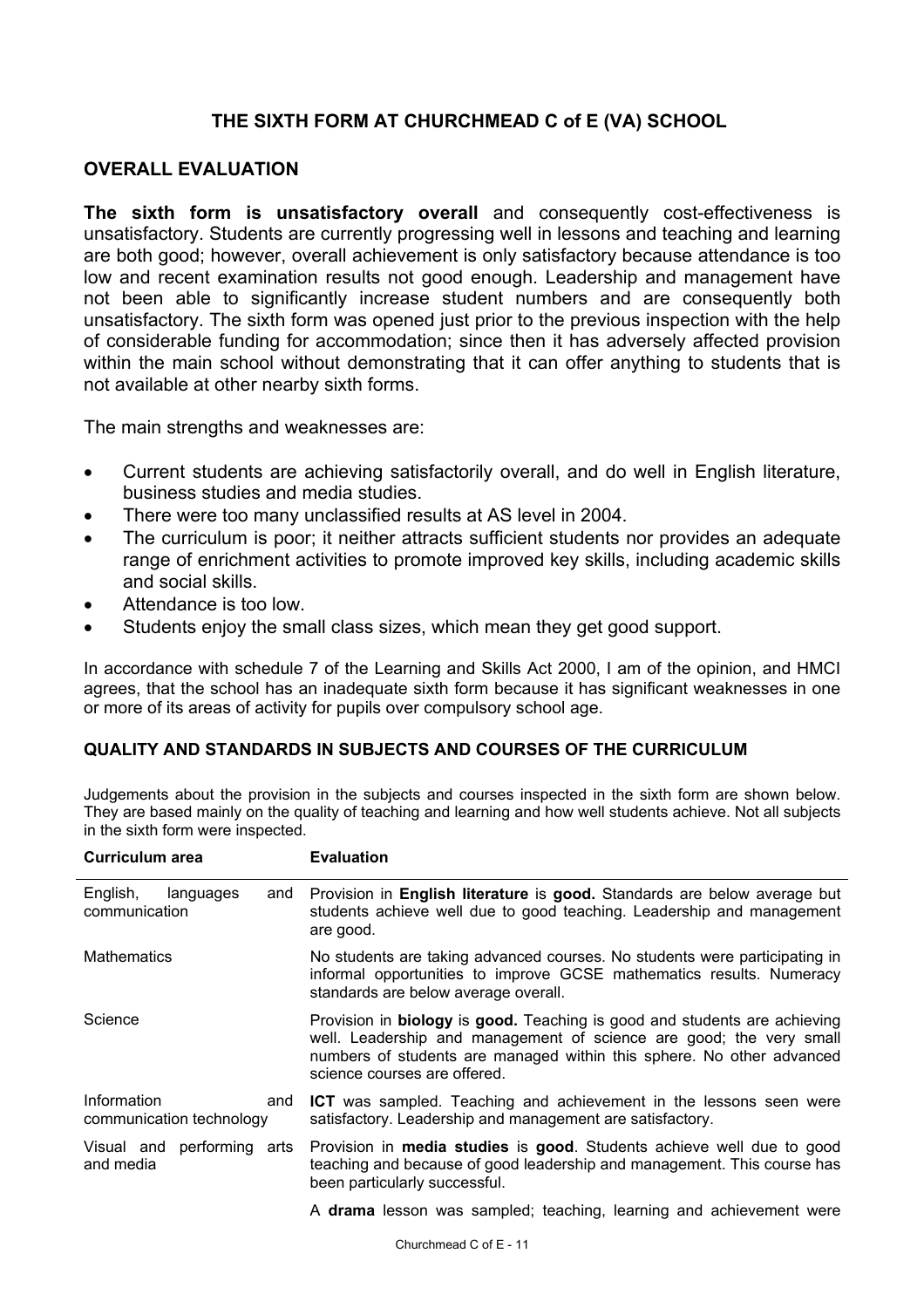|                                            | satisfactory.                                                                                                                                                                                                                 |
|--------------------------------------------|-------------------------------------------------------------------------------------------------------------------------------------------------------------------------------------------------------------------------------|
| Hospitality, sports, leisure and<br>travel | An A-level physical education lesson was sampled; teaching, learning and<br>achievement were good.                                                                                                                            |
| <b>Business</b>                            | Provision in business studies is good. Students achieve well due to good<br>teaching and because of good leadership and management.                                                                                           |
| General education                          | All Year 12 students take an AS general studies course but it was not<br>inspected. Over a third of the students received unclassified grades in 2004.<br>All students taking A-level general studies attained A or B grades. |

*The curriculum areas are broadly common across all post-16 education and training. They do not necessarily correspond*  with subjects and courses taught by the school. Inspectors make judgements in the range: excellent; very good; good; *satisfactory; unsatisfactory; poor; very poor. Excellent and very good are equivalent to the judgement 'outstanding' in further education and sixth form college reports; poor and very poor are equivalent to 'very weak'.* 

## **ADVICE, GUIDANCE AND SUPPORT**

Students receive good advice and guidance overall; small groups mean they can receive individual assistance with their studies. A well-stocked library and very good ICT resources enable students to seek other advice and support too. A good prospectus has been put together and advice for prospective students is provided at an open day, though the most recent one was not well attended. Opportunities available at other centres are made clear; most prospective students, likely living closer to other centres, take up those opportunities.

## **LEADERSHIP AND MANAGEMENT OF THE SIXTH FORM**

**Leadership and management of the sixth form are unsatisfactory overall**. This is not the fault of any particular person or office within the school. The sixth form was set up on the belief that it would rapidly expand; it has not and is likely to decline. Though current financial figures show that its expense more or less now balances the money provided for it, the sixth form continues to utilise staff time which could be better directed towards the main school. The curriculum is too narrow to attract more students and cannot be expanded without costing more. There is very little special management of current students necessary; subject heads of department look after the small numbers involved and do it satisfactorily or well depending upon the subject. Too many of the Year 12 students in 2004 attained ungraded AS levels. Current attendance, including negotiated study leave, runs at about 85 per cent; this is too low when a missing student can be a quarter of a class and student discussion and interaction are important.

#### **STUDENTS' VIEWS OF THE SIXTH FORM**

Most students spoken to had positive views about the sixth form. Small group sizes mean they get plenty of attention from teachers. In questionnaires, most indicated there were few worthwhile activities beyond lessons; many say careers advice is weak; most indicate that students' views are not well enough taken into account. Despite these opinions almost all enjoyed being a student in the sixth form.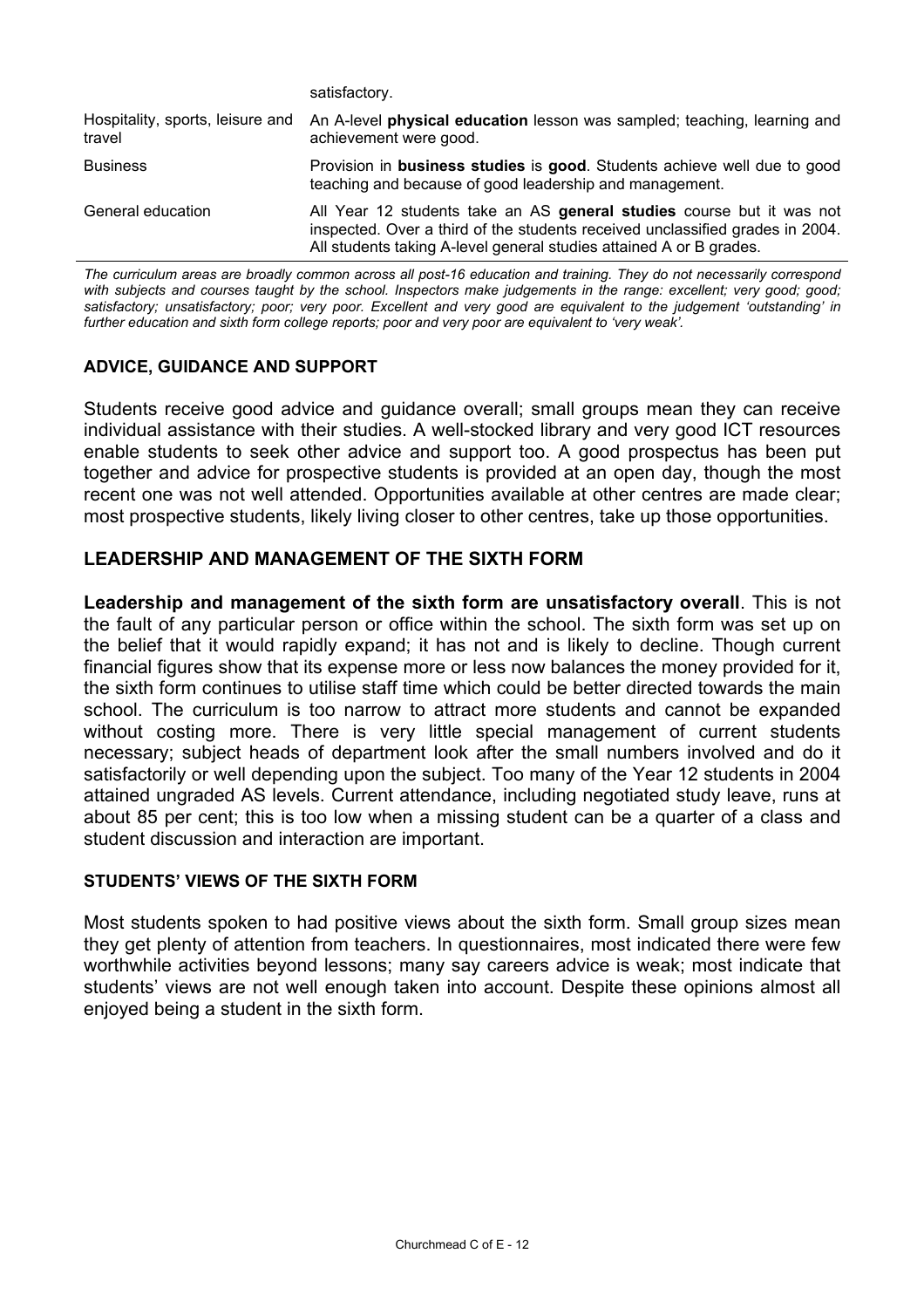# **PART B: COMMENTARY ON THE INSPECTION FINDINGS**

# **STANDARDS ACHIEVED BY PUPILS**

## **Standards achieved in subjects and courses**

Pupils achieve satisfactorily overall and across all years. Students achieve satisfactorily in the sixth form. Standards are below average overall by Year 9 and by Year 11. Standards are broadly average in the sixth form; small groups make comparative judgements difficult.

#### **Main strengths and weaknesses**

- Overall, standards and achievement have improved from their values in 2003 and 2004.
- Pupils achieve well in English, art and design, and physical education.
- Standards in literacy across the school are broadly average though significant numbers of lower attaining pupils have poor writing and speaking skills which hinder their achievement and reduce their standards of work.
- Pupils have below average standards of mathematical competence; they cope with the basic mathematical demands in subjects but rarely develop their abilities.
- Pupils with special educational needs achieve well overall.
- Standards of work in citizenship are well below average due to poor leadership and management.
- Standards in media studies, in the sixth form, are above average and students achieve very well.
- Students in the sixth form achieve well in English literature and in business studies.

## **Commentary**

1. Although end of Year 6 national test results indicate standards that are well below average on entry, other tests indicate standards are more typically below average; the below average proportion of pupils with special educational needs supports the latter interpretation. The last inspection report, just over two years ago, judged standards on entry to be below average and this inspection confirms that view.

#### *Standards in national tests at the end of Year 9 – average point scores in 2004*

| Standards in: | School results | <b>National results</b> |
|---------------|----------------|-------------------------|
| English       | n/a(31.8)      | 33.3(33.4)              |
| mathematics   | $n/a$ (33.8)   | 35.5(35.4)              |
| science       | $n/a$ (30.4)   | 33.1(33.6)              |

*There were 129 pupils in the year group. Figures in brackets are for the previous year* 

2. As the school became effectively a new one from September 2002, national data is not available in the normal form by which trends in the school's performance can be determined. Statutory targets, those set by the school and ratified by the local education authority, were met for English and for mathematics in 2004 but not for science. Inspectors can confirm that, by Year 9, standards in English are improving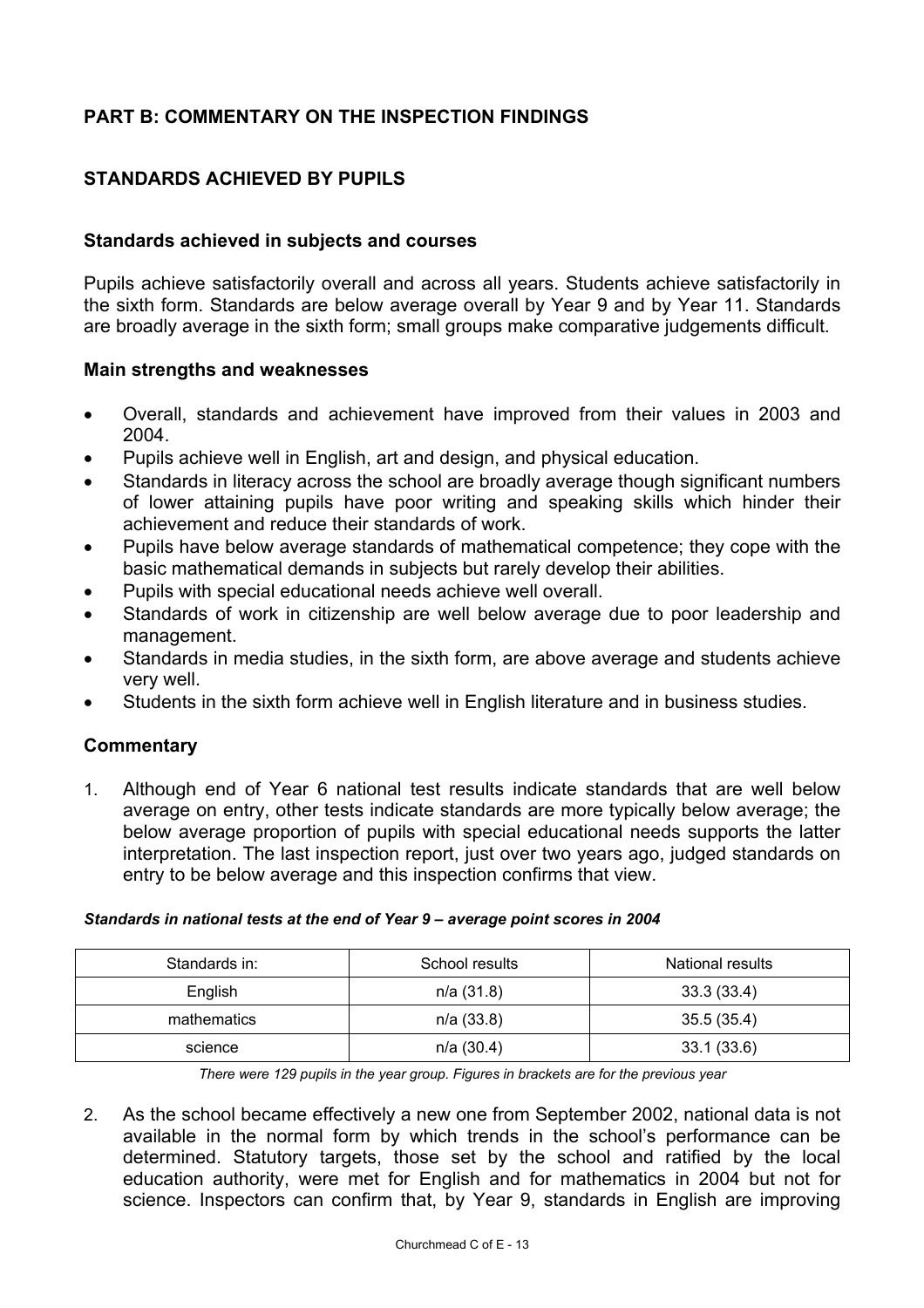and are currently broadly average; test results in 2004 were below average but better than in 2003. In mathematics, standards of current work are below average by Year 9 and are similar to standards indicated by national tests in 2004 and in 2003. In science, standards of current work by Year 9 are below average but better than the likely well below average test results in 2004, themselves weaker than test results in 2003. Staffing is now much better in science. Pupils in Years 7 to 9 are achieving well in English, and satisfactorily in mathematics and science. Overall, standards in Year 9 are currently rising, but remain below average overall, indicating satisfactory achievement in relation to standards at entry.

- 3. Standards and achievement in the core subjects of English, mathematics and science are broadly reflected across all other subjects by Year 9; standards in most are below average but pupils are achieving satisfactorily. In addition to English, standards in art and design are average and pupils are achieving well. Pupils are also achieving well in physical education, though standards remain below average overall; they start school with well below average standards in this subject. Standards are now average in ICT but pupils achieve satisfactorily by Year 9 rather than well due to staffing issues in the past; work is now showing signs of significant improvement, helped by good resourcing as well as the new head of department. Pupils are achieving poorly in citizenship as planning for it is poor and little work relevant to it is evident.
- 4. The standard of work produced by most pupils with special educational needs is below and sometimes well below national averages across all years. Pupils with such needs in Years 7 to 9 are taught in very small groups, which enhances their learning opportunities because of their almost individual attention; consequently they achieve well. Some older pupils are identified for specific courses to meet their needs, including the Prince's Trust group and some of the vocational education courses with workrelated placements. Learning support assistants are effectively used to help pupils with special educational needs achieve well. The involvement of the local authority's Inclusion Service and support provided by the special educational needs advisor have made a valuable contribution to improving the effectiveness of learning support assistants. The fortnightly meetings led by the school's special educational needs coordinator have further enhanced assistants' involvement in planning for improving pupils' attainment and assessing and evaluating pupils' progress. Learning support assistants provide extra help for pupils having difficulty with literacy and/or numeracy. The progress units in English are led by a team of four teaching assistants. The proposed reorganisation of the banding system (grouping pupils by ability) will affect the numbers of pupils in special educational needs classes and will provide a greater opportunity for pupils to achieve in a wider variety of subjects. The present system prevents some pupils achieving as well as they could as the varying abilities of pupils across subjects are not always well enough catered for by teachers; a significant minority of pupils have poor writing and note taking skills whilst rather more do not develop mathematical competencies sufficiently.
- 5. Provision for pupils with English as an additional language is satisfactory overall. The majority of these pupils are not at an early stage of English and are attaining similar standards to their peers. Of the small number of pupils whose English is at an early stage, most achieve satisfactorily due to additional specialist help and well-targeted support in the classroom. However, whilst new arrivals who had already acquired literacy in their own language make rapid progress, others who have been in the school longer but who arrived before acquiring literacy in their own language do not achieve as well. This is because their English has not been monitored any differently from that of any other pupil and has not matured well; this is now being addressed.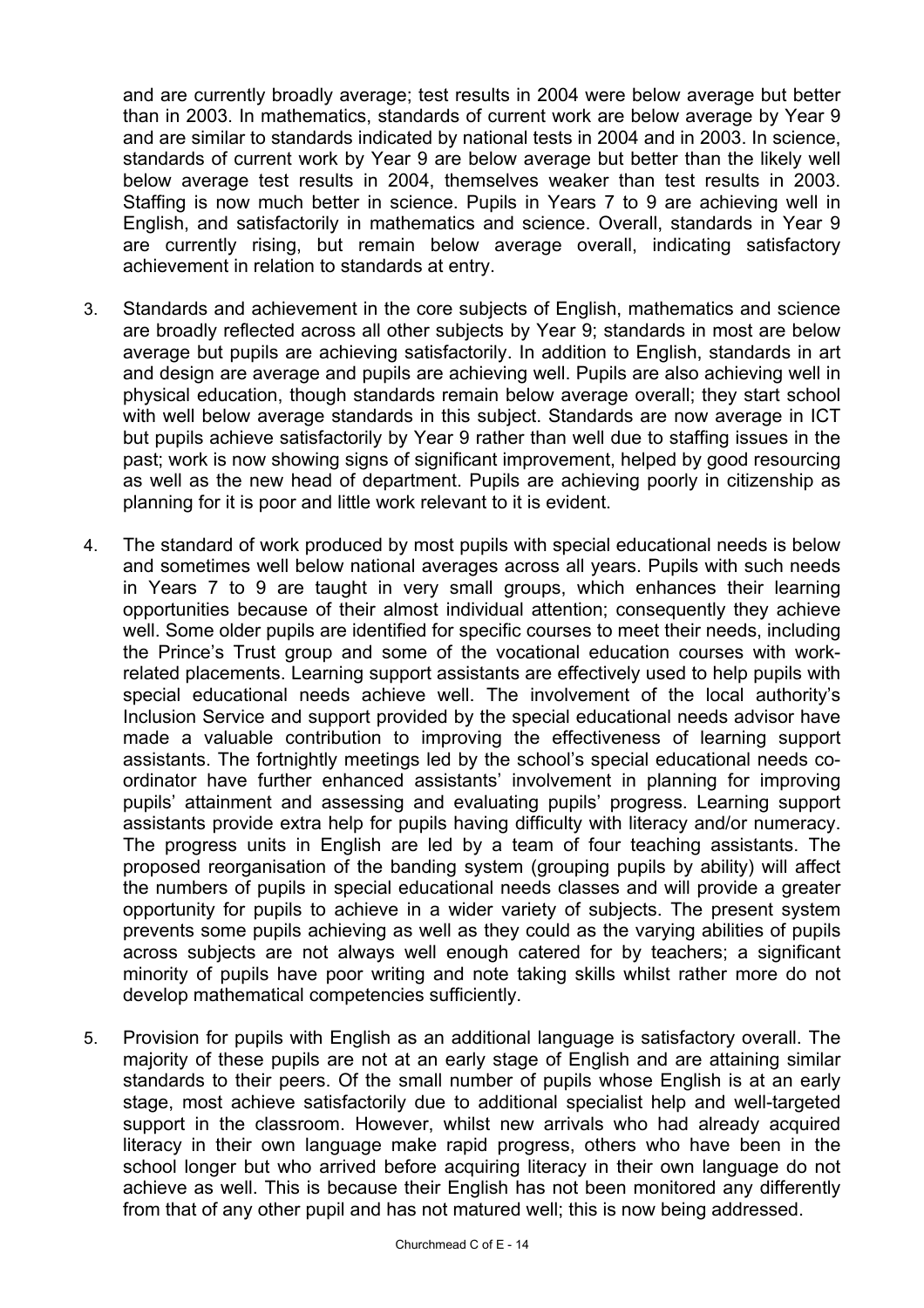#### *Standards in GCSE/GNVQ examinations at the end of Year 11 in 2004*

|                                                     | School results | <b>National results</b> |
|-----------------------------------------------------|----------------|-------------------------|
| Percentage of pupils gaining 5 or more A*-C grades  | 29 (33)        | 52 (52)                 |
| Percentage of pupils gaining 5 or more A*-G grades  | 89 (90)        | 89 (88)                 |
| Percentage of pupils gaining 1 or more A*-G grades  | 97 (100)       | 96 (96)                 |
| Average point score per pupil (best eight subjects) | 31.0(31.0)     | 41.4 (40.6)             |

*There were 122 pupils in the year group. The percentages include the equivalent GCSE grades obtained in GNVQ assessments. Figures in brackets are for the previous year.* 

- 6. GCSE results in 2004 were well below the national average overall, well below in the proportion of pupils attaining 5+ A\*-C grades, and average for the proportion attaining 5+ A\*-G grades and 1+ A\*-G grades. The proportion of A\*-B grades was very low compared to the national picture. No statutory targets were even close to being met and the overall result was weaker than in 2003, mainly because the number of pupils who attained no results at all rose. Historical data indicates that around 47 per cent of this school's pupils should attain 5 or more A\*-C grades rather than the 29 per cent who were enabled to do so in 2004; the national average is currently 52 per cent. The statutory target of 48 percent in 2004 supports this view and the target for 2005, 43 per cent, is in line with it. Inspectors agree that the proportion should be between around 44 and 48 per cent. Surprisingly, analysis shows that, overall, pupils did as well as might be expected in the 2004 GCSE results. This analysis is based on their prior attainment at the end of Year 9 in 2002; as pupils certainly did not do as well as they should have done, then they must have underachieved in 2002.
- 7. The local education authority analyses all results by gender and by ethnicity though such analyses are difficult to decipher; girls tend to do better than boys; pupils of British Asian ethnicities better than pupils of other ethnic groups. Inspectors agree with these broad analyses though there is variation across key stages and subjects; for example, the difference between the performance of genders increases in Key Stage 4; girls are currently achieving rather better in English whilst there is little difference in mathematics and science; pupils of Asian ethnic groups do particularly better in science.
- 8. In 2004, English language results were below but not too far from national average results; English literature results were actually above average but not all pupils took the examination. Mathematics results were below average but better than many other results and better than those in science. Most pupils took a single GCSE qualification in science, which is not the case nationally and comparisons are difficult; the third who took the dual award attained below average results overall but the proportion of B-C grades was average. Subject results which really brought down the overall school picture were the very low results in French, which was taken by almost all pupils, and well below average results in history, geography, design and technology and music. In contrast, art and design results were above average; this subject was taken by almost half of the pupils. Drama results were close to average.
- 9. Current work in Years 10 and 11 is better than that which examination results in 2004 describes; better staffing, leading to better teaching, is the main reason for this but middle management has also improved and the school's assessment system is getting better use and allows underachieving pupils to be identified. Standards are below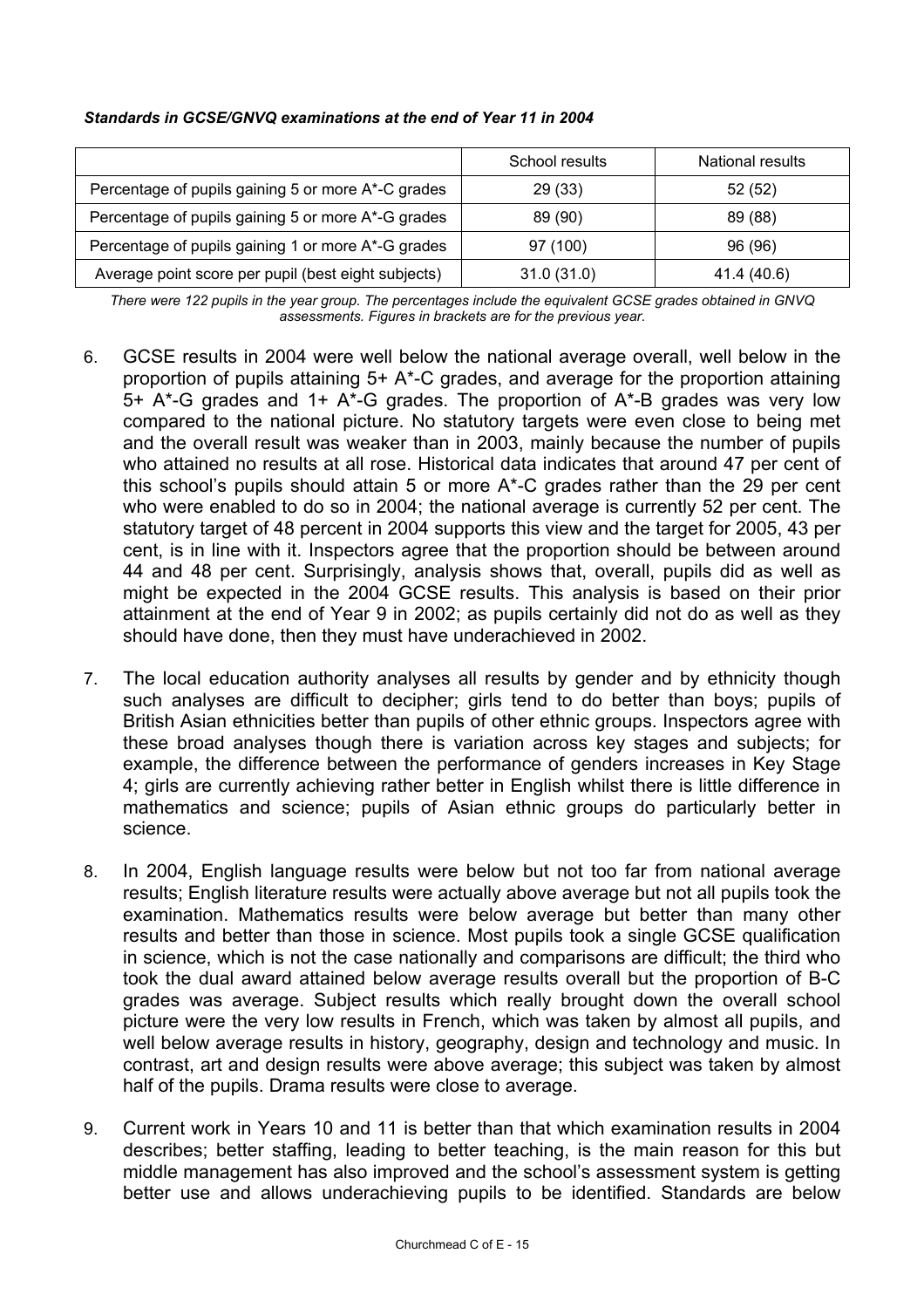average overall but pupils are achieving satisfactorily. Standards in English are average and pupils achieve well; standards in mathematics and in science are below average and pupils are achieving satisfactorily. Standards in most other subjects are below average but pupils achieve satisfactorily in them. Standards in art and design have improved further and are above average; pupils achieve well. Standards in ICT are average overall and more pupils are now following an ICT course, which suggests standards will rise further. Standards in physical education are now average; pupils achieve well. Standards in French are well below average, rather than the very low indicated by last year's examination results, but pupils achieve unsatisfactorily due to the several years of unsatisfactory provision they endured; teaching is now satisfactory. Standards in history are below average, but much better than last year and pupils are achieving satisfactorily thanks to good teaching; achievement is still hindered by their previous experiences. Standards in citizenship remain well below average and achievement poor. A significant minority of pupils still have weak literacy skills and this hinders their progress in mathematics, science, history and geography in particular. Weak numeracy skills hinder graph work in ICT.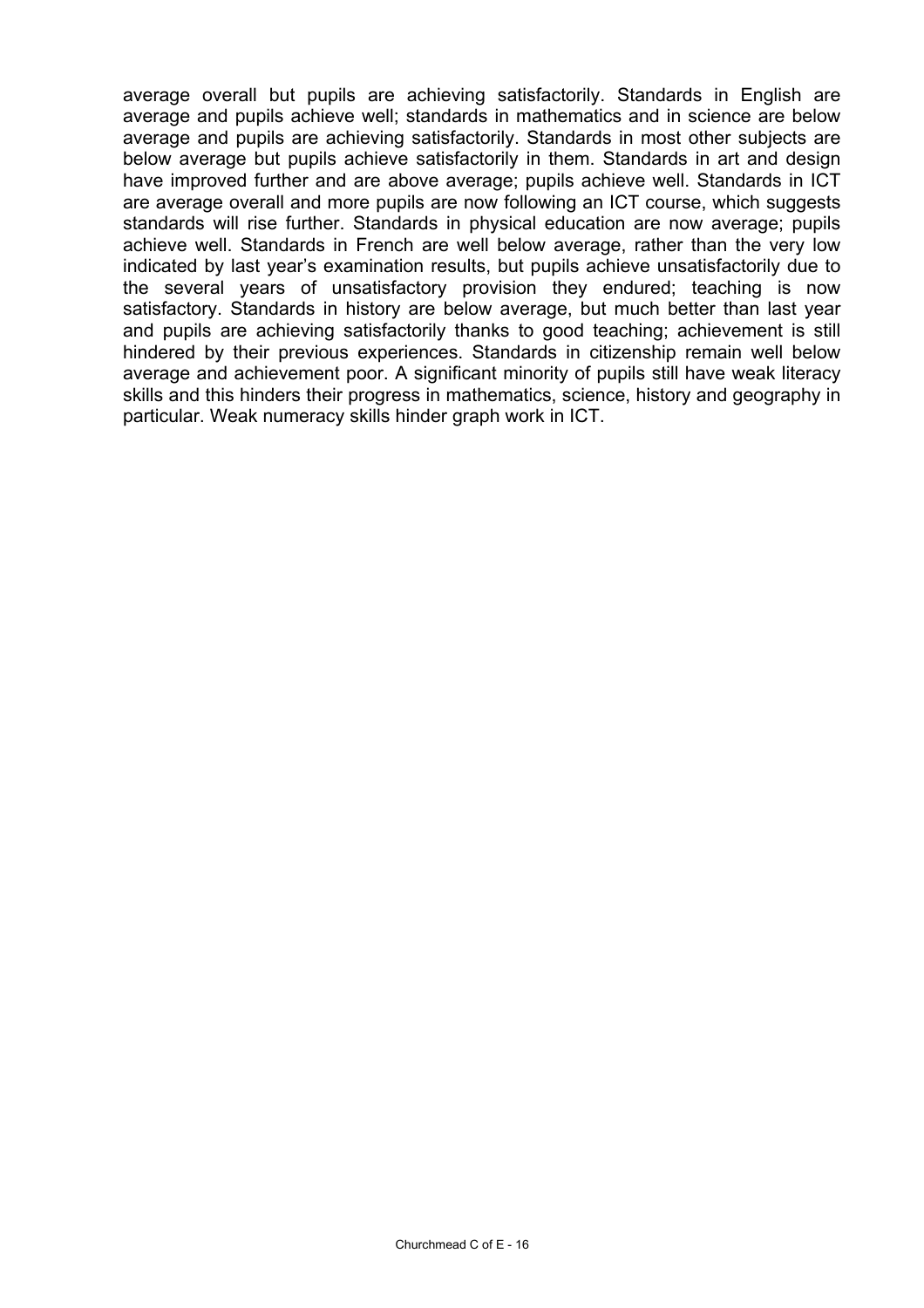# **Sixth form**

|                                          | School results | National results |
|------------------------------------------|----------------|------------------|
| Percentage of entries gaining A-E grades | 91.2(n/a)      | 92.3(92.3)       |
| Percentage of entries gaining A-B grades | $23.5$ (n/a)   | 36.2 (35.6)      |
| Average point score per pupil            | 176.7 $(n/a)$  | 265.2 (258.2)    |

#### *Standards in GCE A/AS level and VCE examinations at the end of Year 13 in 2004*

*There were 6 pupils in the year group. Figures in brackets are for the previous year* 

- 10. Students' attainment on entry to the sixth form is variable, ranging from below to above average; it is typically below average overall for the range of courses taken.
- 11. Last year, 2004, was the first year in which students' post-16 results appeared on any analysis. Standards overall by Year 13 were well below average though the few students involved appear to have achieved broadly satisfactorily from their performance at GCSE in 2002. There were rather more examination entries for AS level examinations. Twenty-two students were involved and 84 examination entries made; 23 entries were unclassified and consequently standards were well below average and students achieved unsatisfactorily overall. Most subjects had some unclassified entries; English literature, media studies and drama did not. General studies had 21 entries but 8 were unclassified; information technology had 14 entries, 6 were unclassified. GNVQ foundation level ICT had 4 entries and all passed, three with merits; this is a GCSE standard examination.
- 12. Standards of the limited amount of work seen are broadly average overall and students are achieving satisfactorily. Five subjects were inspected during the inspection though few lessons could be seen of some due to timetabling; several other subjects were sampled and work was scrutinised. Some classes had very small numbers in them, making comparison of standards with national ones not very meaningful. Standards in English are below average and in media studies above average.
- 13. Standards of literacy are broadly average though students in business studies lack confidence in expressing views and their writing skills are not well developed. Numeracy skills are below average and there are no formal means of improving them.

## **Pupils' attitudes, values and other personal qualities**

Overall, pupils' attitudes and behaviour are satisfactory; the attitudes and behaviour of sixth form students are good. Attendance and punctuality are both unsatisfactory. Pupils' moral, social and cultural development is satisfactory overall. Spiritual development is unsatisfactory.

## **Main strengths and weaknesses**

- In lessons, when teaching is good, the majority of pupils are interested and display good attitudes to learning.
- The majority of pupils behave well in and around the school but a significant minority of pupils misbehave at break-times and lunchtimes.
- Good relationships exist in the classroom.
- Pupils and students willingly take on responsible roles when they are available.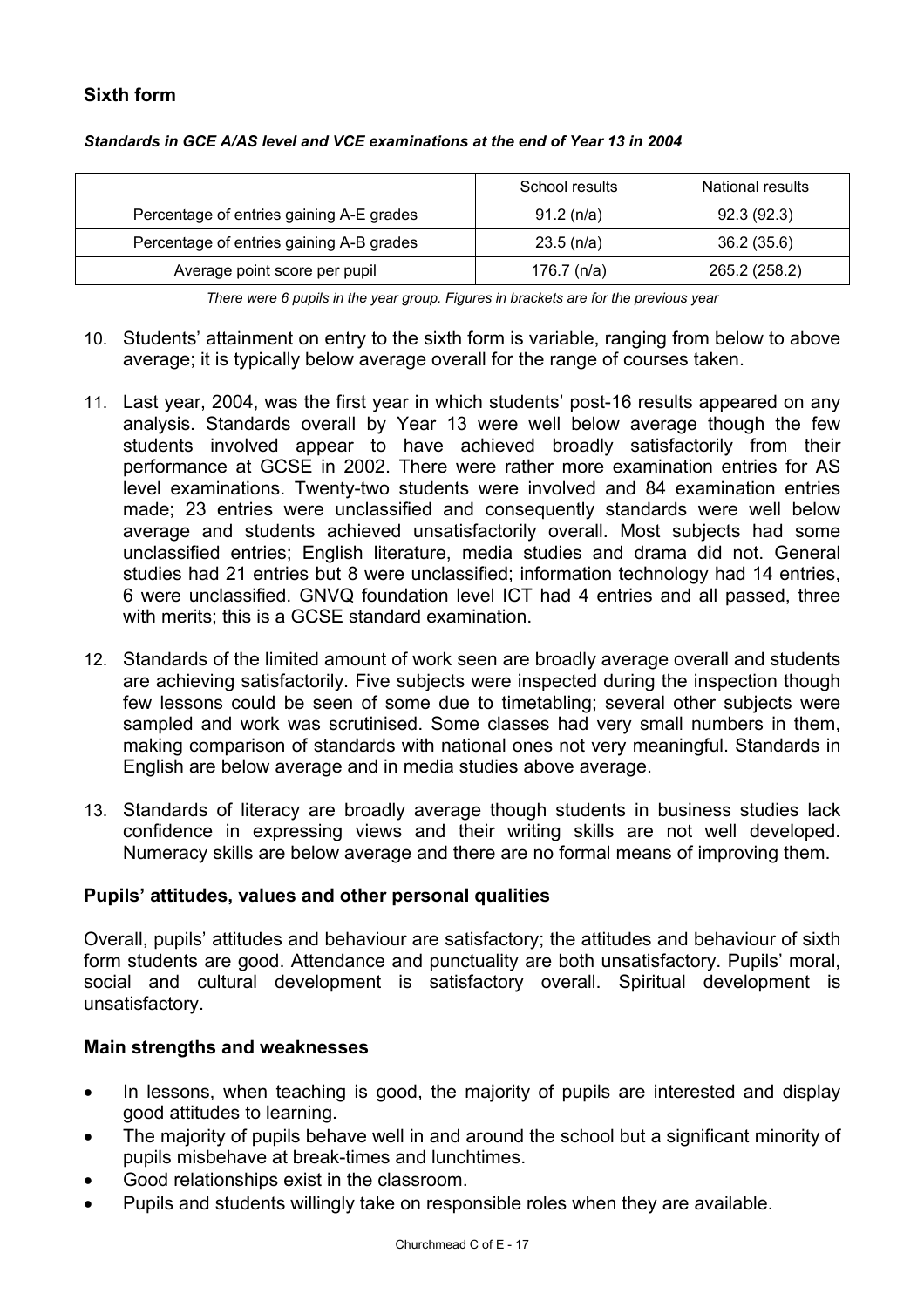• Too many pupils do not attend regularly or punctually.

- 14. In lessons, pupils' attitudes and behaviour are satisfactory overall. Their attitudes and behaviour reflect the quality of teaching. If teaching is good then the interest and cooperation of pupils follow; relationships between staff and pupils are good and sometimes very good. When teaching is satisfactory or weaker, then pupils' work rate sometimes reduces and they show a lack of concentration and focus, a few pupils become restless and teachers have to remind them frequently to be on task. When supervision is less restricted, such as at lunchtimes, most pupils queue sensibly in the dining hall and either play football or walk around the buildings chattering to their friends. The library is also popular with pupils and good numbers use the facility well. However, there is a significant number of pupils who show a lack of respect for adults and ignore requests by staff. These pupils sometimes display inappropriate behaviour that is not sufficiently challenged. The school recognises this and has put in place some work-related opportunities in Year 10 to cater better for disaffected pupils.
- 15. The behaviour and attitudes of pupils with special educational needs are good overall. Few incidents were seen where teachers or learning support assistants needed to intervene because pupils were not concentrating. Pupils with behavioural difficulties are dealt with through the pastoral system at the present time. It is planned that pupils with behavioural difficulties will also become part of the special educational needs co-ordinator's responsibility as the role is developed.
- 16. In the inspection questionnaires, 80 per cent of pupils who responded felt that pupils did not behave well and 87 per cent felt that bullying and racism took place in the school. Pupils spoken to felt that there had been a notable improvement in behaviour recently. Nearly all parents who responded to the questionnaires consider their children like school, but also thought behaviour was not good enough.
- 17. Pupils respond positively to the few opportunities they have to take responsibility, for example, they enjoy being library monitors and take the role seriously. The school encourages pupils to become drama and sports monitors and Year 8 pupils are able to experience office duties. Each form has a representative on the school council, but the council is underdeveloped and takes less responsibility for its own management than is common; the school recognises that further development is needed. The council feels that it has had some success in the school in improving the environment of the cafeteria and the quality of food that is served. The council also requested a reward system for pupils making an effort and pupils have welcomed its recent introduction. The bronze, silver and gold certificates are valued.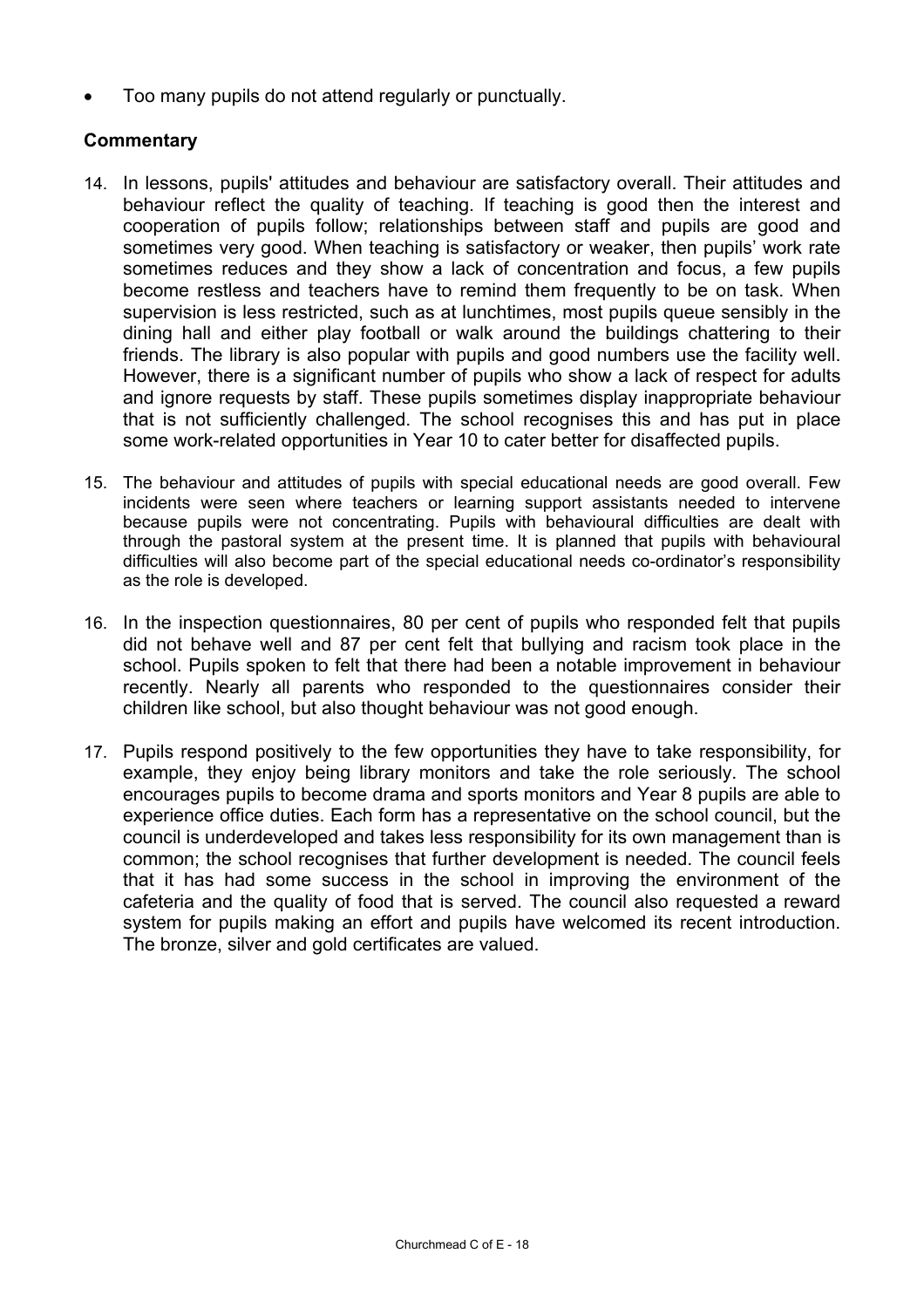#### *Ethnic background of pupils Exclusions in the last school year*

| Categories used in the Annual School Census         | No of pupils<br>on roll | Number of<br>fixed period<br>exclusions | Number of<br>permanent<br>exclusions |
|-----------------------------------------------------|-------------------------|-----------------------------------------|--------------------------------------|
| White - British                                     | 406                     | 27                                      | 2                                    |
| White - Irish                                       |                         | $\Omega$                                | 0                                    |
| White - any other White background                  | 20                      | $\Omega$                                | $\Omega$                             |
| Mixed - White and Black Caribbean                   | $\overline{2}$          | $\overline{2}$                          | 0                                    |
| Mixed - White and Asian                             | $\overline{2}$          | $\Omega$                                | 0                                    |
| Mixed – any other mixed background                  | 7                       | $\Omega$                                | 0                                    |
| Asian or Asian British - Indian                     | 108                     | $\overline{2}$                          | 0                                    |
| Asian or Asian British - Pakistani                  | 41                      | $\overline{2}$                          | 0                                    |
| Asian or Asian British – any other Asian background | 5                       | $\Omega$                                | $\Omega$                             |
| Black or Black British - Caribbean                  | 20                      | 5                                       | 1                                    |
| Black or Black British - African                    | 4                       | $\Omega$                                | 0                                    |
| Black or Black British – any other Black background | $\overline{2}$          | 1                                       |                                      |
| Chinese                                             |                         | 0                                       | $\mathbf{0}$                         |
| Any other ethnic group                              |                         | 28                                      | $\overline{2}$                       |
| No ethnic group recorded                            | 22                      | 0                                       | 0                                    |

*The table gives the number of exclusions, which may be different from the number of pupils excluded.*

- 18. The number of exclusions in the last full school year was above average; the number of permanent exclusions was close to four times the average. Attitudes and behaviour now appear to be improving due to systems the school has put in place and, significantly, because of better staffing.
- 19. Attendance at the school is unsatisfactory and below the national median. The school contacts parents on the first day of absence to ensure that it receives a reason and consequently the rate of unauthorised absence is broadly in line with the national average. Some pupils have very low attendance rates and the school constantly strives to improve their attendance. Staff work closely with outside agencies and the families of pupils, to stress the importance of good attendance on achievement. Unfortunately, not all parents value the education of their children and do not support the school in making sure their children attend regularly. Although the school has reduced the number of pupils arriving to school late in the mornings, there are still too many who do not arrive on time.

#### *Attendance in the latest complete reporting year (%)*

| Authorised absence |     | Unauthorised absence |     |
|--------------------|-----|----------------------|-----|
| School data        |     | School data          | 0.9 |
| National data      | 6.9 | National data        |     |

*The table gives the percentage of half days (sessions) missed through absence for the latest complete reporting year.*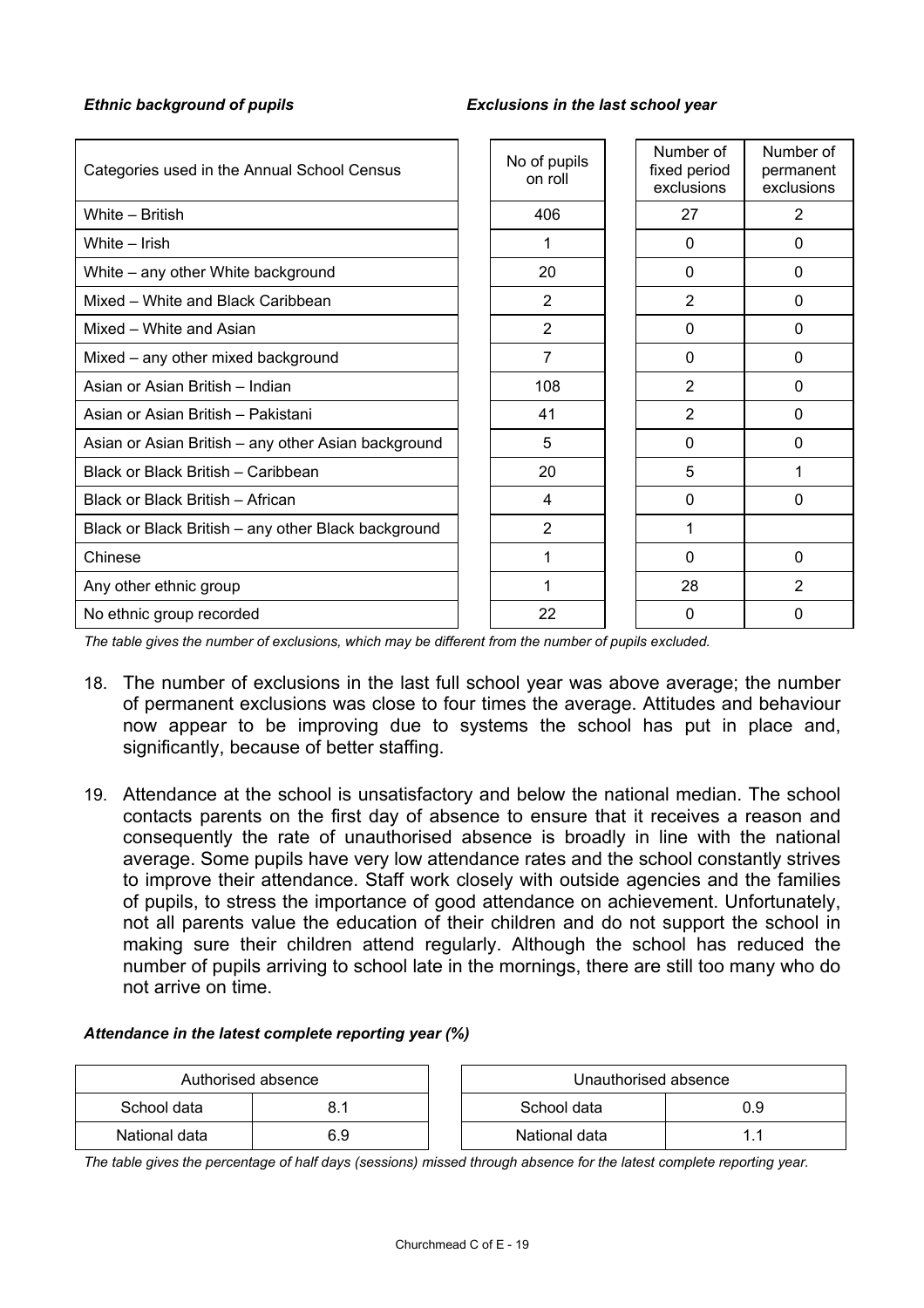- 20. Pupils' moral, social and cultural development receives positive support from work they do in certain lessons, such as English, art and physical education, as well as from their participation in extra-curricular activities such as the school council, or their work as prefects. Pupils' spiritual development is unsatisfactory overall. Assemblies encourage pupils to consider various aspects of morality, to look at the lives of good role models and to have the confidence to act with principle, but they provide few opportunities for reflection. The 'thought for the day' is often perfunctorily treated in form tutorial time. Most pupils are able to distinguish between right and wrong and have respect for others' viewpoints and beliefs. Pupils raise money for charities at home and abroad. They show care and consideration for the welfare of those who are less fortunate than themselves. Nonetheless, the standard of behaviour is not always satisfactory. Many pupils are unhappy with the attitudes of a significant minority of their peers who disrupt lessons and interfere with others' learning.
- 21. Most pupils have friends and they form good relationships with peers of different ethnic origins. Pupils develop satisfactory understanding of their own and other cultures, although the school does not make as much use as it might of its varied and vibrant ethnic makeup. English, design and technology and physical education offer good opportunities for pupils to explore the underlying values of cultures in British society and the wider world. There are visits from professional theatre companies and opportunities for social development through extra-curricular activities.

## **Sixth form**

- 22. Students have good attitudes to learning overall. Staff and student relationships are very good. Although in the in the inspection questionnaire almost all students agreed that they like being in the sixth form, attendance is unsatisfactory overall and many students do not arrive at school in time for tutorials at the start of the morning.
- 23. Students are given opportunities to develop as role models for younger pupils. They contribute to the running of the school council and help to organise a local democracy week. Students train as peer mentors and younger pupils feel they are approachable if needed. Students attend a training course to assist in delivering drugs education and organise a school performance to highlight the dangers of drugs. Students develop their leadership skills in carrying out duties as prefects in sports but are not involved in helping to improve behaviour at lunchtimes. The school recognises that the role of prefects needs further development.

# **QUALITY OF EDUCATION PROVIDED BY THE SCHOOL**

The quality of education provided by the school is satisfactory overall. Teaching and learning, care, guidance and support and the partnership with parents, other schools and the community are all satisfactory. The curriculum is unsatisfactory overall.

## **Teaching and learning**

Teaching and learning are both satisfactory overall; they are satisfactory in Years 7 to 11 and good in the sixth form. Assessment is satisfactory overall.

## **Main strengths and weaknesses**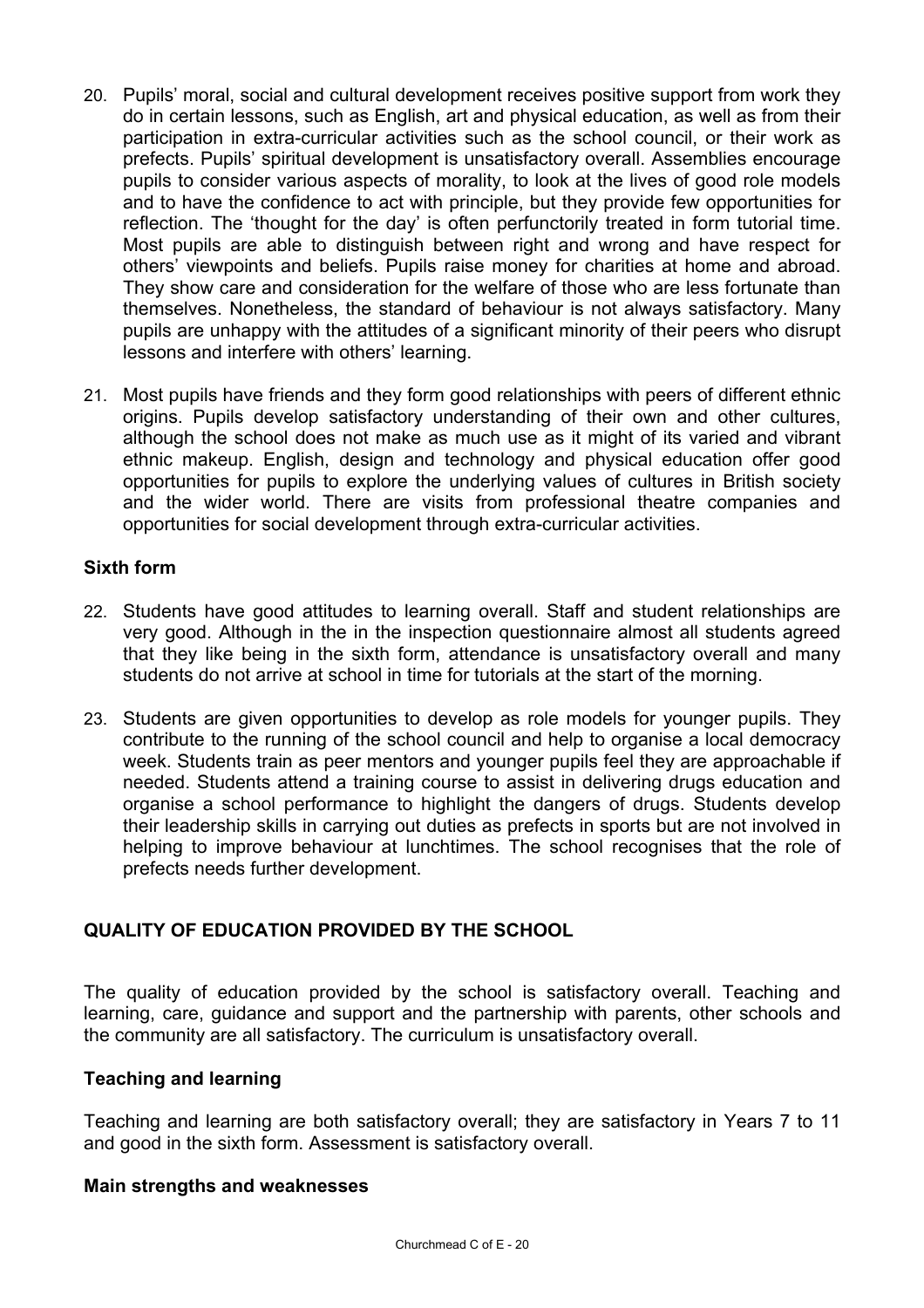- Learning is poor in citizenship and within personal, social, and health education (PSHE).
- Teaching and learning are good in English across all years, in art and design, history and physical education across Years 7 to 11, and also in geography and in music in Years 10 and 11.
- The teaching and learning of pupils with special educational needs are good overall.
- Teachers encourage younger pupils, in Years 7 to 9, and older students, in Years 12 and 13, well.

## **Commentary**

- 24. Examination results in 2004 were indicative of unsatisfactory learning overall, and poor in some areas such as science, history and French. The situation at present is much better; teaching and learning are now satisfactory overall; they are satisfactory in science and in French, good in history. The principal factor in these significant improvements is staffing. The school has managed to employ permanent teachers who, in the main, can do the job. Staff development has helped too, both at middle management level and for classroom teachers. Most heads of department are more effective in their roles so standards are better monitored; classroom teachers are more aware of what makes a good lesson.
- 25. Though more than half of the lessons seen were good or better, this was a lower proportion than that seen nationally. The proportion of unsatisfactory lessons within Years 7 to 11, seven per cent, was similar to and no higher than the national average. Some of these lessons were taught by teachers new to the school or profession. Most involved unsatisfactory behaviour by pupils. Unsatisfactory attitudes were brought into the class rather than being a result of what the teacher was doing. However, inspectors judged pupils' attitudes to learning to be good, occasionally very good, in over half of lessons seen.

| Excellent | Verv good | Good    | Satisfactory | Unsatisfactory | Poor    | Very Poor |
|-----------|-----------|---------|--------------|----------------|---------|-----------|
|           | 13 (11%)  | 61(51%) | 39 (33%)     | 5(4%)          | $(1\%)$ |           |

#### *Summary of teaching observed during the inspection in 119 lessons*

*The table gives the number of lessons observed in each of the seven categories used to make judgements about lessons; figures in brackets show percentages where 30 or more lessons are seen.* 

- 26. Staffing problems in the past have contributed to the poor position of citizenship education and PSHE; temporary teachers have not developed them and permanent teachers have not trained to teach such work better. Learning in these subjects, as revealed through work scrutiny, is poor. No lessons were seen as they happen on Friday morning, but pupils' work was scrutinised. There was little of it and it was of limited quality. Citizenship was not seen as a feature in any lessons observed. The lackadaisical approach to the Friday PSHE lesson revealed through pupils' work is also seen within the 15-minute form time at the beginning of the day; the 'thought for the day' is too often just briefly mentioned and some teachers dismiss pupils early. Opportunities for teachers to monitor pupils' work and to raise standards in literacy and in numeracy are missed.
- 27. In contrast, teaching and learning are good in English, art and design, history and physical education in Years 7 to 11, and in geography and music in Years 10 and 11. English, art and design and physical education have not suffered so many problems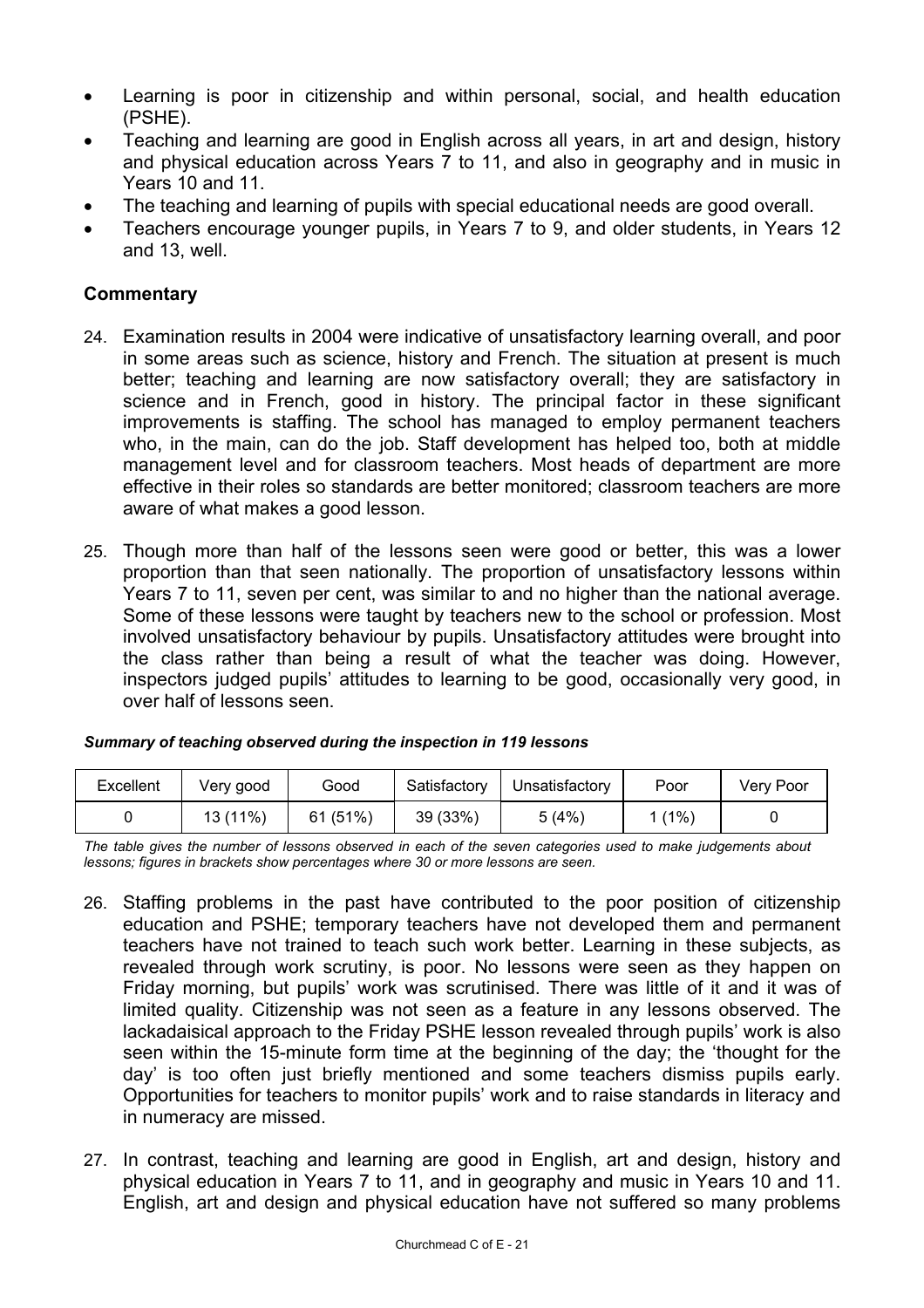with staffing over the years and their examination results in 2004, ranging from a little above the national average to a little below the national average, show that good, consistent, teaching delivers appropriate standards for this school. Subjects with good teaching overall have consistently better planning and teaching methods, and make better use of resources to help learning be interesting and achievement to rise. Most subjects make no better than satisfactory use of teaching assistants; physical education and art and design make good use of them and pupils learn better because of it. Many subjects use homework to support learning only satisfactorily; English uses it well across the years, geography, music and physical education use it well in Years 10 and 11; pupils' independent learning is fostered in these subjects. Teachers' subject knowledge is now good overall; satisfactory in design and technology, ICT, and French, very good in physical education. Pupils are now being taught better than when they experienced many supply teachers with doubtful expertise. Teachers tend to encourage pupils in Years 7 to 9 rather more than those in Years 10 and 11; this may be due to new teachers having more influence on younger pupils than older ones who have had a variety of temporary teachers and improvement in this facet of teaching is likely.

- 28. Very good lessons were seen across a range of subjects: English, mathematics, science, art and design, drama, French, ICT and physical education, and about evenly split between Key Stage 3 and Key Stage 4. Very good lessons were exemplified by very good use of interactive whiteboards to put across ideas and stimulate pupils; very good implementation of the National Key Stage 3 Strategy to plan lessons and test out their effectiveness; very good peer evaluation of work to involve pupils better and give them more ideas; very good relationships which fostered high levels of attention from pupils; a high level of challenge fostering pupils' thinking; enthusiasm from the teacher which communicated itself to pupils; or combinations of these elements.
- 29. Assessment is now satisfactory; it was unsatisfactory at the time of the last inspection. The deputy headteacher, with significant help from the local education authority, has worked hard to master an ICT based assessment management system and has succeeded in introducing it into the school. Heads of department are using it to track the performance of pupils, some more than others, but certainly more consistently than in the past. Termly progress reports are now generated and sent to parents; pupils falling 'below the line' are picked up by heads of department. Heads of year will soon take a more formal hand in this too. Assessment is particularly strong in physical education across all years, art and design in Years 10 and 11 and, to an extent, history in Years 10 and 11 too. Pupils' understanding of how best to improve their work is unsatisfactory in geography across all years and in science in Years 7 to 9.
- 30. Teaching and learning of pupils with special educational needs are good overall. Teachers make good use of learning support assistants but there is still some inconsistency in teachers' approach to providing appropriate resources for pupils' specific needs. In physical education and in history support is good, and teachers and learning support assistants work effectively as a team; pupils are able to participate fully in lessons and respond well to the effective planning, adapted resources and support provided. In good lessons, pupils are enthusiastic and engaged in their learning and work well without direct intervention. Relationships with teachers, learning support assistants and peers are good; pupils work cooperatively and support each other. Where teaching is only satisfactory, it is often because insufficient use is made of learning support assistants and teachers do not adequately plan for pupils' specific needs.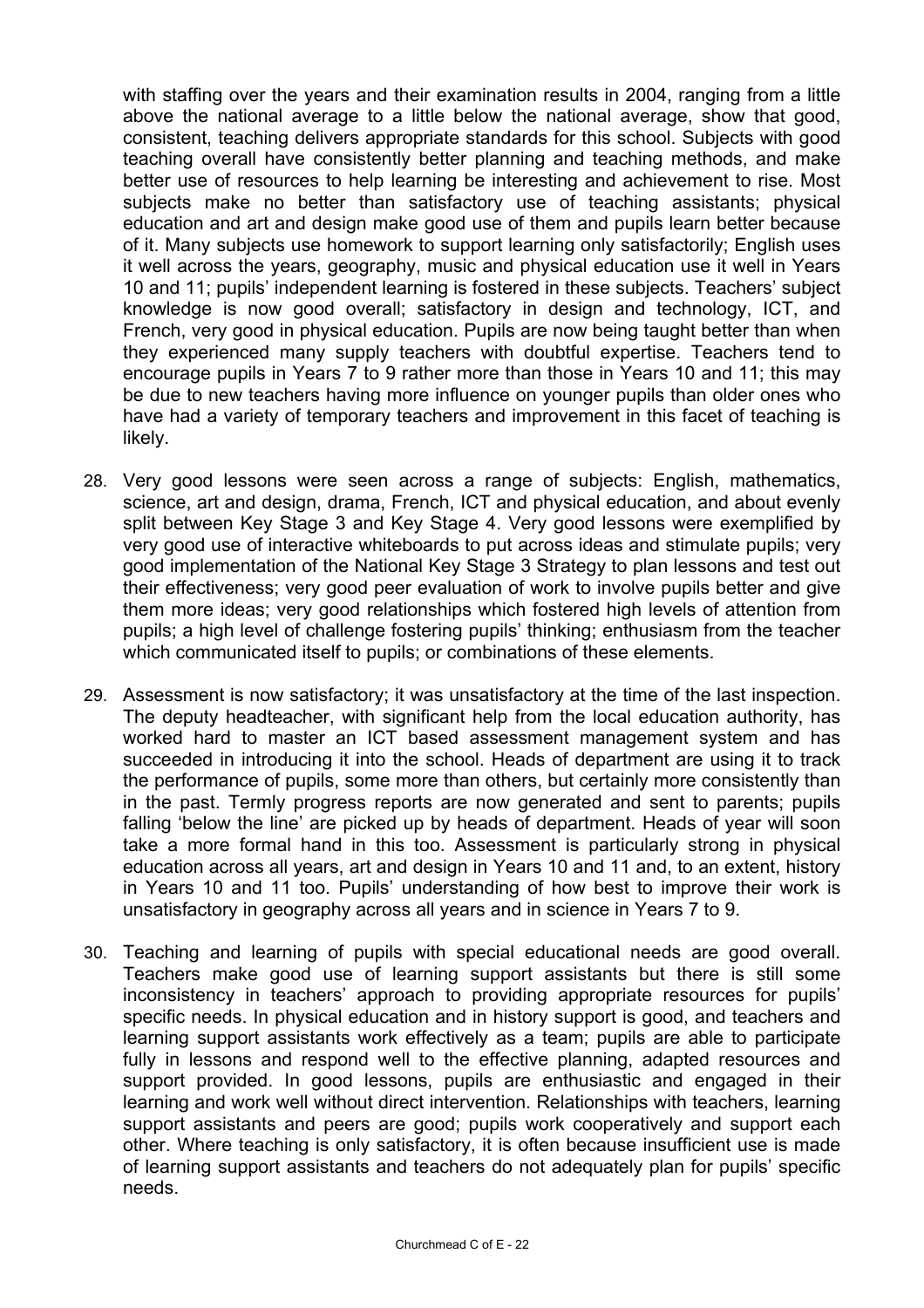31. There is still a lack of appropriate work set for pupils in some subject areas. The quality of marking and assessment of pupils' work is good in the small lower attaining classes taught by the members of the learning support department; pupils' work is assessed and targets are set and praise given for effort and visible improvement. Guidance is given to help pupils achieve higher targets. Pupils' individual education plans are well written with clearly identified targets and provide advice and strategies for teachers in meeting those targets. Learning support assistants are participating in National Vocational Qualification (NVQ) level 3 training and are also involved in whole-school training. The fortnightly meetings now held by the special educational needs coordinator ensures that they are actively involved in the planning, preparation and assessment of special educational needs pupils.

# **Sixth form**

- 32. Timetable restrictions and inspection days meant just 15 lessons were seen in the sixth form. They ranged from satisfactory to very good and were good overall. This confirmed judgements made on the basis of students' work seen and the opinions of students themselves. Teaching is undoubtedly helped by the small class sizes which, in lessons seen, ranged from one student in A-level biology to 8 in English and in media studies; the average number was 6. Class sizes would have been a fraction larger if all students had been present; attendance in lessons ranged from full to something less and was 87 per cent overall. Only four subjects were fully inspected as no students pursued mathematics at the time of the inspection; several other subjects were sampled. Two of the subjects inspected, English and media studies, were the most successful in 2004 examinations and teaching in both is good. Teaching is also good in business studies and in biology. Two lessons were sampled in ICT and teaching was satisfactory in both; teaching is uninspiring.
- 33. Very good lessons involved students very well in learning and integrated resources, books or otherwise, into well-paced work. Careful marking of students' work provided clear guidance to help them improve. Media studies, taught by English staff, had lessons which encompassed all these features. Satisfactory lessons lacked pace and enthusiasm and were saved by students' willingness to get on with their work; they learnt but could have done better; ICT lessons epitomised this kind of teaching and learning.
- 34. Most students appear to use the very good accommodation and computer provision to get on with private study and learn independently or with peers. However, they have a lot of study time and their use of it is not monitored, consequently some spend part of it in the recreational area. Independent learning appears good overall.

# **The curriculum**

The curriculum is unsatisfactory overall because of weaknesses in Years 10 and 11, and in the sixth form, where it is poor. Opportunities for enrichment through activities outside lessons are satisfactory. Staffing and accommodation are unsatisfactory in the main school but good in the sixth form. Resources are satisfactory in the main school, but good in the sixth form.

## **Main strengths and weaknesses**

• Curriculum provision is good for English and physical education, and for crosscurricular ICT.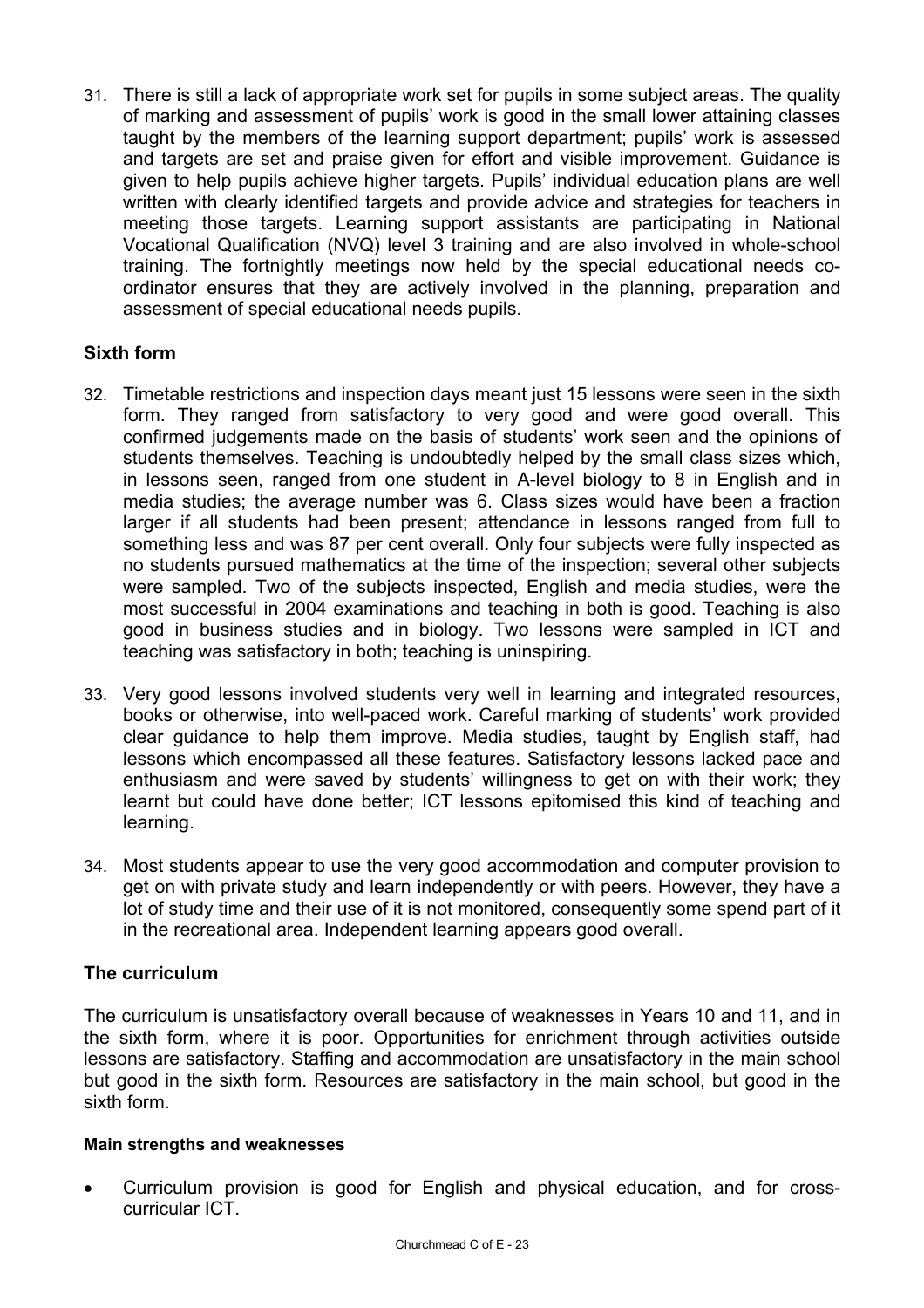- The deployment of staff is unsatisfactory and does not meet the learning needs of all pupils.
- Provision for citizenship is poor throughout the school, and does not meet the requirements of the National Curriculum programme of study.
- The number of vocational options and pathways available in Years 10 and 11 is limited.
- The sixth form curriculum is very narrow and does not meet the needs and aspirations of most of the pupils in the main school.

- 35. There is a satisfactory breadth of curriculum opportunities in Years 7 to 9. However the curriculum in Years 10 and 11 does not meet the needs of some pupils and so is unsatisfactory. The provision of ICT across the curriculum has improved considerably, and is now good, as is the curriculum provided to pupils in both physical education and English. Significant issues around citizenship and personal social and health education, noted at the time of the last inspection, have yet to be addressed. The scheme of work for PSHE, which includes citizenship and careers education, lacks detail and robustness. This important area of learning is poorly co-ordinated. All other requirements of the National Curriculum are met, though the statutory requirement for a daily act of collective worship is not. The number of vocational options available to pupils in Years 10 and 11 is limited.
- 36. The curriculum for pupils in Years 7 to 9 covers all the subjects of the National Curriculum, and has been strengthened by the inclusion of drama for all pupils. The addition of dance to the physical education curriculum, taught by an external specialist, has added a new dimension to the educational experiences pupils receive.
- 37. The curriculum for pupils in Years 10 and 11 is largely academically based. In addition to the 25 academic subjects plus PSHE, there are three vocational options available for pupils, two delivered on site as vocational GCSEs, and one off site. This small proportion of vocational subject is much less than is usually found in most schools. Some pupils, for whom the traditional curriculum is not appropriate, attend extended work experience placements for part of their school time. This time varies from pupil to pupil. In a newly developed alternative, 12 pupils in Year 10 considered to be "at risk" are working with the Prince's Trust, within the community, building personal confidence and self-esteem.
- 38. Whole school provision for careers through the personal, social and health education of pupils is inadequate. Too little time is given to the subject and the school has an over-reliance on the Connexions service, whose careers advisor gives good support to pupils identified as benefiting from individual assistance. The advisor holds a weekly drop-in centre at lunchtime but not all pupils are able to avail themselves of this opportunity. The careers library is well stocked and the resources are good but there is no computer at present with dedicated use for careers; this will shortly be purchased.
- 39. Opportunities for pupils to extend their learning through activities outside the normal school day are satisfactory overall. Pupils have many opportunities to engage in a very good range of sports and games activities, both internally and against other schools. The school has access, through growing collaboration, to the Tirabad outdoor education centre. The English department takes good advantage of the literary and dramatic experiences on offer close to the school. Other cultural opportunities are too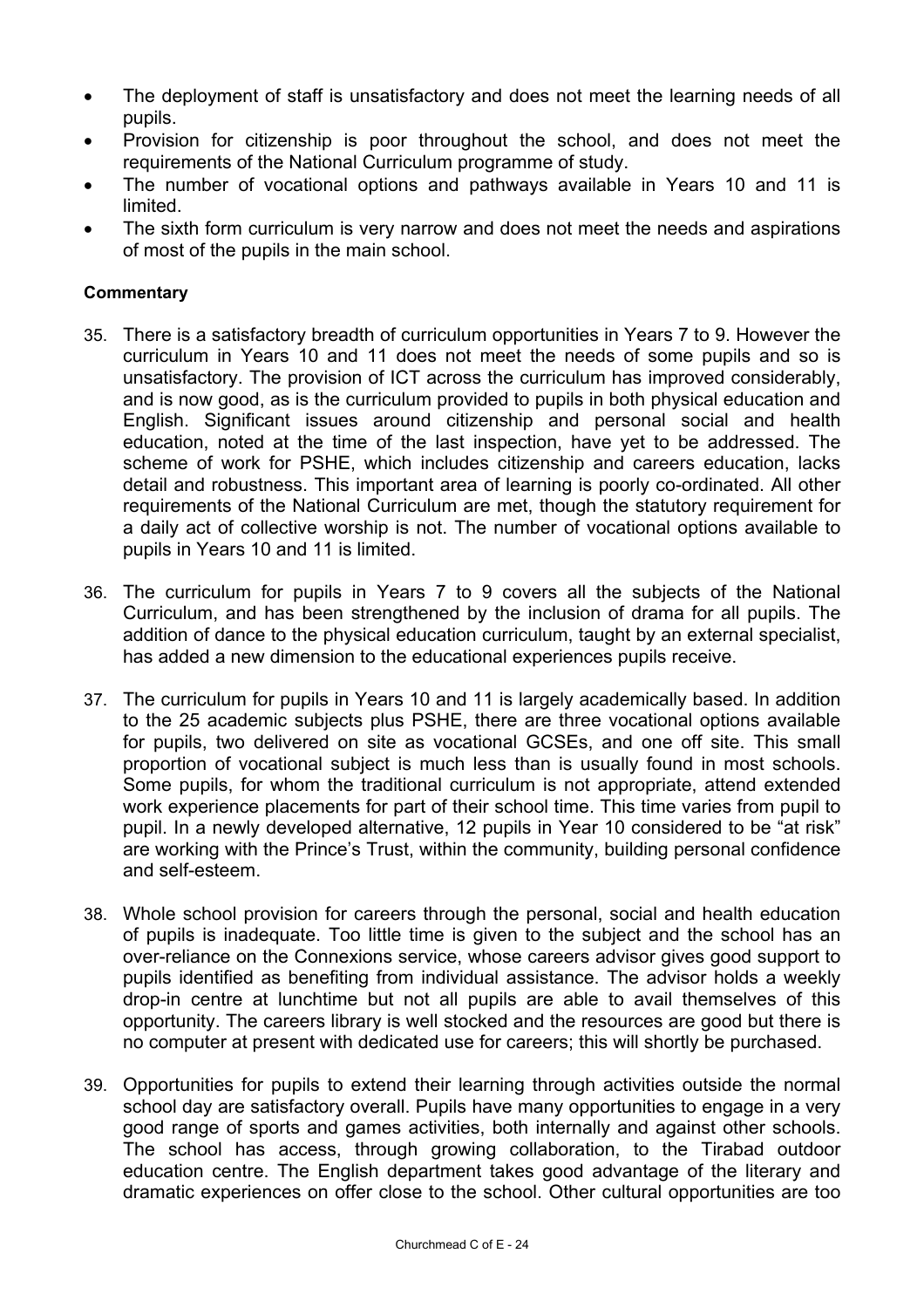often missed. Pupils have the opportunity to engage in further academic learning in science, mathematics, history, ICT and physical education, in after-school lessons run by these departments.

- 40. Staffing is unsatisfactory overall. Though most subjects have access to sufficient staff, deployment of them is often inefficient as experienced staff in, for example, mathematics and science, are still used to teach very small numbers in the sixth form whilst classes in the main school have split teaching or less experienced teachers. The provision of teaching staff is good in history, science, physical education, modern foreign languages, art and design, and business studies. In art and design and physical education there has been a stable situation for some time with fully qualified and experienced teachers. History now has two qualified specialists and the situation is much improved since the last inspection. Business studies is well provided for with two specialists with industrial and business experience. There have been significant recruitment difficulties over several years and the school has worked hard recently to overcome these. These recruitment problems have seriously affected some departments: the science department now has a fully qualified staff for the first time for several years. Design and technology staffing is still unsatisfactory following a succession of supply teachers over previous years, but now has a new head of department in place. These factors have clearly affected the continuity and quality of teaching in many areas, and this has held back the overall achievement of pupils.
- 41. Accommodation is unsatisfactory overall. Most departments deliver their lessons in satisfactory dedicated classroom accommodation. Accommodation in the mathematics block is good. However, in science two of the laboratories are too small, leading to overcrowded conditions, and there is a lack of storage space in art, and in design and technology. There is too little indoor space in the physical education department, and it is of inadequate quality. The department has no dedicated classrooms, and theory lessons often take place in the school hall. All departments are able to access the very good 'laptop room' for ICT work and a second room is currently being completed in the humanities area. Space in design and technology is satisfactory overall, but some workshops are worn and outdated, and provide inadequately for graphic products work. There are insufficient hard play areas for pupils; in consequence they roam far over the extensive fields, making it harder to manage them at lunchtimes and bringing mud into the school.
- 42. Resources are satisfactory overall. ICT provision is satisfactory and improving. The learning resource centre has improved significantly and its manager works well with pupils to help their learning. Availability of interactive whiteboards for teachers to use is variable but getting better. Teachers are making good use of them and more require them. Resources have improved in design and technology, where they are satisfactory and now include access to computer-aided design and manufacturing (CAD/CAM). There has been a large investment in books in French. Private study and homework in science are hindered because textbooks are not issued to pupils. Resources for mathematics are good.

#### **Sixth form**

43. The sixth form came into existence in 2002. It was assumed that most pupils from Year 11 would stay on into the sixth form, which would grow quickly to "around 200" students. The school elected to offer a curriculum that would be an extension of that found in Year 11, which is mainly academically based. The expected numbers of students did not materialise, and the sixth form now has a curriculum which clearly does not meet the needs, ambitions or aspirations of most pupils in Year 11. The already small sixth form is shrinking; Year 12 is smaller than Year 13. Some subjects,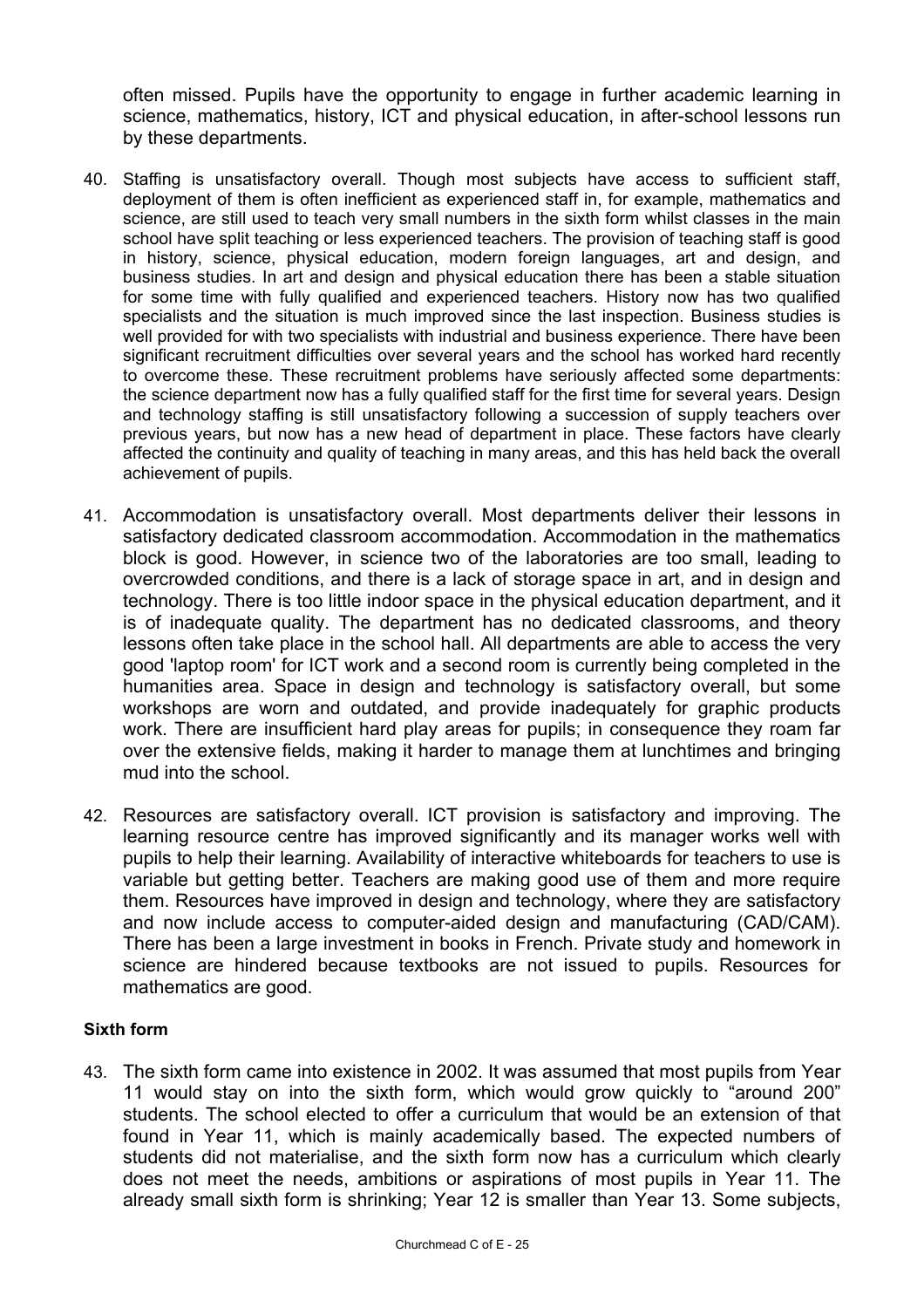such as biology, have very few students, and aspects of the curriculum that require student interaction are weak. The sixth form curriculum offers few subjects, still follows a largely academic pathway, and lacks opportunities for enrichment. The school operates a flexible entry policy to the sixth form, and now finds that, for many students, courses are too difficult; around one third of the AS level entrants in 2004 gained an unclassified grading, which means that they failed. Students have little opportunity for general enrichment and no timetabled provision for organised physical activity, though some students do avail themselves of the sports hall at lunchtimes. Key skills and religious education are covered as part of the general studies course in Year 12. However, inadequate literacy and numeracy skills are apparent amongst some students and there is no formal way by which they can rigorously improve them; the option to drop in to a Year 11 mathematics class is not taken seriously and is not appropriate. All students are offered work experience but not all take up the opportunity.

- 44. The school is presently looking into developing new courses, using alternative teaching strategies, and rearranging time allocations, to address these issues. The school is also seeking to link with sixth forms elsewhere so that students share courses between several sites. There appears to be some confusion between courses shared with other schools in the borough and courses which may be shared with sixth forms outside the borough. There are obviously complexities in timetabling, staffing and transport which need working through.
- 45. The teaching demands of the curriculum now on offer are met well by knowledgeable staff. Standards in English and media studies are average, and students in both these subjects achieve well. Accommodation for the sixth form is very good, and a purpose built block provides a good environment for both taught lessons and private study. Learning resources available to sixth form students are good, and these include a modern media room and a dedicated computer suite. The sixth form social area is comfortable, well maintained and treated well by students.

## **Care, guidance and support**

Overall, the care provided for the welfare of pupils is satisfactory. Provision of guidance for pupils through the monitoring of their work and the setting of appropriate targets is satisfactory and for students in the sixth form it is good. Support for pupils' and students' personal development is satisfactory overall. Procedures to identify risks to health and safety are satisfactory.

## **Main strengths and weaknesses**

- Support for pupils with special educational needs is good.
- Pastoral support in tutorials at the start of the day is unsatisfactory.
- Guidance about further study provided through the Connexions service is good but guidance provided through PSHE is unsatisfactory.
- Good support is provided for sixth form students in lessons.
- The traffic from the private health club based on the same site is a danger to pupils.
- The school council is not used as a forum to allow pupils to contribute to whole school decisions.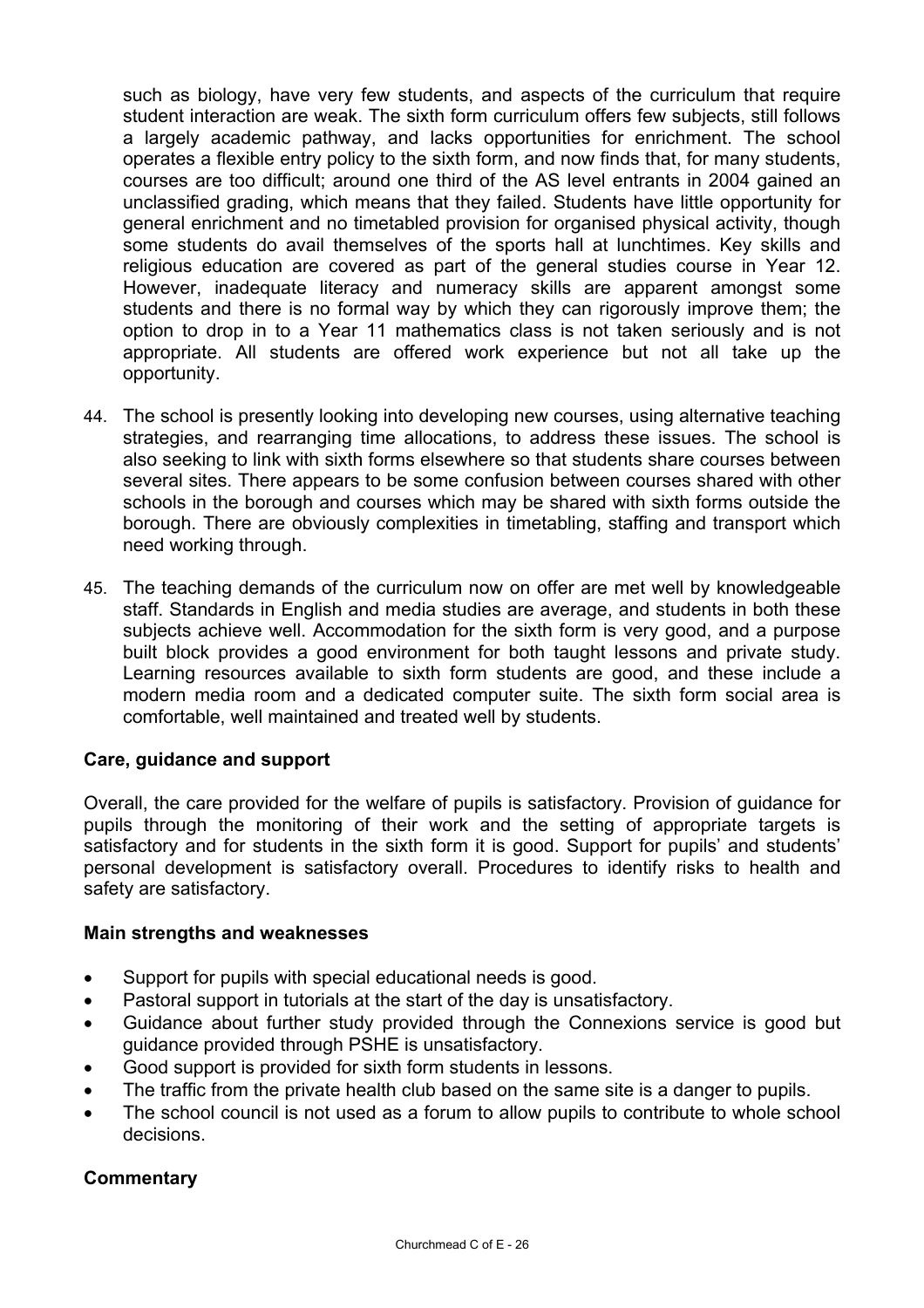- 46. The school has suitable procedures and arrangements for ensuring the health and safety of pupils. Risk assessments have been made; child protection procedures are well understood by staff and arrangements for first aid are satisfactory. The school supervises pupils outside lessons, but not enough staff are available to ensure incidents of misbehaviour by a minority of pupils are curtailed quickly. The safety of pupils out of classes is a problem to the school; cars, from the health club based on the same site have to travel through the grounds on a narrow road that is in frequent use by pupils and students. The school has been alerted to other health and safety issues that risk assessments have not yet dealt with.
- 47. The pastoral system is becoming more cohesive. Heads of year are now working as a team and have a base and administrative support. School policies and procedures for, for example, managing behaviour are at least now commonly adopted amongst heads of year. However, common practice still has to cascade to form tutors. Not all form tutors use their time with pupils in a constructive manner, for example, to set a good start to the day through some short focussed discussion, spelling or mathematics test. Some tutors dismiss pupils as soon as registration is completed; pupils then wait about until lesson one starts. The 'thought for the day' is a perfunctory performance with very few tutors using the time to discuss and expand on the subject to help pupils broaden their understanding of how their actions relate to the message within it. This was also the case at the time of the last inspection.
- 48. The inspection questionnaire returns and interviews with pupils indicate that most pupils feel there is an adult they can talk to who knows them well, but a significant proportion feel that there is not. Inspection found that various groups of pupils with particular identified needs do have additional support. An intervention manager was appointed in September 2004; the manager works with pupils in Years 7 to 9 to help them raise their academic achievement and also works closely with those who disrupt lessons. The intervention manager also listens to and mentors younger pupils with problems they need to talk about. The school has plans to expand this provision to older pupils. An advisory teacher, funded by the local education authority, gives good individual support to pupils who have a Traveller heritage background; the teacher helps them to improve their attendance and raise their academic aspirations. The Prince's Trust initiative is helping a group of pupils, including those with low selfesteem and those in danger of 'dropping out', to improve their key life skills and raise their self-expectations.
- 49. The school has put in place a comprehensive assessment system which provides teachers with information needed to track the academic progress of pupils and identify when they underachieve. Inspectors saw this system satisfactorily in use; heads of department are in the main managing it well but more teachers need to consistently use it. Pupils, overall, satisfactorily understand how well they are doing and broadly how to improve, but short term targets are not used often enough. Heads of year do not monitor pupils' academic progress significantly yet but will increasingly do so as access to the computer-based system improves and training has taken place.
- 50. The Connexions advisor provides good careers advice for pupils identified as benefiting from individual advice and help. The advisor helps Year 9 pupils choose options to study; a drop-in session, one day a week at lunchtime, extends advice to more pupils. Whole school advice on careers is provided through PSHE lessons. Whilst none were seen during the inspection, it is clear from planning that the quality of these sessions is unsatisfactory. The school has purchased and introduced a computer-based interactive careers and education guidance package that is accessed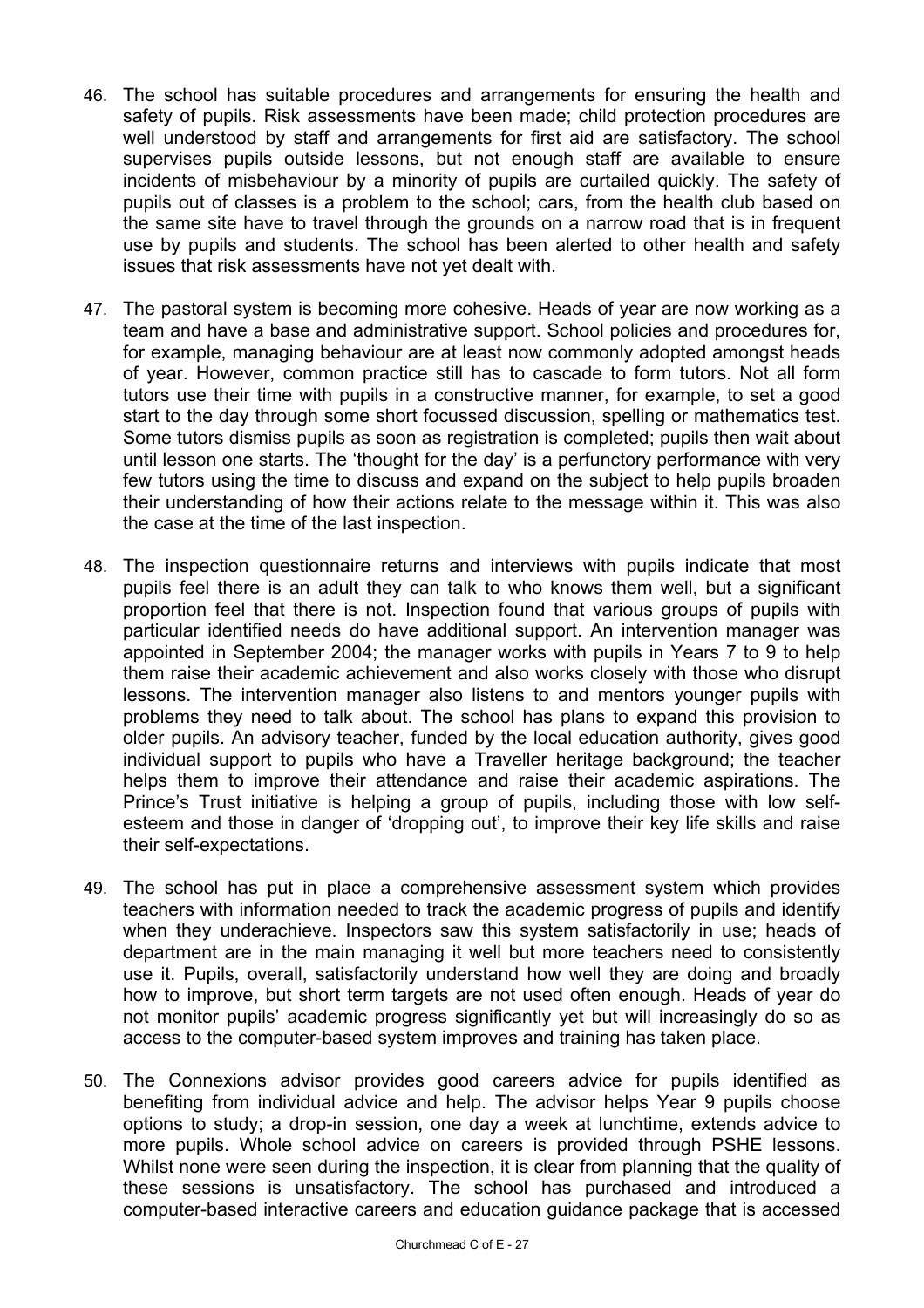online. This enables pupils to do their own research on careers, and the qualifications and courses available which may lead to them.

- 51. The school council discuss issues such as the quality of food in the cafeteria and organise fundraising events for charity and discuss issues such as uniform. Through form representatives pupils can raise issues for debate but the council offers few opportunities for pupils to become significantly involved in shaping the school's future. The school recognises that the forum of the school council needs further development and that it could provide a significant element of citizenship education, which is currently inadequate.
- 52. The school has satisfactory induction procedures for prospective Year 7 pupils at all feeder primary schools. Primary pupils are able to experience lessons such as drama, mathematics and science, Year 11 pupils help the younger pupils settle by getting to know them before they start school. This fosters close relationships between them.

## **Sixth form**

- 53. Overall, students receive good guidance in the sixth form. Teachers and students form good relationships in lessons as classes are small and individual assistance is available. Although the choice of subjects to study is limited, once chosen the monitoring of students' progress and guidance on how to improve their work are good.
- 54. Students can pursue individual research on careers in a well-stocked library. However, almost half of the students who replied to the inspection questionnaire do not consider guidance by staff on careers after they leave school good enough.
- 55. Students are involved in the management of the school council and many of them work as peer mentors and prefects, but students feel that their responsibilities are limited and the majority who responded to the questionnaire feel that the school does not seek and value their views enough.

## **Partnership with parents, other schools and the community**

The school has satisfactory links with its parents. Satisfactory links are in place with primary schools, with colleges and with the community.

#### **Main strengths and weaknesses**

- Most parents say their child likes school.
- Links with the community are developing.
- The school supports learning in two local primary schools.
- Information to parents in pupils' annual progress reports is unsatisfactory.

## **Commentary**

56. The number of returns from the parents' inspection questionnaire was low; in most, parents stated that their children like school. A few parents expressed concerns about the behaviour of some pupils, particularly at lunchtime; inspectors agree that a minority of pupils cause disruption from time to time in lessons and that some are unpleasant at lunchtime. A high proportion of pupils live some distance away from school and this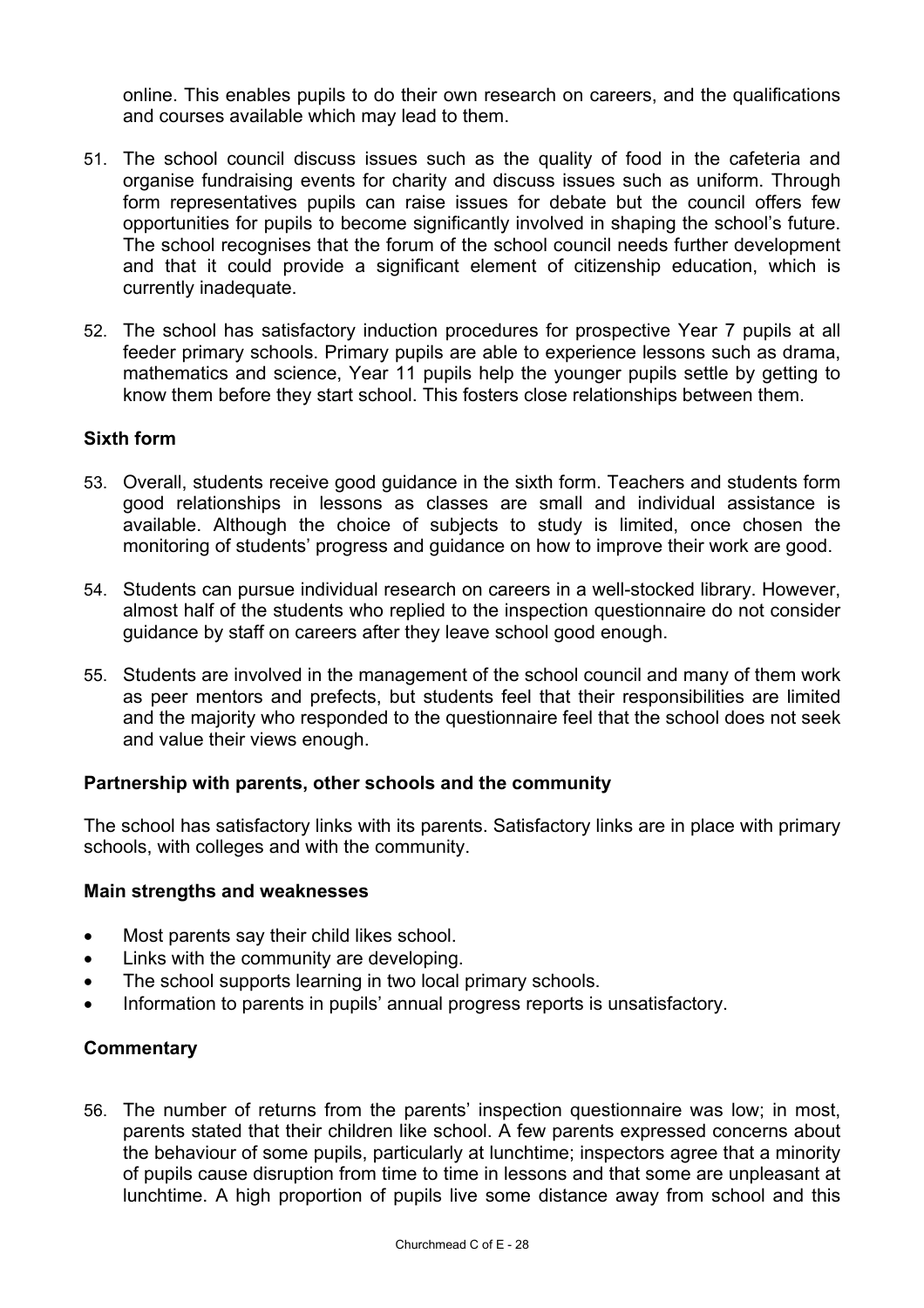has an adverse affect on the number of parents willing to support the school in a variety of ways. The school does not have a parent teacher association, which would enable the school to consult with parents and to organise social or fund-raising events. The school is hoping to introduce an association in the near future.

- 57. Information provided to parents is satisfactory overall. Curriculum booklets inform parents of subjects to be taught and the school prospectus is useful. There is clear guidance on the school's complaints procedure if parents are not happy; newsletters are regular and informative. There are three reports a year about pupils' academic progress; two interim reports contain grades and a full report includes teachers' written comments. The statutory full report does not contain sufficient specific information on pupils' strengths and weaknesses within subjects. The governors' annual report to parents does not contain all the information it should, for example the accessibility plan and national GCSE results, though national requirements for such reports will soon change.
- 58. The school is beginning to develop links with the community. The fact that most pupils come from outside the local community does not help matters, but it is hoped that a new vicar will help foster links through the local church. The school is involved in the 'Safer Datchet' programme with the two local primary schools. Close curriculum links are also in place and pupils visit from Year 4 to experience ICT, mathematics and science lessons. The school is actively involved, along with the church, in improving the local village green. Satisfactory links have been established with local businesses that, through the Education Business Partnership, provide work experience for pupils. Staff at a local computer business also act as mentors and provide work placements.

## **Sixth form**

59. Links with businesses, further education establishments and the community in the sixth form are satisfactory. Some students give up their free time to help in the community as Millennium Volunteers, an initiative aimed at helping students to widen their social experiences. Students visit and receive visitors from nearby universities, and appropriate resources are in place to enable students to make an informed choice on higher education or college destinations.

# **LEADERSHIP AND MANAGEMENT**

Leadership and management are both satisfactory in the main school; they are unsatisfactory in the sixth form. Governance is unsatisfactory for the main school and for the sixth form. The sixth form is in its third year of operation and leadership and management of it have been hindered by an incorrect assessment of its need. In the main school, citizenship does not meet statutory requirements and a daily act of collective worship is not observed. The information in the annual report does not meet requirements.

## **Main strengths and weaknesses**

- The main school has improved sufficiently to lose the designation 'serious weaknesses' given at the time of the last inspection despite the significant changes which also occurred to the school at the same time.
- The sixth form has not developed in the manner forecast for it, nor is it ever likely to; consequently it is inadequate.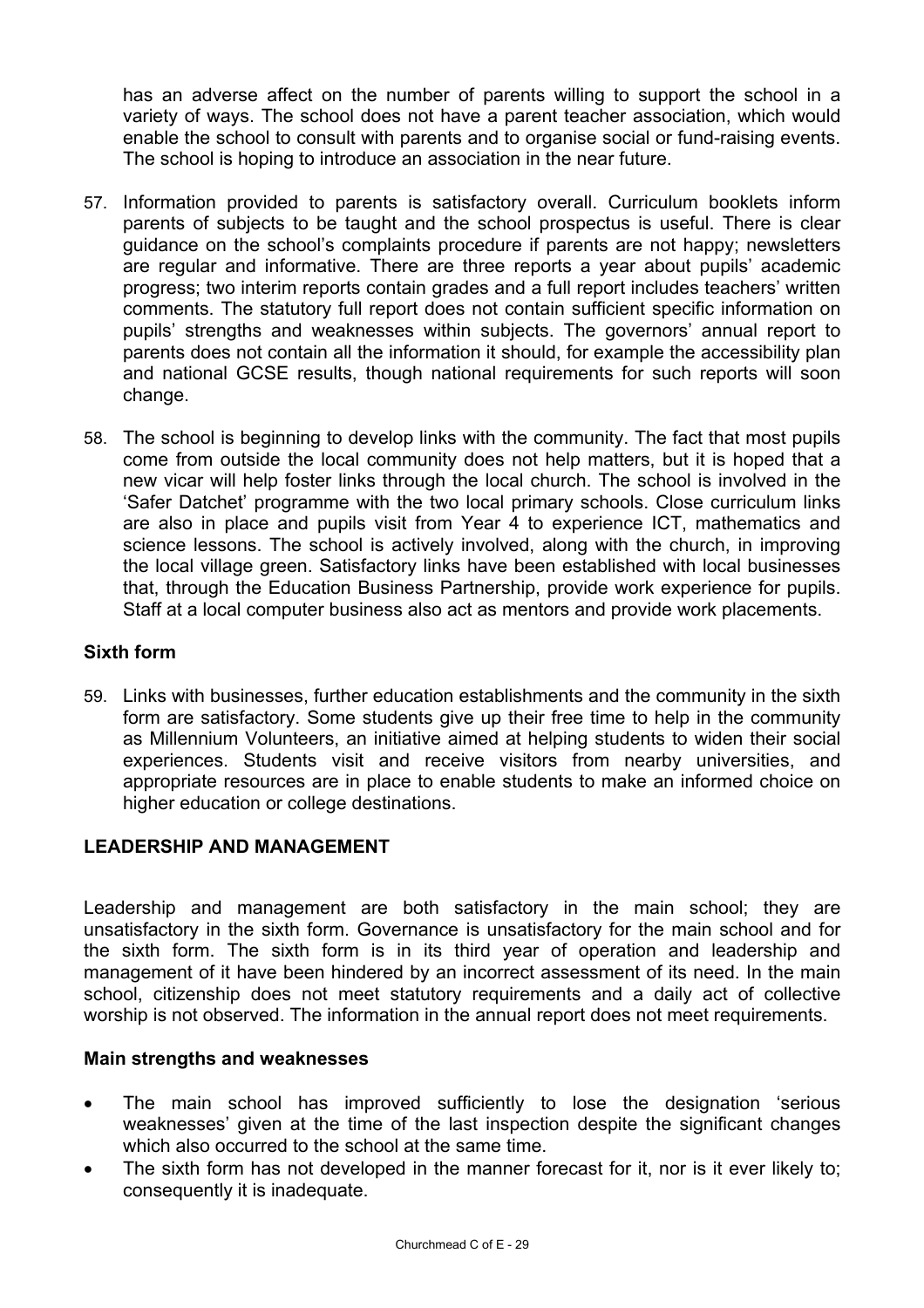- The headteacher shows a clear sense of purpose which has been hindered by staffing difficulties and the creation of the sixth form; the low key approach, so far, by the diocese has also slowed down some potential improvements.
- School planning has led to better management though more still needs to be done.
- The leadership of special educational needs provision is very good and management of it is good.
- Leaders are good role models for other staff and pupils; the headteacher takes on a significant teaching workload and does it very well.
- New staff are inducted well into the school and the professional development of all staff is well managed.
- The management of the sixth form and difficulties with staff recruitment are key barriers to improvement.
- Links being fostered with other school sixth forms by an assistant headteacher and by the diocese may lead to a sustainable sixth form.

- 60. Though the school is in the Royal Borough of Windsor and Maidenhead it does not 'fit' with much of the educational provision within it; this is based on middle schools and 13-18 secondary schools. Pupils from the two primary schools who do not go on to selective or private education elsewhere may attend this school but 80 per cent of pupils come from the neighbouring borough of Slough, from over 20 primary schools. This context may explain why the school, according to managers and the representative of the local education authority, was largely neglected prior to the OFSTED inspection of November 2002. Just prior to this, in September, the school also changed status and became a voluntary aided Church of England school. At the same time a sixth form was created, following on from several rejections for the proposal in preceding years. Though the school changed status in September 2002 it was not closed and reopened. The headteacher had retired so a new one, a former deputy, was appointed; other staff remained broadly the same; the governing body was disbanded and re-constituted the following January, some 'old' governors joining the new governing body. The diocese maintained a 'hands-off' stance which has continued until the present; there is no indication within the school that it is voluntary aided or linked to the Church of England.
- 61. The clear sense of purpose of the headteacher and senior management team has successfully brought about some important improvements and ensured pupils achieve satisfactorily. Since 2002, when the school had serious weaknesses, there has been satisfactory progress overall and good progress in some areas. Teaching is now better; it is satisfactory overall. Provision for pupils with special educational needs is now good; it was poor before. The use of assessment systems continues to improve and is used at least satisfactorily across subject areas. The learning resource centre, the library, is now a good resource and is well used. Though pupils continue to arrive late and attendance is unsatisfactory, the situation is better and procedures to pursue these problems more rigorous. National requirements for ICT and for design and technology are now met; resources for ICT are very much better and a very recently appointed head of design and technology is systematically improving its organisation. The headteacher has been effectively supported by advisory help and consultancy provided through the local education authority. Leadership improvement grant money, from central government, has helped improve middle management. Very recently appointed and better staffing has started the improvement of provision in subject areas.
- 62. The special educational needs co-ordinator, appointed in September 2004, is building an effective team. She has responsibility for the 'alternative curriculum provision' within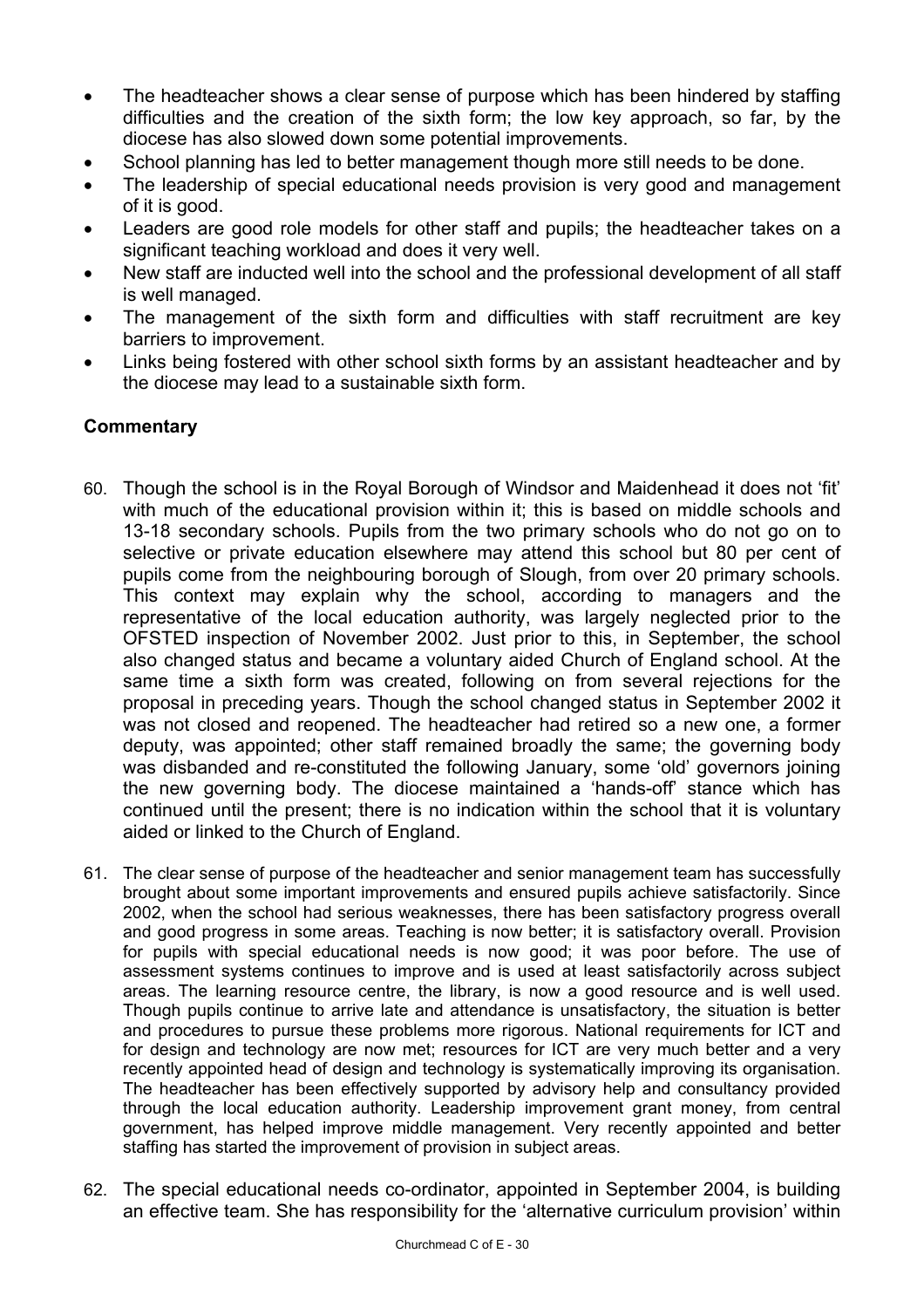the school, and is a member of the leadership team She teaches lower ability groups as well as 'mainstream' classes, providing a very good role model for other teachers in the preparation and planning for individual pupils' needs. The special educational needs handbook provides an effective reference point for all who teach pupils with special educational needs though this needs to be reviewed to consider developments which have taken place. Pupils with special educational needs are now appropriately monitored. Individual education plans are now informative and are reviewed regularly. The team of learning support assistants are developing their skills and have good relationships with pupils and work closely with teachers to support pupils. The link governor for special educational needs is well informed and receives regular reports from the special educational needs coordinator.

- 63. Staffing has been a problem for a number of years. This borough is outside the range of outer London pay allowances and would-be teachers do not have to travel far to receive these or the more lucrative inner London allowances. This also applies to overseas teachers; if they are travelling to this country they might as well earn more money within the M25. However, at long last the school has managed to staff satisfactorily; just one post remains unfilled, in design and technology. The positive effects in science and in history, where results were poor in 2004, are significant. French too is improving within Years 7 to 9, though this improvement will have to work through to benefit older pupils. The creation of the sixth form was self-inflicted damage which compounded staffing problems. The school says, "We put the best teachers in the sixth form to give it a chance." This meant that younger pupils had an even worse deal than the temporary and supply teachers were giving them, and the policy contributed to the poor GCSE performances in 2002 and 2003; the effects will not fade out for several more years and only if staffing in Years 7 to 9 remains satisfactory and preferably better than that. A catch-22 situation also occurred due to staff development; middle managers needed training and seven were taken out to receive it – teaching was meanwhile done by supply. Otherwise staff development is well managed and linked to performance management and the needs of the school; central funding rather than departmental funding means priorities can be well addressed and records kept of the effectiveness of such training. New teachers are also well inducted into the school, an important feature when good staff need to be kept.
- 64. The local Church of England diocese decided not to overtly interfere with the school when it took it on. This has not helped and has delayed some improvements which are needed. The last report said "there is little evidence of consistency in fostering pupils' spiritual development" though it also said "spiritual development is satisfactory". This inspection judges that spiritual development is unsatisfactory; there is almost no evidence of it at all. Neither is the statutory requirement for a daily act of collective worship observed; the 'thought for the day' taken by form tutors is too often a mere statement of words, and there is no reflection. Governance has to be deemed unsatisfactory due to the combination of these breaches in statutory requirements though inspectors have sympathy with the position of governors; the nature of a voluntary aided school is only just being made known to them and there are no governors from the diocese. This situation will change soon; the school will be linked with a successful voluntary aided school, a former headteacher of one will provide advice, a governor will be appointed or seconded, and a new vicar advised to form effective relationships with the school.
- 65. If the sixth form is ignored, strategic planning is good in the main school. The senior management team is well focussed on the work in hand and this had led to the improvements identified above. An example is the re-jigging of the pastoral team, best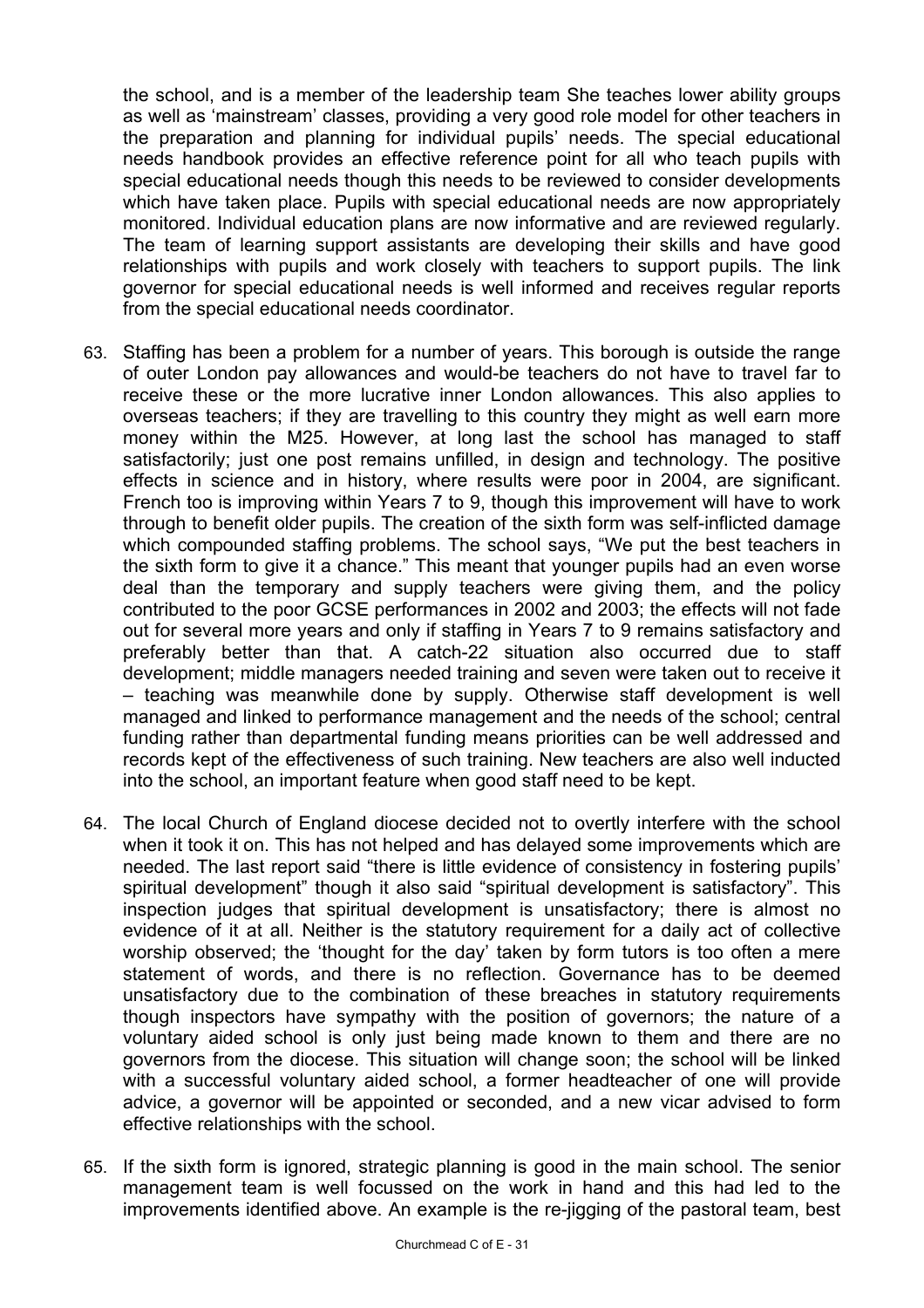described as 'inconsistent' from the wording in the previous report. It now has a proper base, administrative support and common goals. Year heads now follow their year through the school and will have an increasing role in monitoring academic performance with the advent of a better computer-based assessment system which includes easy access to records from different points within the school. There is still work to be done to ensure all staff adopt and follow school procedures, from dealing with recalcitrant pupils (there are clear procedures) to when to dismiss pupils from form time; some staff, primarily in Year 10, seem to do this when they like. The lack of a bell system to clearly mark key times in the school day, for example, end of form time, end of break, end of lunch, end of day, does not help ensure pupils, and teachers, act promptly. The school recognises that lack of consistency in following behavioural management strategies is still an issue and a hangover from having too many temporary teachers. The school is investigating another system of behavioural management which enjoys some success in other schools. The curriculum in Years 10 to 13 is not appropriate and planning has been done to modify it in Years 10 and 11 from September 2005 and seek to change it as soon as possible within the sixth form.

- 66. The school's finances have been effectively managed by a bursar who has now moved on, though a replacement should join the school soon. The school has never had a deficit budget but neither does it have much surplus. The amount spent per pupil, including sixth form students, is above average. The school needs better main school accommodation for technology and physical education, better playground space, and better heating. The cost of the sixth form has hindered improvements in the recent past and has not represented best value. When taking into account the relatively weak examination performances in the last two years, the school does not provide satisfactory value for money.
- 67. Key leaders are good role models for staff and pupils; they are around the school and deal professionally with adults and pupils. The headteacher took on extensive teaching duties for several years. Though this was criticised by various monitors, as it reduced her time to mange the school, it was necessary or pupils' learning in mathematics would have suffered. She has now found it possible to reduce the number of lessons she teaches, which means she can use her time more effectively on school matters. Her teaching was judged very good during this inspection; other leaders also teach mostly well or better.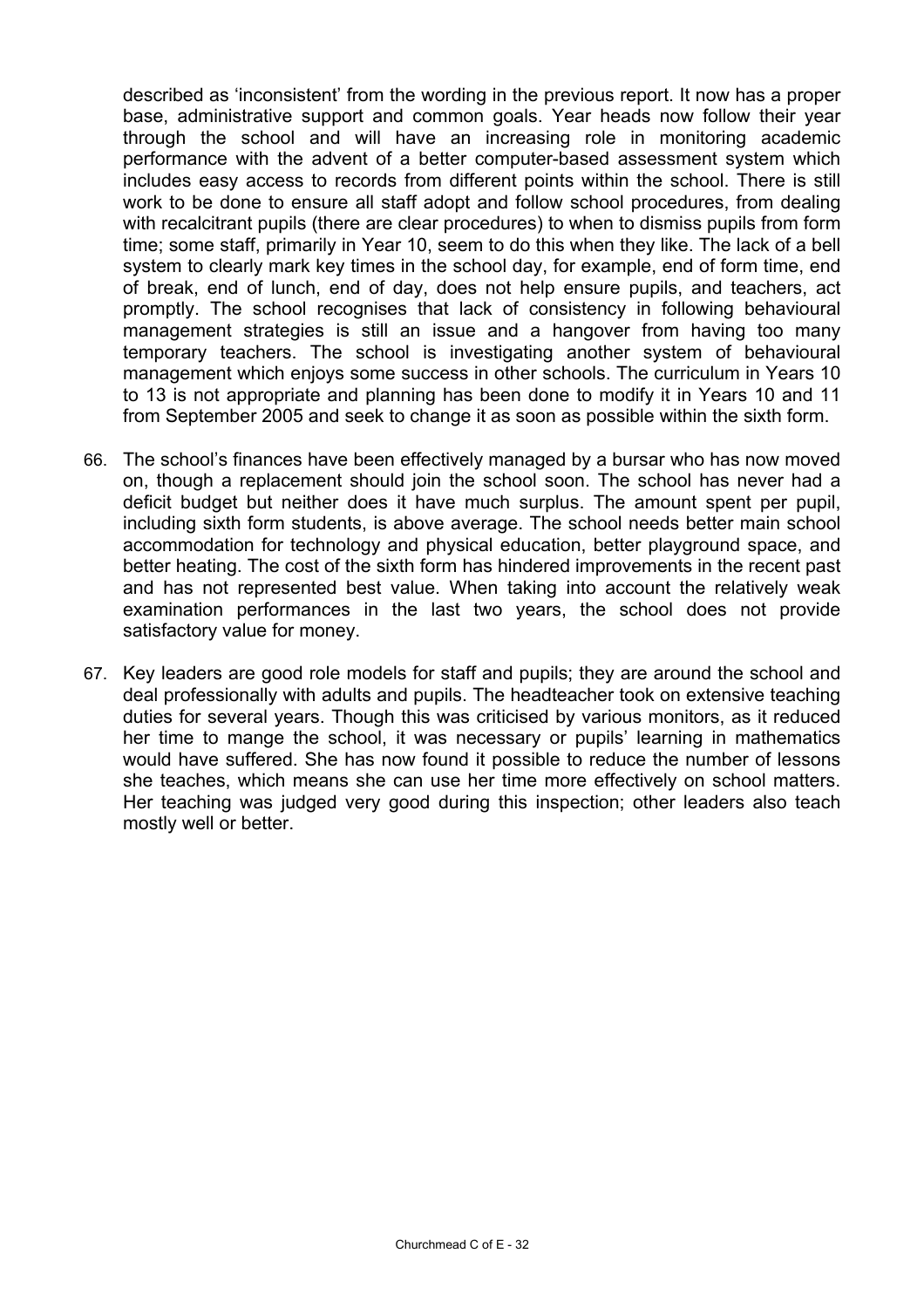#### *Financial information for the year April 2003 to March 2004*

| Income and expenditure $(E)$ |           |  | Balances $(E)$                     |
|------------------------------|-----------|--|------------------------------------|
| Total income                 | 2,619,761 |  | Balance from previous year         |
| Total expenditure            | 2,486,375 |  | Balance carried forward to the nex |
| Expenditure per pupil        | 3.949     |  |                                    |

| Income and expenditure $(E)$ |           | Balances (£)                             |          |
|------------------------------|-----------|------------------------------------------|----------|
| Total income                 | 2,619,761 | Balance from previous year               | 35.226   |
| Total expenditure            | 2.486.375 | Balance carried forward to the next year | 168,612* |

\*includes moneys designated for the improvement of computer facilities and £99,000 which had to be paid back to the Learning Skills Council when sixth form student numbers did not meet predictions.

# **Sixth form**

- 68. The sixth form, as conceived for September 2002, was an error of judgement. It was set up as a mostly academic sixth form in competition with the very good provision made elsewhere which pupils were accustomed to going to: sixth forms in Slough and the relatively local college of further education. Predictions of rapidly rising numbers have never been met. There were 23 when the sixth form opened, 46 a year later, and 40 now; 22 in Year 13 and just 18 in Year 12. Only five Year 11 pupils attended the recent sixth form open evening and no Year 11 pupils interviewed said they were considering joining the sixth form, though some might well be.
- 69. The local education authority invested around a million pounds in a sixth form block**.**  Figures provided before and during the inspection and statements from governors indicated that the sixth form running costs were financially subsidised from income received for the main school. Though this was likely the case, new figures indicate that a revised sixth form timetable means the current sixth form more or less pays for itself. Though staffing has very recently improved, staffing the sixth form still adversely affects provision in science and mathematics, the latter because mathematics teachers are used to teach ICT in the sixth form. It is likely, from past patterns, that school staffing remains precarious overall. As the curriculum offered does not attract very many students, and has weaknesses in addition, the sixth form is not cost effective and is inadequate.
- 70. The headteacher and senior managers know of the limitations of the sixth form and realise that improvements need to be made. They are exploring opportunities to work with other sixth form providers within the local authority. The diocese, keen to maintain a sixth form, is using its contacts to promote a link with a successful grammar school in the borough of Slough; Churchmead could be a satellite centre offering some niche vocational subjects, for example media studies and visual arts. It is unclear whether all the people pursuing LEA links are in favour of or fully aware of the possible Slough links. The governors of Churchmead are aware of possible developments and are supportive of them. The governing body was actually created one term after the sixth form was opened due to the change of the school's status in September 2002. Consequently governors have had to live with the consequences; nevertheless they could have monitored the sixth form more closely, begun consideration of changes earlier and held all parties involved - school, local authority and diocese - more to account. Governance of the sixth form is therefore unsatisfactory.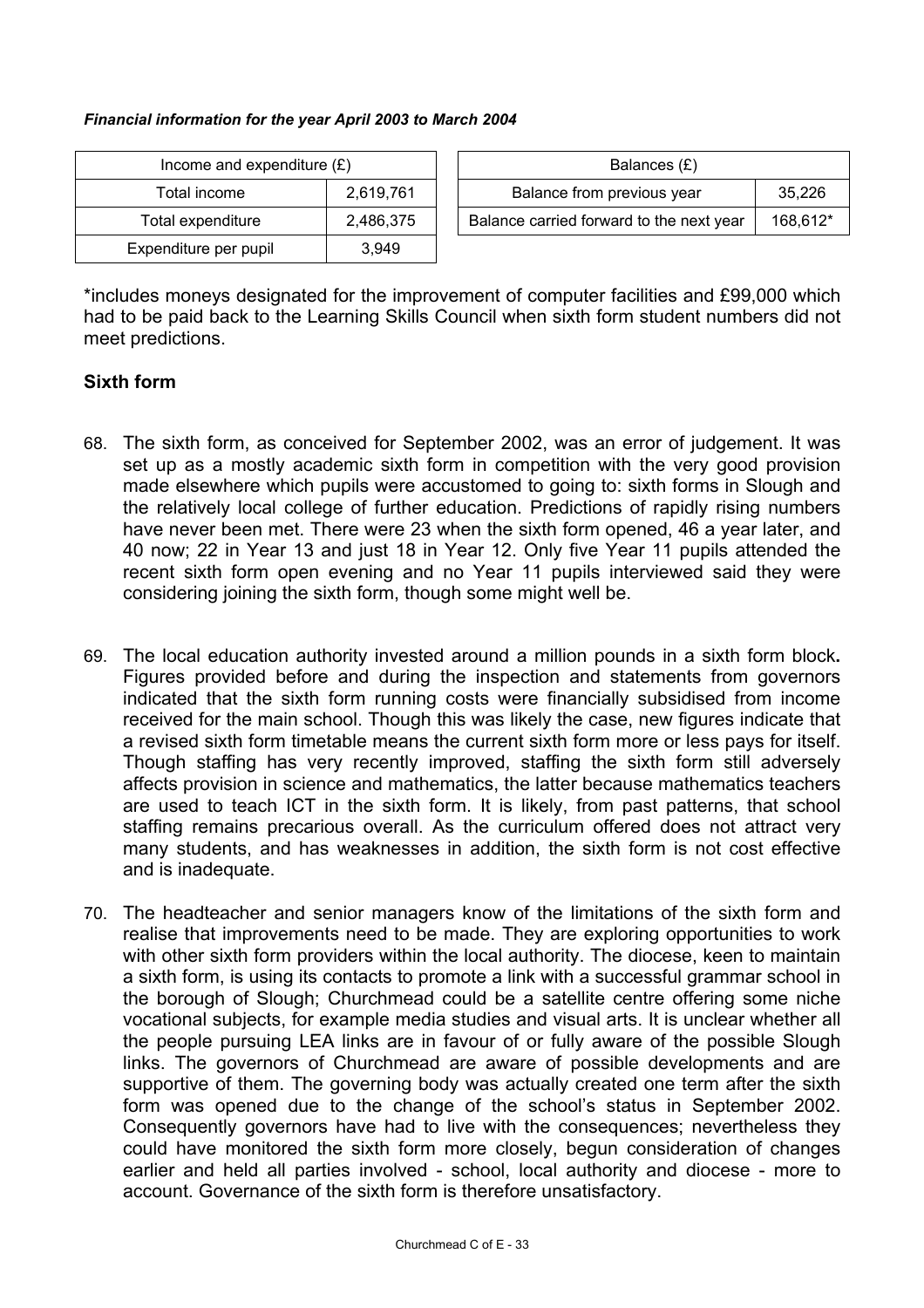- 71. The leadership and management of the sixth form are unsatisfactory overall. A new appointment was made to run the sixth form when it started but this person has taken on a more senior role in the school whilst maintaining post-16 liaison roles and an overview of the 14-19 curriculum. There is a head of sixth form whose role is akin to head of year. Day-to-day management is satisfactory overall though students do spend study time within the large sixth form lounge area. Attendance is monitored and has been 85 per cent this year, including negotiated study leave. Students were missing from sixth form lessons inspected; attendance was 87 per cent overall. In 2004, 27 per cent of AS entries were unclassified in examination results; in other words, they failed. This suggests that either students were not advised correctly before taking courses or were insufficiently monitored and guided during their year in the sixth form. Current monitoring is satisfactory though this is the remit of heads of subject departments, not the head of sixth form. There is no effective leadership or management of those areas of work which should make a school sixth form distinct from attending a college, such as private study and study skills, raising standards in key skills such as numeracy, enrichment activities such as sport, and work placements. There is little money for the frills; basic subject provision is just met by the income generated by the small number of students.
- 72. The last report indicated that numbers in the sixth form needed to rise. This has not happened and consequently improvement in sixth form provision is unsatisfactory.

# **WORK-RELATED LEARNING (WRL)**

Provision in work-related learning is satisfactory and meets statutory requirements.

## **Main strengths and weaknesses**

- The school has a strong liaison with two local Education and Business Partnerships (EBPs).
- All Year 11 pupils have 2 weeks' work experience.
- There is a good range of work-related experiences for those Year 10 and 11 pupils for whom a full GCSE course would not be appropriate.
- There is a limited number of vocational courses offered as part of the normal school curriculum.
- Awareness of how all subjects can contribute to the WRL curriculum is at an early stage of development.
- Arrangements for co-ordinating WRL do not give it sufficiently high priority.

## **Commentary**

73. Some aspects of WRL are well planned by the school. All Year 11 pupils undertake two weeks' work experience for which they are well prepared by the involvement of representatives from the local EBP. Placements are monitored and pupils are expected to keep a diary of their work. This is then used as the basis for follow-up work in school. Close liaison with two local EBPs gives pupils access to a range of 'taster days' throughout the year. These range from horticulture to experience of the air transport industry and pupils are carefully matched to an appropriate course. Attendance on 'Pitstop' courses at a local college has had a beneficial effect on the motivation and attitude of a small group of pupils in danger of becoming disengaged from the standard school curriculum. A health and social care course, run jointly with a local college,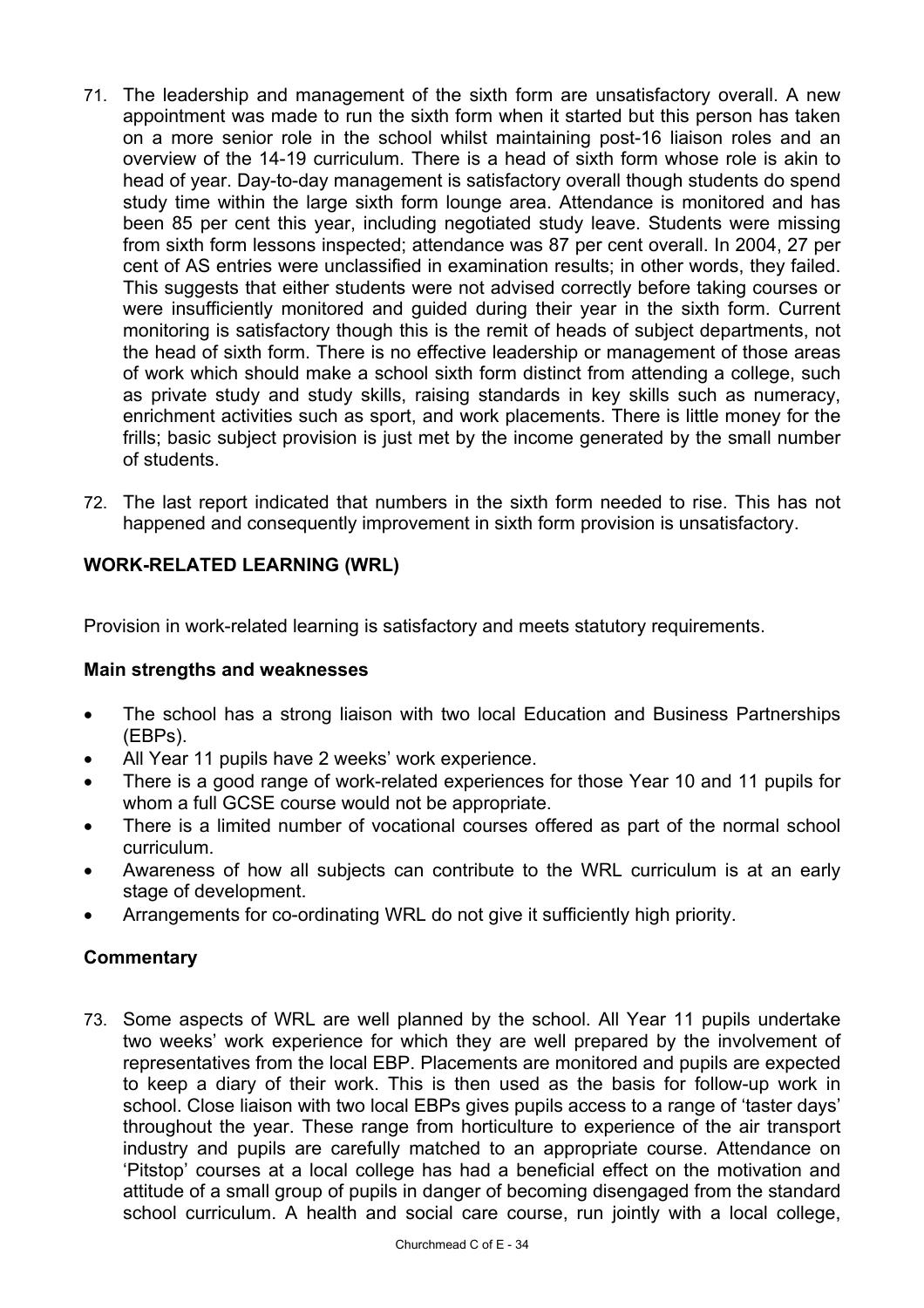provides a valuable experience for a small group of girls. Pupils' progress is monitored informally through form tutors and pupil support plans.

- 74. Leadership and management of WRL are satisfactory but, because they are within the remit of an assistant headteacher who has a number of similar responsibilities, development and monitoring of the area have been neglected.
- 75. The school has identified that WRL needs to have a higher profile throughout all areas of the curriculum and has good plans for development. The school development plan proposes significant changes that would open up vocational opportunities to a wider range of pupils and provide more flexible routes to vocational qualifications. As yet, an understanding of how each subject area can contribute to WRL has not sufficiently permeated the whole curriculum. Subjects such as business studies and leisure and tourism, which already have strong existing affinity with the world of work, make a good contribution to pupils' skills for, and understanding of, the workplace. Because there has been no curriculum audit to identify WRL opportunities, this contribution is not as strong in other subjects and pupils' awareness of work-related issues is no more than satisfactory.

# **PART C: THE QUALITY OF EDUCATION IN SUBJECTS AND COURSES**

# **SUBJECTS AND COURSES IN KEY STAGES 3 and 4**

# **ENGLISH AND MODERN FOREIGN LANGUAGES**

## **English**

Provision in English is **good.**

#### **Main strengths and weaknesses**

- Pupils achieve well throughout the school because of good teaching and good assessment.
- Teaching and learning are good and sometimes very good.
- The curriculum is well suited and adapted to meet the needs of all pupils.
- Good leadership and management have led to improving standards recently.
- A minority of pupils, mostly boys, do not work hard enough and can be disruptive in lessons.
- Teachers do not have the opportunity to observe good role models and to share good practice.
- The department uses literature well to encourage pupils' social and cultural development.

#### **Commentary**

76. Improvement since the last inspection is good. Improvement in the last year has been particularly significant, since the department now has a stable, dedicated team of teachers. Standards and achievement are rising after several years' dip; teaching is now good, planning is good and strategies have been put in place to enable most pupils to do as well as they can.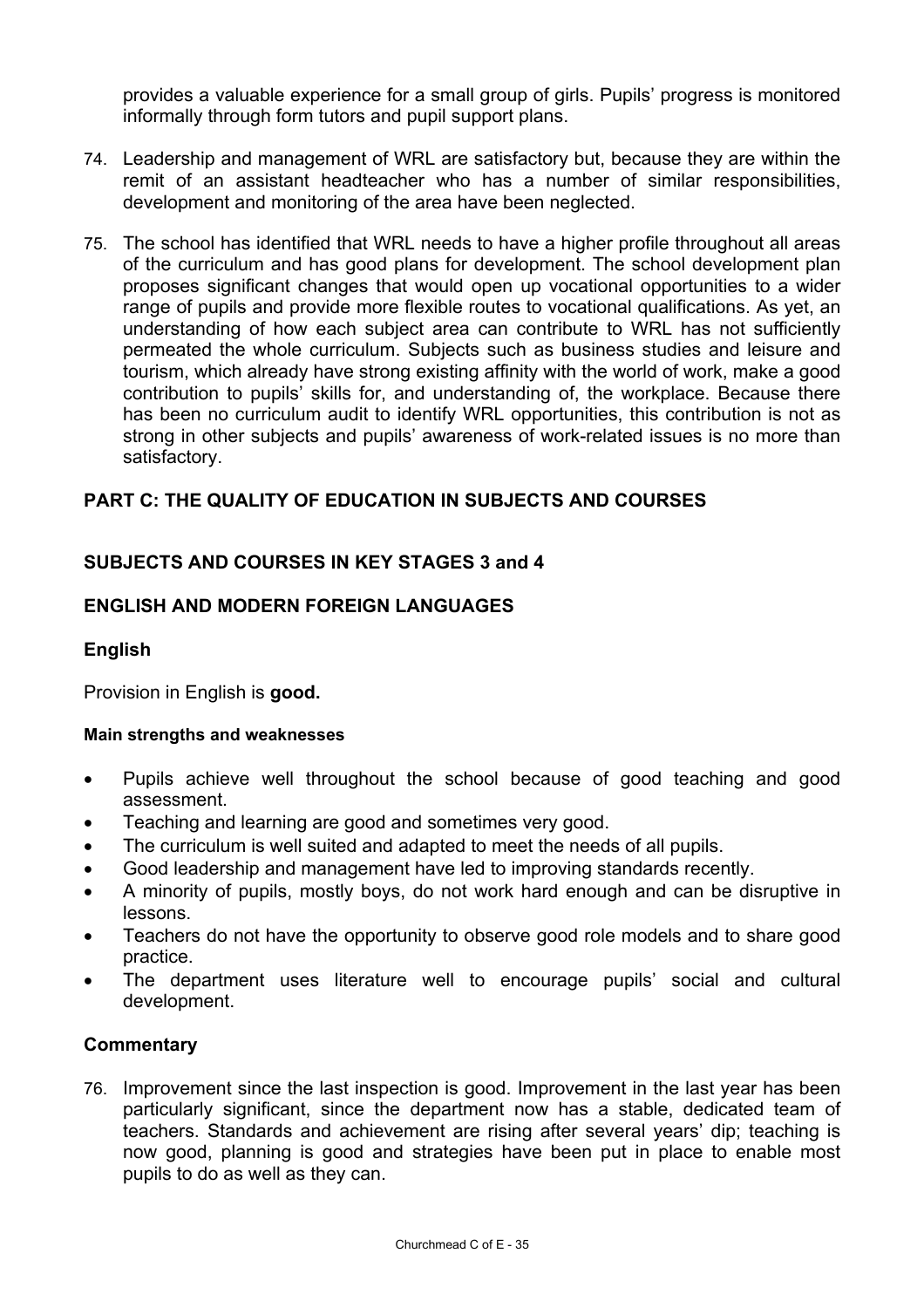- 77. National test results at the end of Year 9 in 2004 were better than those in 2003, which were below average. The trend over the last three years is one of gradual improvement. Results in 2003 do not agree with the standard of work seen because good teaching and good management are now helping to raise standards to close to the national average. Test results in 2003 were poorer than they were in similar schools because teaching was disrupted during this period. Results in 2004 appear better because both teaching and the curriculum have improved.
- 78. GCSE results in English in 2004 were close to the national average when compared with those in all schools. The proportion of pupils attaining an A\*-C grade was just below average. The proportion of pupils attaining an A\*-G grade was average. In English literature, however, results were above average, with a well above average proportion attaining A\*-C grades. When compared with similar schools, GCSE results were better than might be expected. The proportion of pupils attaining A\*-C grades was particularly high in English literature, while the proportion gaining A\*-G grades in both language and literature was as might be expected. Boys' results were lower than girls' results, following the national trend, but are now showing signs of a lessening gap. Results in 2004 are better than in 2003. The trend in results over the last three years is a rising one, because of stable staffing, good teaching and good innovation in the curriculum.
- 79. Standards of work seen in Year 9 are average; pupils achieve well, though girls achieve better than boys. By Year 9 many pupils can speak with interest and relevance, read well, have good word-building strategies and write with enthusiasm and at length. However, spelling and punctuation often show some weakness. Since standards of attainment on entry are below average, this shows good achievement and pupils make good progress.
- 80. Standards seen in Years 10 and 11 are average, but are rising well in English language and are above average in English literature. Pupils achieve well in English language and very well in English literature, partly because the department makes such good use of literature in the teaching of language throughout the school, so that pupils are well used to literary analysis and responding well to novels, plays and poems from the time they enter the school. Again, boys achieve less well than girls. By Year 11, pupils can speak with confidence, in general, with a sense of what is appropriate for their audience; they read with some fluency, and many with a good sense of comprehension and skills of deduction. However, spelling and punctuation still vary in quality and hinder language success to some extent. Pupils' attainment is aided well by the quality of teaching, the commitment of the staff and the good resources of the new library, with its ICT area.
- 81. Pupils with special educational needs make good progress because English teachers monitor their progress well and provide work which is carefully graded to suit all pupils' abilities. A strength of the curriculum is the care that is taken in setting ability groups and assigning good teachers to work with the lower ability pupils. Innovatory measures have also been put in place to provide extra classes for pupils with special needs, those of lower ability and the most able pupils, thus ensuring that all pupils make good progress. Pupils who may not use English as the first language at home make good progress because they, too, are carefully nurtured by their English teachers.
- 82. Teaching and learning are good throughout the school. In Year 9, a very good lesson on persuasive writing demonstrated the good planning and high degree of challenge and expectation which are typical of the best teaching. In contrast, a less successful lesson in Year 11 illustrated the inability at times of teachers to control and manage well the behaviour of small groups of disruptive pupils, mainly boys, thus hindering learning for the rest of the class. A good Year 10 lesson on 'An Inspector Calls' demonstrated the good planning, evident in most lessons, which was clearly seen in the teaching methods used to bring the moral dilemma of the play to life. Teachers provide their pupils with good role models and their firm command of the subject ensures that pupils learn well and are able to think for themselves,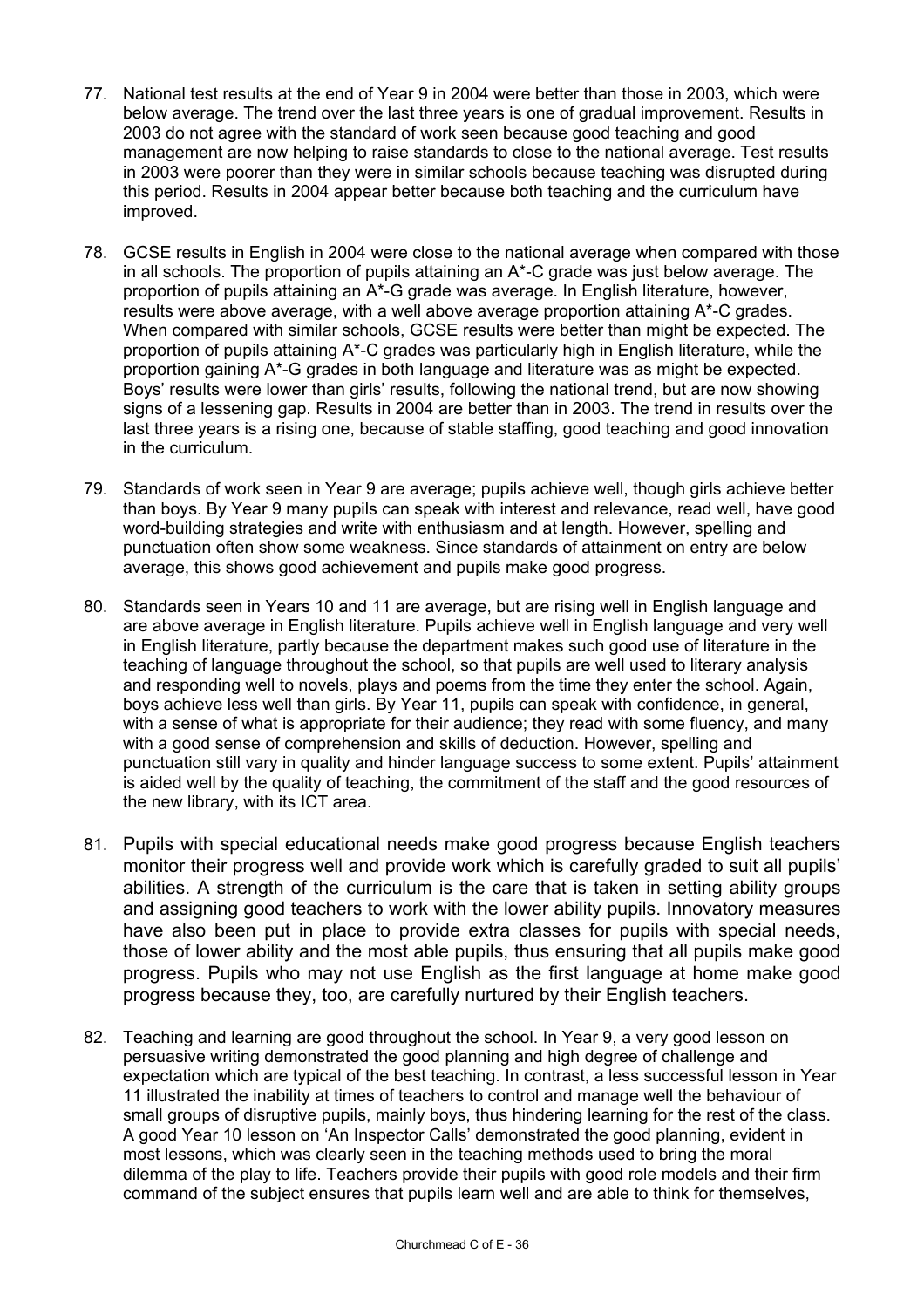with some independence. Now that resources are being put in place, teachers are using ICT increasingly and at least satisfactorily, enabling pupils to use computers for their own research.

- 83. Assessment is good; teachers use it well to help pupils to improve through sharing information on the standards they are attaining and those to which they aspiring, and for extension classes for all groups of pupils who need extra help. However, homework is not always consistent in its use in helping to reinforce work done in lessons.
- 84. Leadership and management are good. The head of department is very clear on ways in which to improve pupils' attainment and achievement further. After a period of many staff changes and difficulties, she has welded together a very committed department, who work well together to ensure the progress of pupils of all abilities. She has made many useful and practical innovations to the curriculum, evaluates strengths and weaknesses well and provides a very good role model for other teachers. She monitors the quality of teaching rigorously, as well as reviewing and improving programmes of work regularly. Teachers have had some opportunities to observe other teachers, in order to share the good and very good practice which exists in the department. The department makes a significant contribution to pupils' cultural development through the extensive study of literature and discussion of the issues raised.

## **Language and literacy across the curriculum**

85. Standards in literacy across the school are broadly average though significant numbers of lower attaining pupils have poor writing and speaking skills which hinder their achievement and reduce standards of work in, for example, mathematics, science, geography and history; weak literacy also affects pupils' performance in French. Support for improving literacy is developing across most subjects. The school has constructed a good whole school policy, under the direction a very capable literacy coordinator. Already many worthwhile initiatives have been put in place, such as a strong emphasis on the use of key words throughout curriculum subjects and the use of writing guides and other scaffolding aids in subjects such as science. However, this is not always the case; older pupils following the catering course do not know applicable technical vocabulary. In many lessons, pupils are given opportunities to develop their oral skills and most can express their ideas in lessons with some confidence. Many teachers encourage pupils to read widely, both for research purposes and for enjoyment; the new library and librarian encourage reading for pleasure and for work too. The school's next literacy target is the improvement of punctuation. Already there is an emphasis on the correction of spelling mistakes. Although these measures are now having a positive effect on whole school literacy, there is as yet no monitoring across the school to ensure that all teachers see and follow their role as teachers of English, as well as of their specialist subjects.

#### **French**

Provision in French is **satisfactory**.

#### **Main strengths and weaknesses**

- The National Modern Foreign Languages Framework is having a positive impact on teaching and learning.
- The department is now staffed with a stable team of enthusiastic and committed teachers.
- Teachers enjoy good relationships with their pupils, whose attitudes are mostly positive as a result.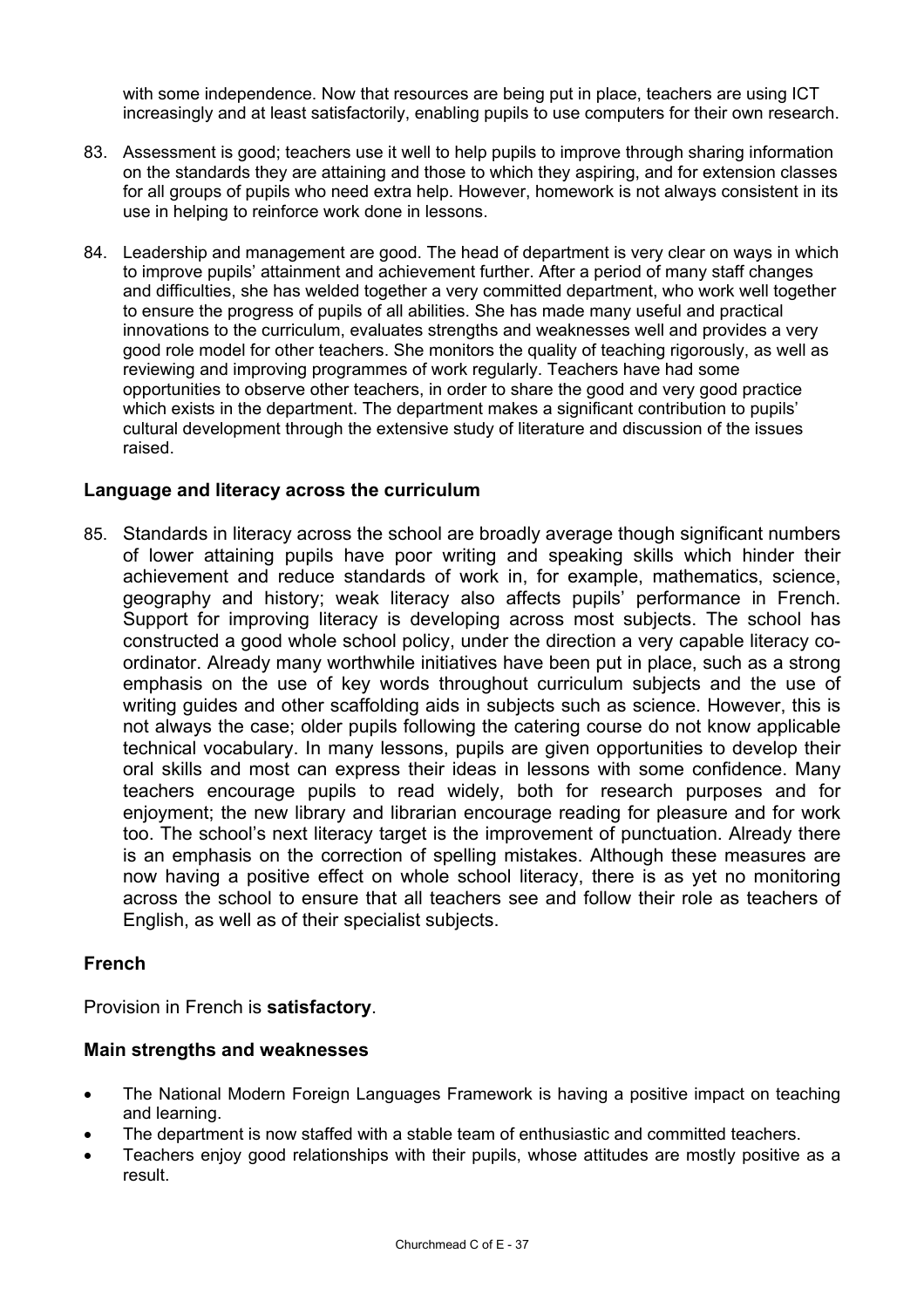• Pupils' listening and speaking skills are under-developed because French is not used extensively enough in the classroom and translation is too readily available.

- 86. Improvement since the last inspection is satisfactory, despite standards remaining below average. This is because a number of other areas mentioned in the previous report have been successfully addressed. Detailed schemes of work have been developed and the department has invested wisely in new textbooks. Pupils' use of ICT has increased, the marking and assessment of pupils' work have improved and a range of extra-curricular activities is now offered.
- 87. Teacher assessments of standards at the end of Year 9 in 2004, whilst still below the national average, were better than those in 2003, which were well below average. The trend over the last three years is one of gradual improvement. Standards are well below average on entry to the school, but by Year 9 they have improved to below the national average. Achievement is therefore good overall. Girls reach higher standards than boys. By Year 9 higher attaining pupils can write accurately in the present tense and can write short sentences using the past tense. Average attaining pupils can also write using present and sometimes past tenses but with less accuracy. Lower attaining pupils can write short phrases under close quidance. Pupils' listening skills are satisfactory due to the frequent use of audio tapes in lessons but pupils' speaking skills are weak. This is because they do not hear a consistently fluent and accurate model of French and have insufficient opportunities to practise the new language in pairs.
- 88. GCSE results in 2004 were very low compared to those in all schools. The proportion of pupils attaining an A\*-C grade in the full GCSE course was particularly low, whilst the proportion of pupils attaining an A\*-G grade was well below average. Most pupils took the full GCSE course in 2004, in contrast to the previous year when most had taken the GCSE short course. Results for the full GCSE course in 2004 were significantly poorer than in 2003, when only a small number of more able pupils took the exam. Girls performed better than boys in the full GCSE in 2004, whereas the previous year, boys' and girls' results for the short course had been similar. Pupils performed considerably worse in French than in their other subjects. Results have been erratic due to the pattern of entry.
- 89. Standards of work seen in Years 10 and 11 are well below average and these pupils have achieved unsatisfactorily, due to staffing difficulties when they were younger. By Year 11, higher attaining pupils can use the present tense and a variety of structures accurately in extended writing but their use of other tenses is very limited. Average and lower attaining pupils' written work tends to consist of answers to questions and key phrases, rather than any extended writing. Pupils' listening skills are satisfactory but they are reluctant to speak and their pronunciation is often anglicised. Pupils with special educational needs make satisfactory progress due to well-targeted support, as do the most able pupils when given additional tasks. Pupils who may not use English as the first language at home make satisfactory progress because the language is often taught using visual stimuli.
- 90. Teaching and learning are satisfactory overall across all years, but both are better in Years 7 to 9 than in Years 10 and 11 as younger pupils have not been as adversely influenced by recent staffing problems. The majority of lessons observed were satisfactory or good. One very good and one unsatisfactory lesson were also seen. The National Key Stage 3 Modern Languages' Framework is having a positive impact, with the use of starter activities to focus attention and closing sessions which recap on learning. Teachers enjoy good relationships with their classes and have good behaviour management skills. As a result, the majority of pupils, particularly those in Years 7 to 9, respond positively. The use of grammatical terminology in French, along with the Framework's emphasis on word and sentence building, makes a good contribution to the development of pupils' literacy skills. In the best lessons, pupils are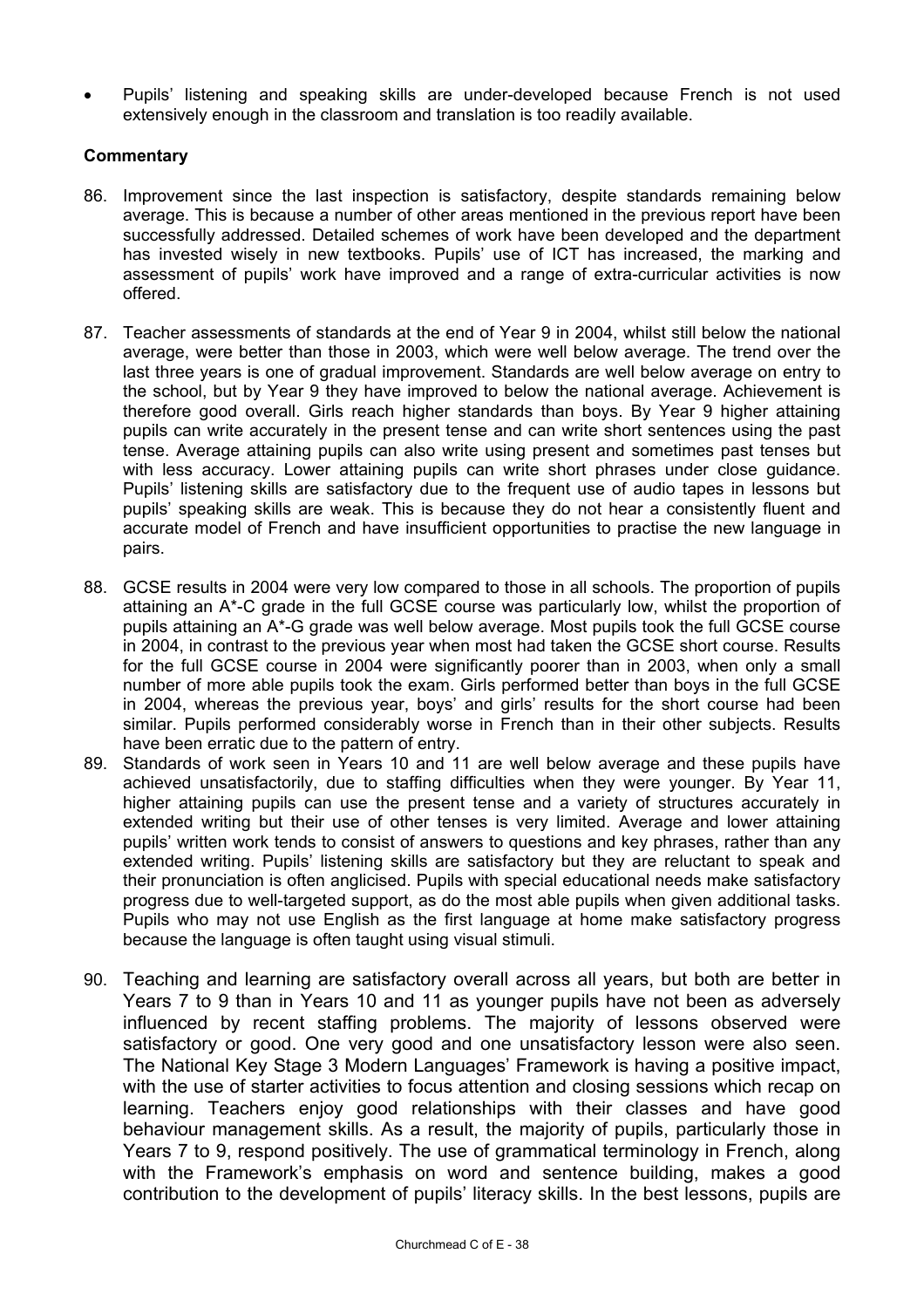challenged to explain grammatical patterns, as in a very good Year 8 lesson where higher attaining pupils had to explain the agreement of adjectives. A varied delivery including colour-coded flashcards reinforced the different genders and pupils showed a good grasp of this concept by the end of the lesson. In a good Year 7 lesson, a clear progression of activities enabled pupils of mixed ability to extend their sentences about where they lived. In contrast, however, in an unsatisfactory Year 10 lesson, too much new language was presented with insufficient repetition and practice, with the result that pupils lost concentration and did not understand the work set. Nevertheless, effective use is made of a variety of resources such as flashcards and the overhead projector to engage pupils' interest. The development of pupils' ICT and numeracy skills is satisfactory thanks to regular use of the school's laptop room and references to currency and calculation in French. Pupils' social and cultural development is limited due to a lack of interaction with each other and with French culture.

91. Leadership of the department is good and management is satisfactory. The head of department has developed a strong team spirit and together the department has worked hard to improve the negative image of French possessed by a significant number of older pupils. Schemes of work are now in place but teaching needs to be more closely monitored. Assessment procedures are developing and pupils' awareness of their level of attainment has increased. Greater use of assessment information to inform planning would help to raise achievement further. The curriculum is restricted to just French and the amount of time allocated is below average. Accommodation in temporary classrooms is adequate, thanks to attractive displays which create a positive learning environment.

# **MATHEMATICS**

Provision in mathematics is **satisfactory**.

#### **Main strengths and weaknesses**

- Helpful comments when work is marked let pupils know how well they are doing and how to improve further.
- A good range of additional activities helps pupils achieve.
- A strong team spirit provides good support to teachers.
- Misbehaviour hinders learning in some classes.
- Pupils have difficulties describing their work orally and in writing.
- Standards of mathematical competence across the curriculum are below average.

- 92. Improvement since the last inspection, and during the last year, is satisfactory. Standards have risen but GCSE results remain below those for English.
- 93. National test results at the end of Year 9 in 2004 were similar to those in 2003, which were below average. Results in 2004 match the standard of work seen.
- 94. GCSE results in 2004 were below average compared to those in all schools. The proportion of pupils attaining an A\*-C grade was below average. The proportion of pupils attaining an A\*-G grade was above average. When compared to similar schools, the proportion of pupils attaining A\*-C grades was as expected whilst the proportion gaining A\*-G grades was better than might be expected. Boys' results were better than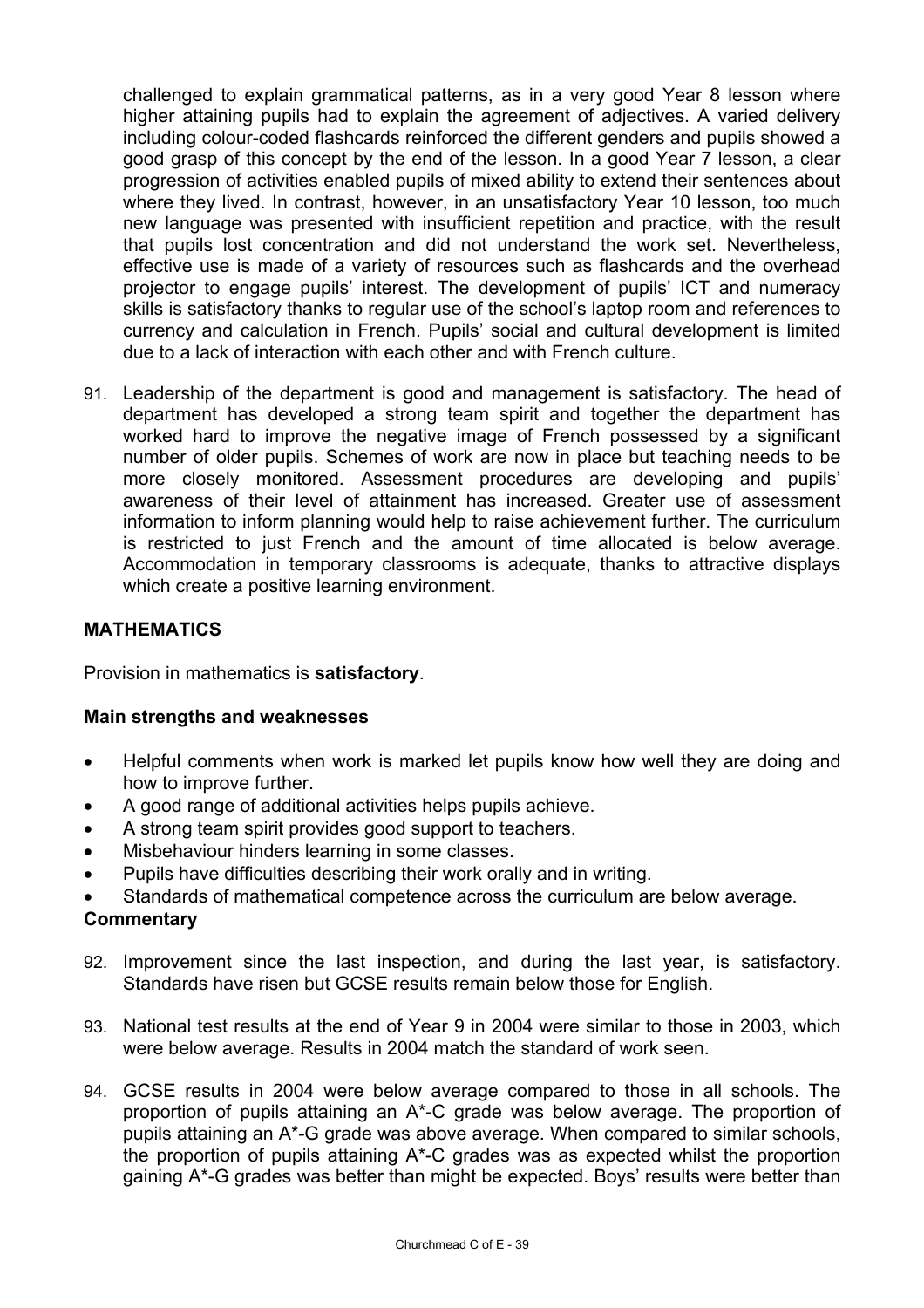girls' results because of more positive attitudes to their work. Results in 2004 are slightly better than in 2003.

- 95. Standards seen in Years 7 to 9 are below average; pupils achieve satisfactorily. Pupils entered the school with standards that were below average. Pupils from minority ethnic groups achieve better than other pupils because they have more positive attitudes towards their work. Boys and girls achieve equally well. By Year 9 pupils can use simple algebra and present data appropriately. However, they cannot readily draw on previous learning when learning something new. Lower attaining pupils have difficulties with basic arithmetic.
- 96. Standards in Years 10 and 11 are below average; pupils achieve satisfactorily. Again, the positive attitudes of pupils from ethnic minority groups lead to them achieving more than other pupils. By Year 11, pupils understand probability and can use geometry. However, the majority still have difficulties using negative numbers and many are overreliant on calculators for simple calculations. Pupils have difficulties explaining their work, both orally and in writing, because they have restricted vocabularies and tend to use only simple sentence structure. This makes it more difficult for them to learn by exploring ideas.
- 97. Pupils with special educational needs make satisfactory progress. The most able pupils make satisfactory progress because the work is more matched to their needs in the groups in which they are taught. Pupils who may not use English as the first language at home make satisfactory progress because they are not at the early stages of learning English and play as much part in lessons as other pupils.
- 98. Teaching and learning are satisfactory. In Year 8, a good lesson resulted in pupils learning well about how to solve simultaneous equations because they had to think about their mathematics and try out ideas. In contrast, another lesson in Year 8 was unsatisfactory because there was not enough work for all the pupils so that many pupils had nothing to do for some of the time, leading to unsatisfactory behaviour. This was not effectively dealt with by the teacher. In Year 11, a very good lesson involved pupils exploring how to calculate areas and dimensions of circles. Very good pace to this lesson resulted in pupils learning much more than might have been expected. In contrast, in an otherwise satisfactory Year 11 lesson, learning was far less effective because a considerable minority of boys had negative attitudes and disturbed the learning of others. This was not effectively tackled by the teacher.
- 99. Assessment is satisfactory. Pupils' work is regularly marked and all teachers write detailed, helpful comments so that pupils know how to improve further. Targets set for pupils are not consistently helpful because some are over-ambitious.
- 100. Leadership and management are satisfactory. A strong team spirit has been established so that teachers frequently provide each other with good, mutual support. However, pupils do not achieve as well in mathematics as they do in other subjects, especially English. Good links have been developed with local companies so that pupils' learning is enhanced, for example, by participation in competitions. After-school classes help pupils revise for examinations. Monitoring of teaching occurs through examining exercise books but the observation of lessons occurs only on an informal basis. Mathematics make an adequate contribution to the spiritual, moral social and cultural development of pupils but opportunities to develop citizenship are not always taken.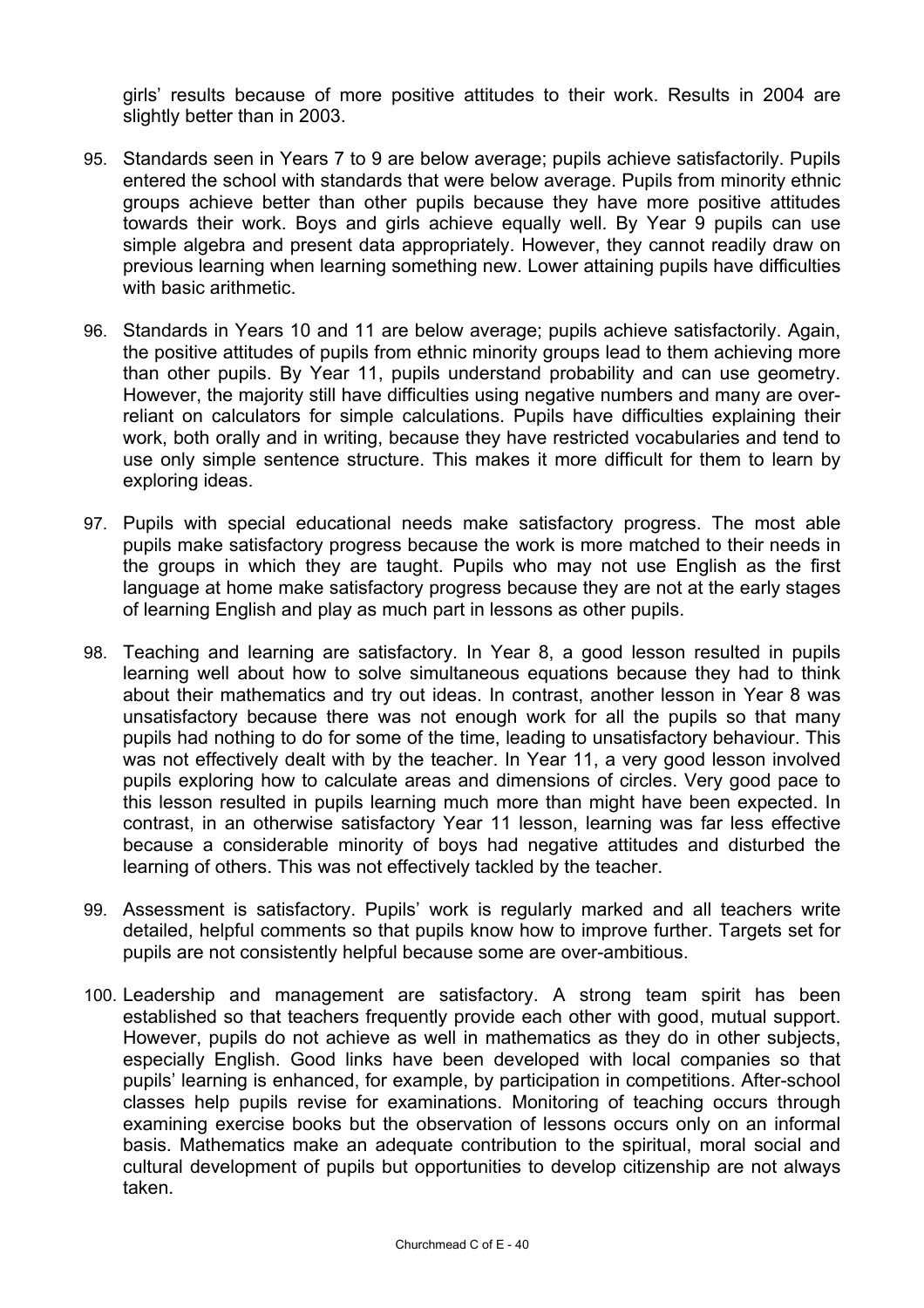## **Mathematics across the curriculum**

101. Pupils' standards of mathematical competence are below average. They cope with the basic mathematical demands in subjects but rarely develop their abilities. For example, in history, pupils draw graphs of the expansion of the Hitler Youth Movement but do not then interpret these graphs. In science, graphs are drawn but their value is often reduced because pupils do not exercise care in their construction. In design and technology, pupils measure to the necessary degree of accuracy but only after teacher demonstration. Subjects such as art do not have a policy to develop numerical skills even though pupils use proportion appropriately. The school has identified where mathematics is used in each subject in Years 7 to 9 but this has not yet been done for older classes.

# **SCIENCE**

Provision in science is **satisfactory.**

## **Main strengths and weaknesses**

- There is a team of committed teachers united in their determination to continue to raise standards.
- The system of marking does not give clear short-term targets for pupils.
- There is good teaching by the experienced staff.
- Pupils' skills of self-study are not developed well enough and the lack of textbooks exacerbates this deficiency.
- Accommodation is barely satisfactory and technician support inadequate.

- 102. Improvement since the last inspection is satisfactory. The department has addressed the weaknesses highlighted in that report and has made improvements to teaching and learning. Monitoring and evaluation are now satisfactory and good use is made of ICT.
- 103. National test results at the end of Year 9 in 2004 were worse than those in 2003 but were in line with results in previous years, which were below average. Results declined in 2004. and pupils did not do as well as they ought to have done because of the difficulties in recruiting suitably qualified teaching staff for a period of two years. Consequently, this group of pupils did poorly when compared with those in similar schools.
- 104. GCSE results in 2004 were below average compared to those in all schools. The proportion of pupils attaining an A\*-C grade was below average. The proportion of pupils attaining an A\*-G grade was average. When compared to similar schools, GCSE results were as good as might be expected when taking into account the prior attainment of pupils, though this is misleading because their prior attainment was lower than it should have been. Boys' results were lower overall than girls' results because of boys' generally poorer attitudes but a higher proportion of boys was entered for the double award. The results attained by pupils of ethnically Asian groups were significantly better than those of other pupils. Results in 2004 were poorer than in 2003. The trend in results over the last three years is down, again because of problems in staffing the department.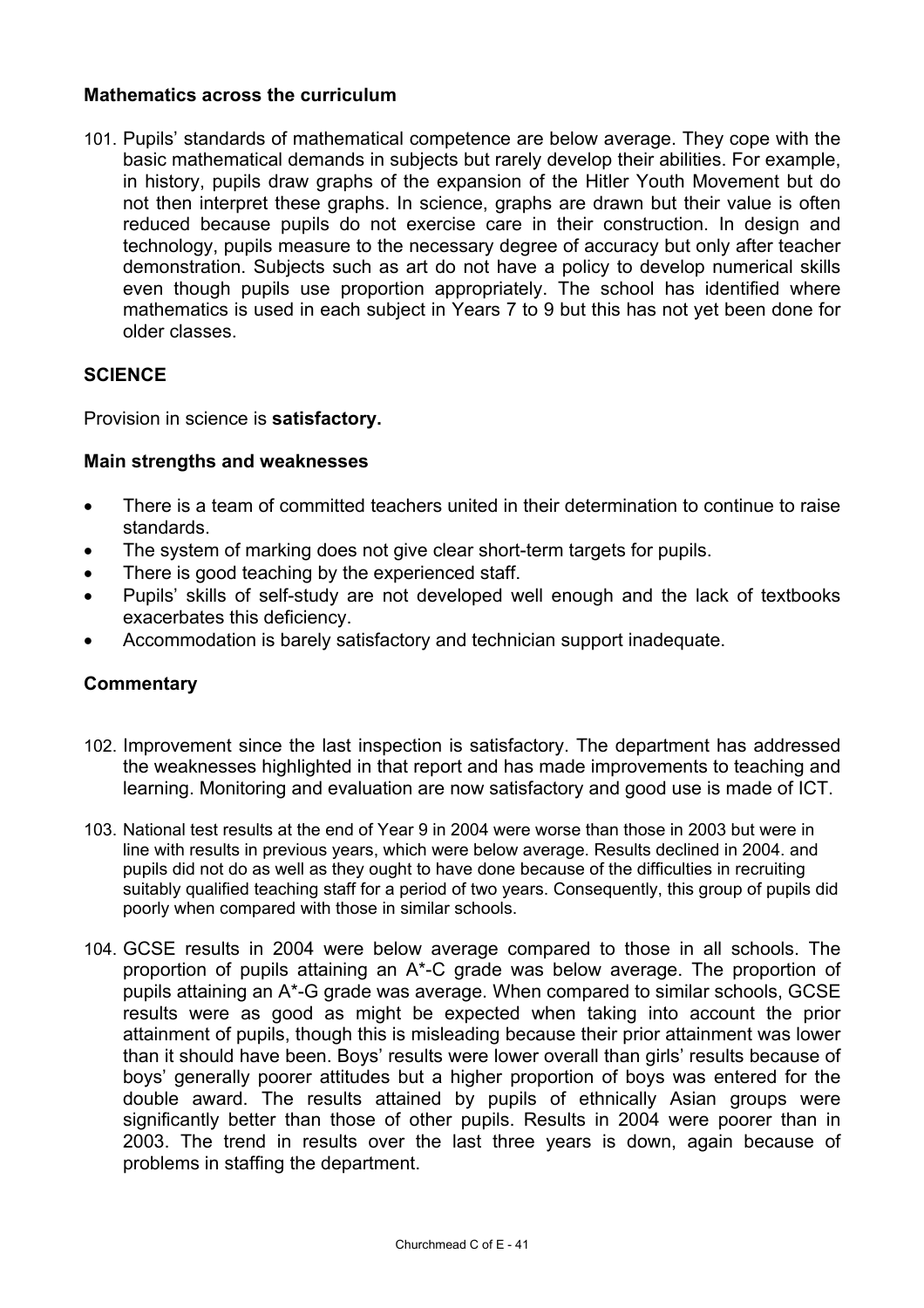- 105. Standards of work seen in Year 9 are higher than those attained in national tests in 2004 although still below average. More stable staffing and better teaching have helped improve standards and raise achievement, which is now satisfactory. By Year 9 higher attaining pupils can discuss their work and answer questions with confidence. Lower attaining pupils are hindered in their scientific work by poor literacy skills and even by Year 9 find great difficulty in producing effective work in exercise books; this means their work is of little use for future reference. Standards in Years 10 and 11 are still below average but work shows standards are improving and pupils are achieving satisfactorily. By Year 11, higher attaining pupils can present their work well and can discuss it knowledgeably. However, lower attaining pupils find difficulty with abstract scientific concepts. They are interested in aspects of the subject related to themselves and their lives and show good learning in these topics, as seen in a lesson about blood circulation; great interest and enthusiasm were generated by the forthcoming dissection of a heart.
- 106. Teaching and learning are satisfactory overall; some good lessons were seen, particularly in Years 10 and 11. Lessons are well prepared and objectives made clear to pupils. In Year 10, a very good lesson was observed on the topic of sound; the lesson was well pitched to the ability of pupils and there were a good variety of activities. There was a very good rapport between teacher and pupils; the lesson moved swiftly from one activity to the next and pupils were involved at every stage, enjoyed the lesson, and learnt throughout it. In a good lesson in Year 9 on magnetism, the key to success was again a combination of good planning and effective time and class management. The class were all involved from the outset with a lively introduction which used individual whiteboards. The good variety of questions enabled all to achieve some success and at the same time challenged the more able pupils. In all good lessons seen the enthusiasm of the teacher and good working relationships with pupils were paramount. In contrast, a poor lesson seen on water purification in Year 7 was not prepared satisfactorily, the practical work and class were poorly managed and consequently pupils' interest waned, behaviour deteriorated and little learning occurred.
- 107. Overall assessment is satisfactory. Pupils are given end-of-topic tests and their progress is monitored well by teachers. However, pupils, although they usually know their target grades, are uncertain of their present level of attainment. Although teachers check pupils' work regularly there is no system in place to give pupils short-term targets to help guide an immediate improvement in their standard of work.
- 108. Leadership and management are good but the head of department's work has been hindered by a period of severe staff shortage until recently. The department is now fully staffed and there is in place a team of staff who work closely together and share a joint commitment to continue to raise standards. However, the introduction of an Alevel course for very small numbers of students does take up a very significant proportion of experienced teachers' time away from working with pupils in Years 7 to 11. The effect of this new team is already beginning to show in the improved standards this school year, illustrated for example by the grades attained by Year 10 in their first module test. The department now makes good use of ICT and a good lesson was observed in Year 8 where pupils were using data loggers well to improve their numerical and graphical work. The department enriches the experience of the pupils by arranging a good range of educational visits and runs a thriving science club.
- 109. Accommodation is barely satisfactory; two laboratories are small and this makes practical work very difficult. There is one full-time and one part-time laboratory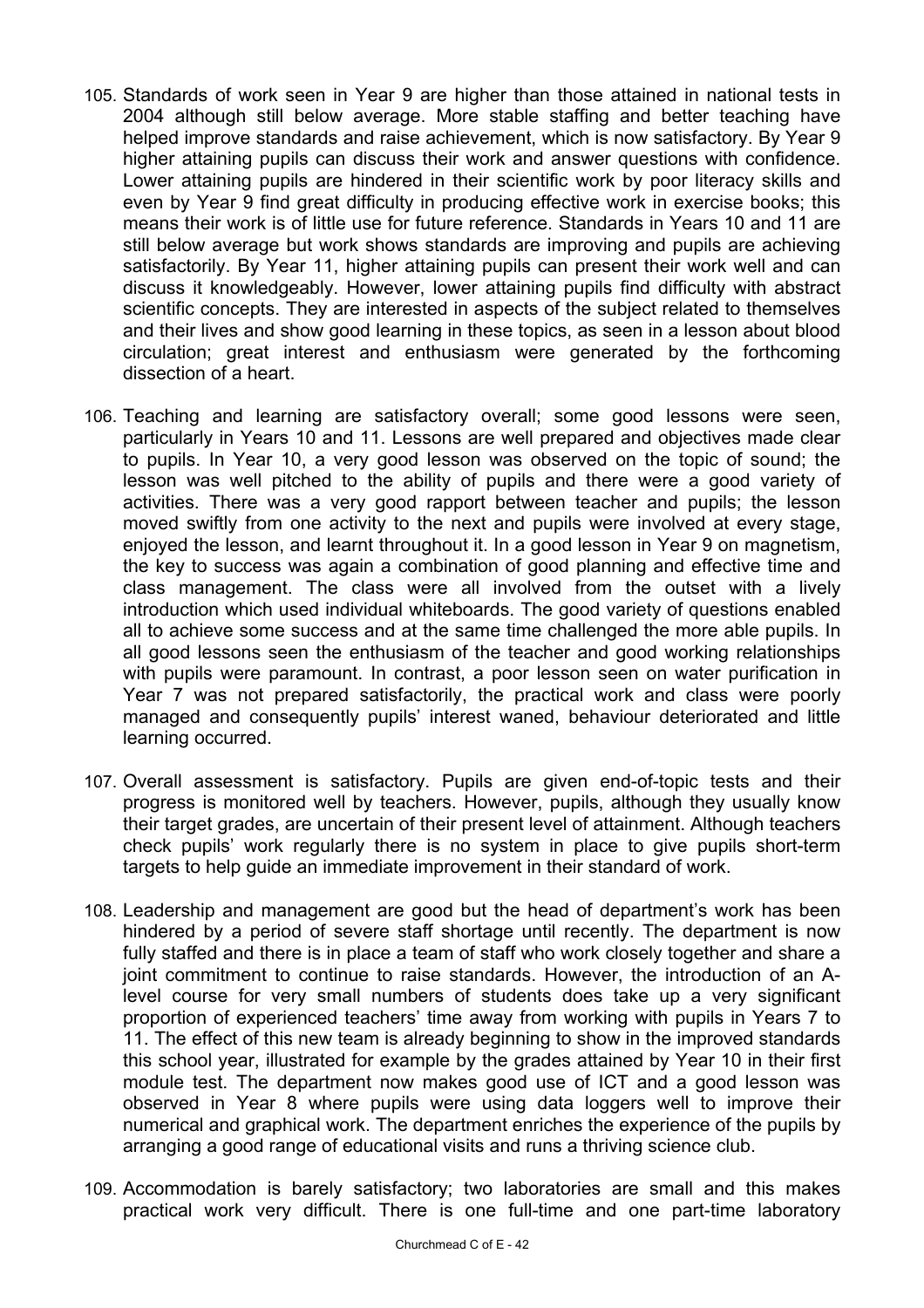technician but they only work in term time and, although the work they do is good, the overall level of support for the department is unsatisfactory. There are no textbooks issued to pupils and this lack is hindering the development of self-study and homework by pupils.

# **INFORMATION AND COMMUNICATION TECHNOLOGY**

Provision in information and communication technology (ICT) is **satisfactory**.

## **Main strengths and weaknesses**

- Leadership and management are good.
- Resources are good and they are well utilised.
- GCSE results in 2004 were well below average but standards are now better in Year 11.
- More pupils now have the opportunity to study for a qualification in ICT.
- The department makes effective use of the National ICT Strategy in Years 7 to 9.
- Assessment is unsatisfactory in Years 7 to 9.
- Opportunities for pupils to use ICT across the curriculum are good.

- 110. Improvement since the last inspection is good overall. A head of department has been appointed and ICT is now taught as a discrete subject in Years 7 to 11. Resources are now good and well utilised. The department is making effective use of the National ICT Strategy lesson plans in Years 7 to 9. Pupils have good opportunities to develop their skills across the curriculum. However, arrangements for assessment in Years 7 to 9 remain unsatisfactory.
- 111. Standards seen in Years 7 to 9 are average. Pupils achieve satisfactorily. By Year 9 pupils can use some of the more advanced features of a spreadsheet package, such as 'goal-seek' and 'if' functions, and can devise simple algorithms to control simulations of systems such as the mechanism of a theme park ride. However, the flowcharts they produce for this work are often inaccurate and inefficient, and their planning and evaluation skills show unsatisfactory progress from work in earlier years. Work seen in Years 7 and 8 indicates that standards and achievement are improving. Year 7 pupils can use a storyboard to plan a presentation and can evaluate the finished presentation.
- 112. Standards seen in Years 10 and 11 lessons are average. Achievement is satisfactory. By Year 11 pupils have good knowledge and understanding of system hardware devices, and they enthusiastically use on-line revision packages to reinforce and test their knowledge. They can use a database management package to create a database, devise appropriate queries and export data to a spreadsheet for graphical analysis. However some of the charts they produce are of an inappropriate type and format, for example using a pie chart to attempt to display a very large number of data points whose values show little variation. There is little evidence of the development of pupils' planning and evaluation skills. Only 12 pupils were entered for GCSE examinations in 2004, taking an Applied GCSE course at a local college. The proportion of pupils attaining an A\*-C grade was well below average, but the proportion attaining an A\*-G grade was above average.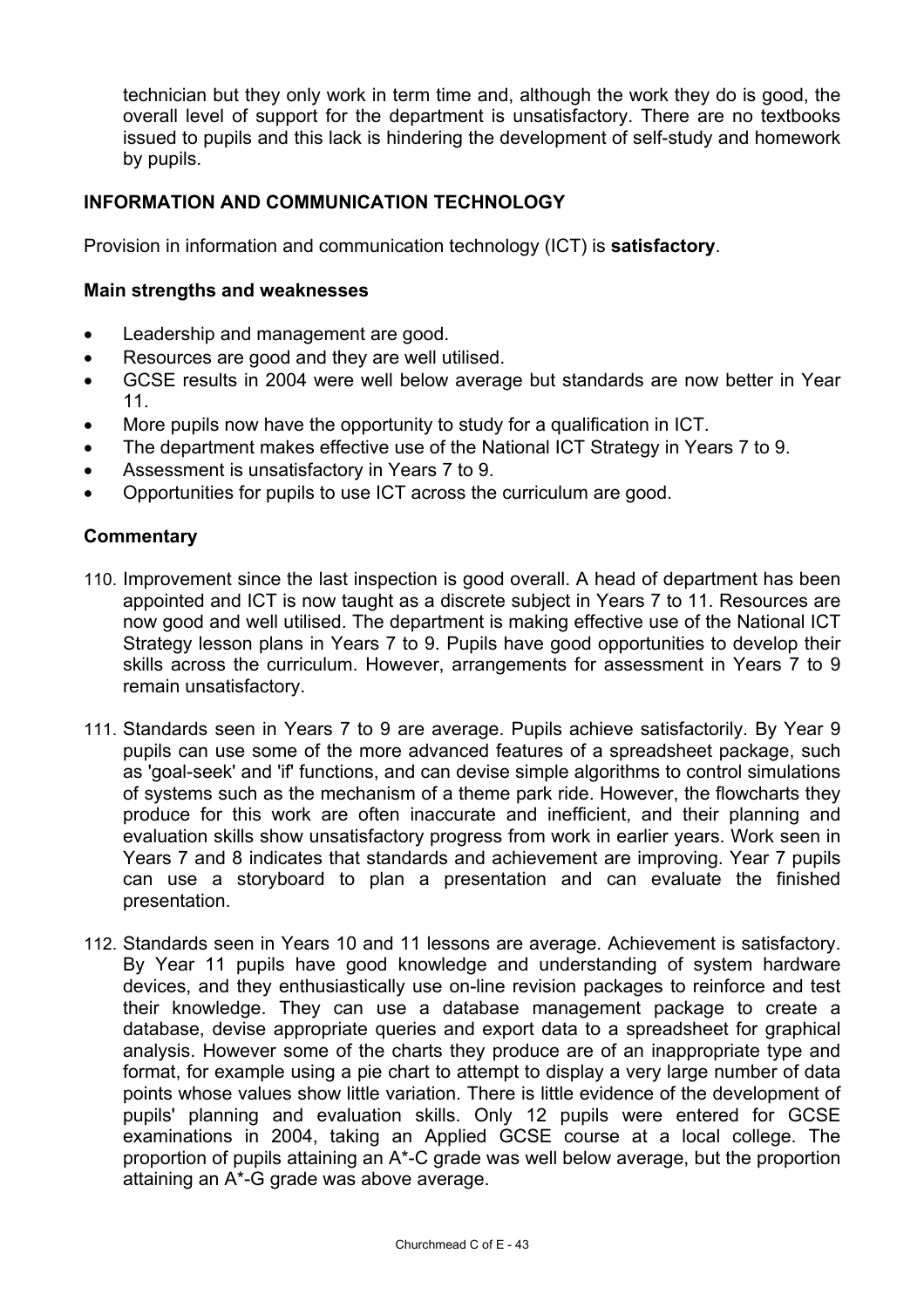- 113. Teaching and learning are satisfactory. In too many lessons, pupils' achievement is limited by teaching which lacks pace and variety, restricting pupil progress. However, there is a proportion of good teaching in Years 7 to 9. In one good lesson in Year 8, the teacher's confident use of the interactive whiteboard allowed him to deliver a wellpaced lesson, introducing the 'goal-seek' spreadsheet function whilst pupils followed his examples and tried out a variety of relevant activities at their own workstations. In a very good lesson in Year 7, the teacher kept pupils' attention and enthusiasm at a high level with a brisk series of activities to introduce the applications of spreadsheets. Pupils made very good progress and their enjoyment of their success was very apparent in their willing and excited participation. These lessons indicate that the department has the capacity to continue the improvement in teaching and learning which has been achieved since the last inspection.
- 114. Assessment is unsatisfactory in Years 7 to 9 because pupils receive insufficient guidance regarding their level of attainment and teachers provide little constructive feedback to them on how to improve their work. Although there has been an investment in an online assessment scheme it is having little impact on improving achievement. Assessment is better used in Years 10 and 11, where it is satisfactory. Pupils' work is accurately assessed against examination board criteria; they are aware of how well they are progressing and are given useful feedback on how to improve.
- 115. Leadership and management are good. The new head of department has led a significant improvement in provision since his appointment. His management of resources is good. The head of department has plans to formalise self-evaluation and to introduce a new course at Key Stage 4 which will better provide for those pupils who wish to specialise in the subject.

## **Information and communication technology across the curriculum**

- 116. Resources for cross-curricular ICT are good and standards of pupils' competence are average overall. The co-ordinator has a good grasp of what is being undertaken in each department. He has also enhanced the quality of work by carefully negotiating the use of the 'laptop room' so that, for each activity, a department has continuity of access so that projects can be completed in a sensible time-frame. Where installed, data projectors and interactive whiteboards are well used. However there is a need for more of these facilities as some departments, such as science, currently lack access to them.
- 117. Pupils' use of ICT is good in art and design, science and mathematics. It is satisfactory in design and technology and English, and underdeveloped in geography in Years 7 to 9, history and physical education. In art and design, ICT is well integrated throughout schemes of work and there is a high level of pupil interest. In science, using computers for data logging is very much the norm. Reports on practical work are competently produced using word processing and spreadsheet packages. All mathematics groups have one lesson per cycle in an ICT room.
- 118. The coordinator and the head of the ICT department have a good vision for the development of cross-curricular ICT. They have promoted this vision through their approach to the use of e-learning credits (effectively financial rewards for innovative ideas in the use of ICT funded from a national programme).

#### **HUMANITIES**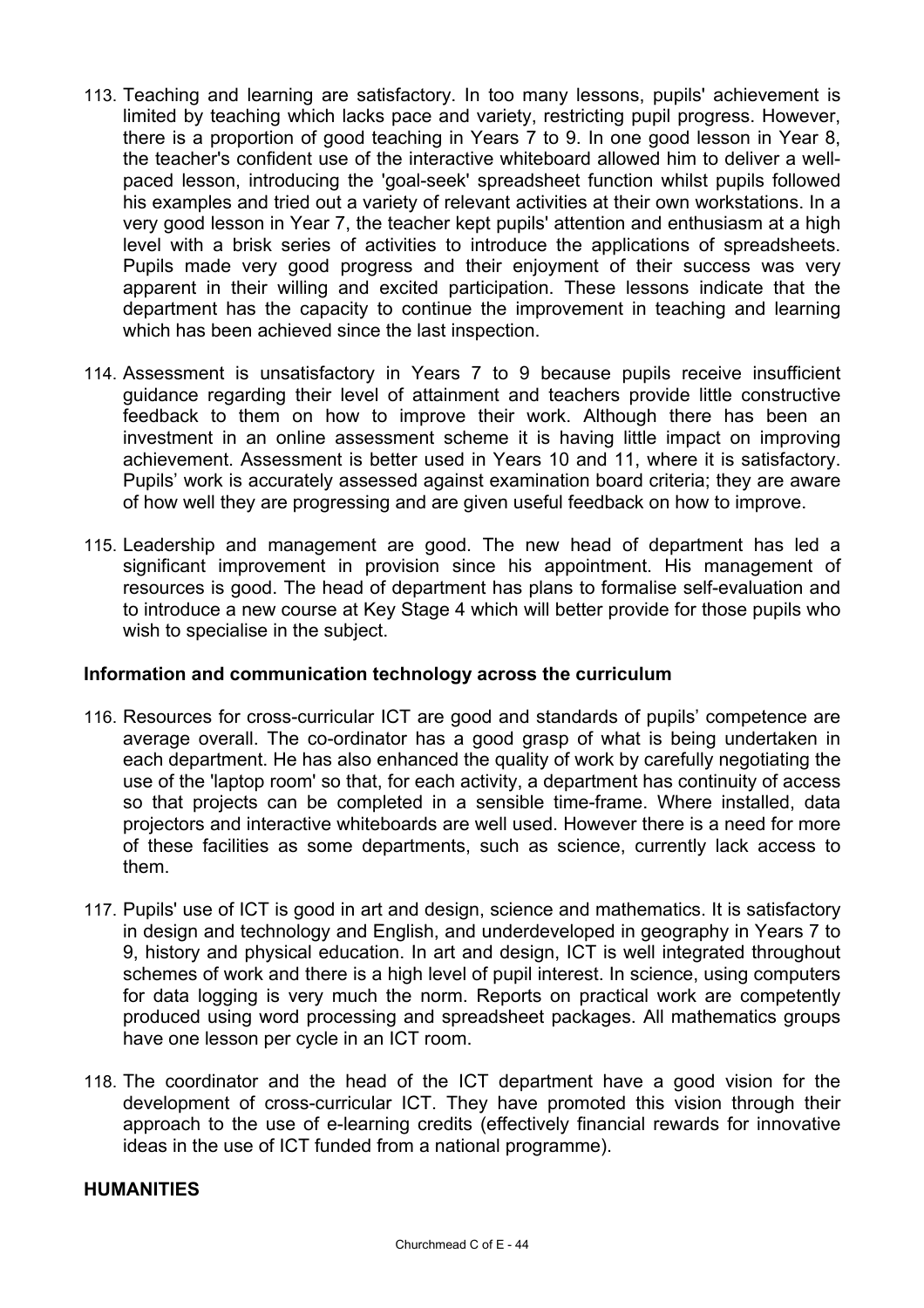# **Geography**

Provision in geography is **satisfactory**.

#### **Main strengths and weaknesses**

- Pupils do not receive clear information about their standards of work and how to improve them.
- Teaching and learning are good in Years 10 and 11, so that pupils make good progress in lessons.
- The majority of pupils have good attitudes to learning.
- Pupils do not have enough opportunities to use ICT for learning in Years 7 to 9.

- 119. Improvement since the last inspection is satisfactory. Fieldwork now gives pupils first-hand experience of geography in Years 7 to 11. Teaching and learning are now monitored, and pupils receive oral and written feedback about their work.
- 120. GCSE examination results in 2004 were well below average compared to those in all schools. The proportion of pupils attaining an A\*-C grade was very low, although girls achieved an above average proportion of B-C grades. The proportion of pupils attaining an A\*-G grade was low, although all girls gained a grade, which was an improvement since 2003, and better than average for girls. Boys' results were lower than girls' results because a higher number of lower attaining boys chose the subject as an option. The proportion of pupils attaining A\*-C grades in 2004 was lower than in 2003, whilst the proportion attaining A\*-G grades was slightly better. However, a significant trend cannot be determined over such a short time.
- 121. Standards seen in Years 7 to 9 are below average overall. Pupils' knowledge and understanding are less than nationally expected when they start in Year 7. Girls reach higher standards than boys because they work better. By Year 9, most pupils can describe and explain the effects of human activity on landscapes such as Antarctica. However, lower attaining pupils cannot explain simple physical processes clearly in writing. Standards in Years 10 and 11 are below average. Achievement is satisfactory overall; satisfactory in Years 7 to 9, good in Years 10 and 11. Girls again do better than boys because they apply themselves to work more consistently. Pupils' achievements are limited by an inadequate level of assessment. By Year 11, pupils use a range of evidence to describe and explain the environmental and economic impact of human activities, such as the growth of tourism in St. Lucia. However, very low attaining pupils cannot, for example, identify the advantages of tourism to jobs and money from a list they are given. While the majority of pupils have good attitudes, a very few do not concentrate enough and engage in inappropriate activities that interfere with their progress and that of other pupils. Pupils with special educational needs make satisfactory progress because they receive appropriate support from teachers and teaching assistants.
- 122. Teaching and learning are satisfactory overall; satisfactory in Years 7 to 9 and good in Years 10 and 11. All teaching shows good planning and good use of time, and illustrates teachers' good subject knowledge. In Year 9, a satisfactory lesson used a good method for developing pupils' literacy. The teacher provided clear guidance on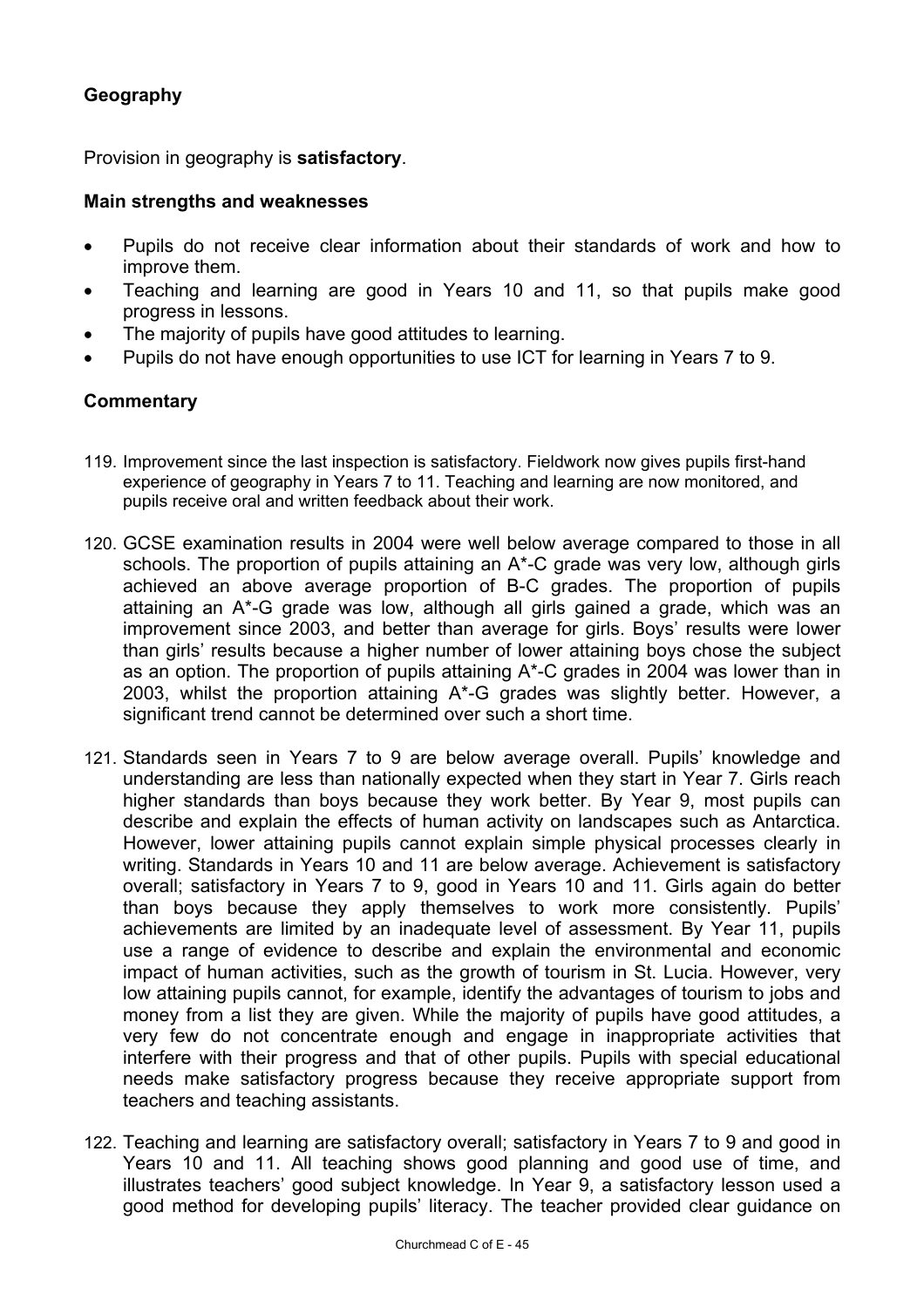how to write a formal letter; pupils drafted balanced arguments to the Secretary General of the United Nations about development of Antarctica. In Year 11, a good lesson on migration built on pupils' knowledge and understanding of previous work on population through a challenging starter activity. Pupils acquired a good understanding of the different types of migration, and reinforced their learning by applying it to several examples. Harder work was given to more able pupils. However, in a Year 7 lesson where more able pupils finished quickly, they did not receive additional challenges. Pupils in Year 11 use ICT to report their investigations on the quality of the environment in Slough. They use word-processing to make their reports attractive, and utilise programs well for analysing data, and showing it in tables and graphs. No evidence of ICT was seen in the work of pupils in Years 7 to 9.

- 123. Assessment procedures are satisfactory, but the use of assessment information is unsatisfactory. Pupils' work is marked regularly, although very few of the written comments help pupils to know how they could improve the quality of their work, and achieve better. There is good practice in setting assessment tasks in Year 9, and drawing attention to National Curriculum levels of attainment, though these were displayed so high on one classroom wall that they were difficult to read. Pupils cannot recall their levels or grades because they do not have a record in their books, and teachers make little reference to them in marking. Pupils miss the motivation that comes from clear individual targets for improvement. This applies to pupils in all years.
- 124. Leadership and management are satisfactory. Many weaknesses identified in the previous inspection have been addressed; however, the use of assessment to identify strengths and weaknesses in pupils' work remains an area to be tackled urgently. A new ICT base for humanities subjects will improve pupils' access to ICT soon. The subject makes a satisfactory contribution to pupils' social, moral and cultural development. This is identified in some lesson plans, although it is not referred to specifically in lessons.

## **History**

Provision in history is **good**.

#### **Main strengths and weaknesses**

- Teachers insist on pupils behaving well in lessons; as a result, pupils learn well.
- Most pupils are interested in their work and many achieve well.
- Standards in GCSE examinations are below average.
- The department is led well; very good improvement has been made since the previous inspection.

- 125. Improvement since the last inspection has been very good. Although standards remain below average the many weaknesses in teaching and learning, and in the leadership of the department, have been dealt with effectively.
- 126. GCSE results in 2004 were well below average compared to those in all schools. The proportion of pupils attaining an A\*-C grade was very low. Very few pupils gained an A or A\* grade. The proportion of pupils attaining an A\*-G grade was below average. Many pupils began their GCSE course with standards that are below what is expected nationally, and this was reflected in their final GCSE grade. Results at A\*-C in 2004 were similar to those of 2003.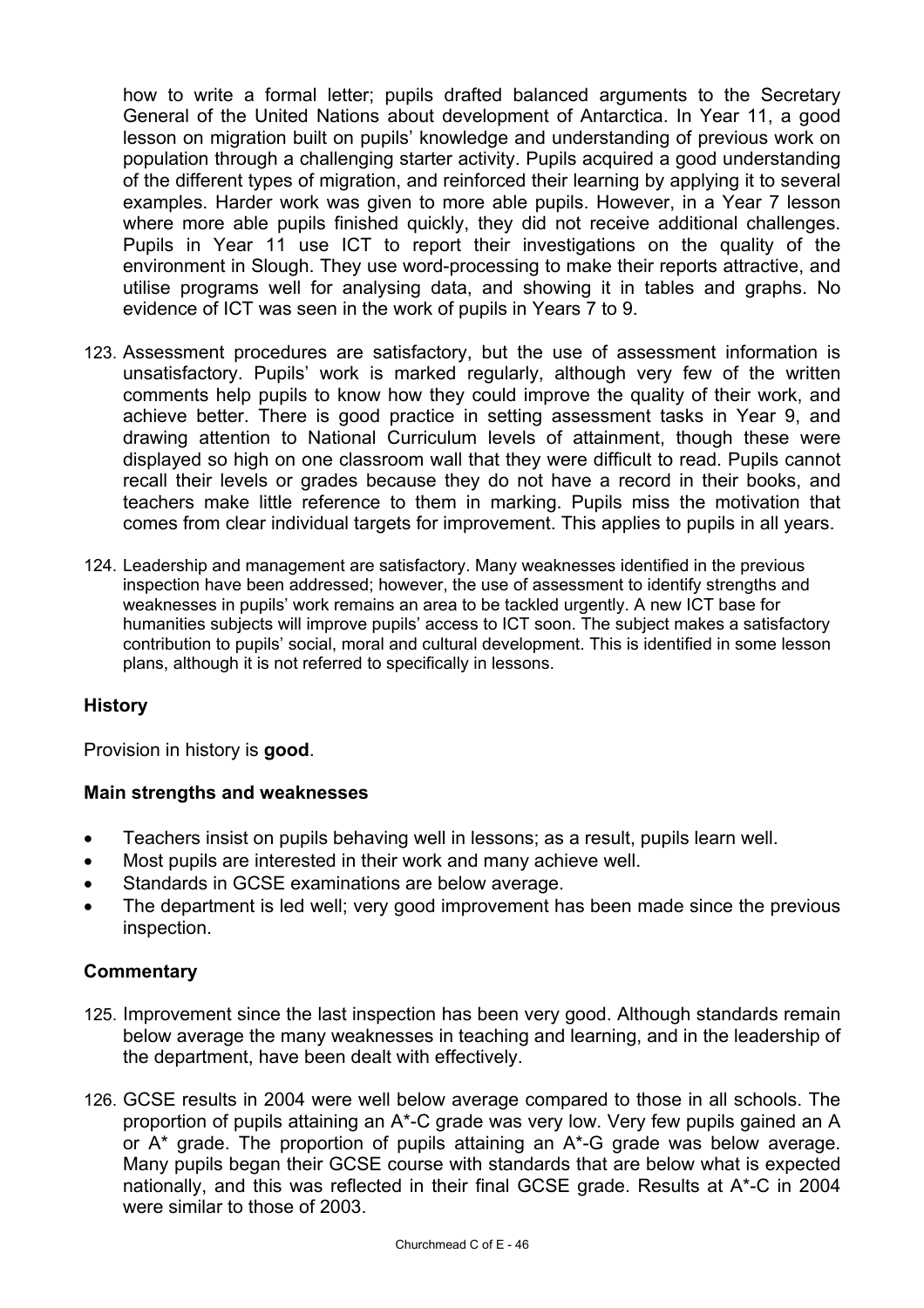- 127. Standards seen in Year 9 are below average. Most pupils begin Year 7 with standards that are below, and in many cases well below, those expected nationally. Pupils achieve well in Years 7 to 9 because they are taught well and are encouraged to think and work problems out for themselves. There is little significant difference in the attainment of boys and girls or between pupils from different ethnic backgrounds. By Year 9 pupils have sound knowledge about the past and describe events adequately. The highest attainers demonstrate good understanding about why events have happened, and use and evaluate historical sources well. Low literacy levels hinder the capacity of lower attainers to use sources other than for simple information.
- 128. Standards in Years 10 and 11 are below average but pupils achieve satisfactorily. The work of a very small proportion is above average. By Year 11 these pupils write well at length, showing good knowledge and understanding. They explain past events well using valid evidence to back up their views. The majority, however, lack depth of understanding and do not use or evaluate historical sources competently; older pupils gained insufficient historical understanding when younger. They are taught well and most show interest and work hard.
- 129. Pupils with special educational needs make satisfactory progress because they are supported well by support assistants and because teachers set appropriate work. The most able pupils make good progress because teachers set them demanding activities.
- 130. Teaching and learning are good overall**;** there has been significant improvement since the previous inspection. Teachers demand and get high standards of behaviour, so that pupils work in a calm and purposeful atmosphere, and lessons comprise interesting activities which pupils are happy to be involved in. The good relationships which exist between teachers and pupils mean that pupils are willing to concentrate and co-operate and so they learn well. Lessons proceed at a brisk pace. In a good lesson in Year 9 pupils were asked to put several long term causes of World War 1 into order of importance. The teacher invited volunteers to use the board to complete a chart showing the order and to explain the reasons for their decisions. In Year 11, in a good lesson, pupils identified reasons why Stalin rather than Trotsky became leader of the USSR. The work was split into short sections so the teacher could check several times during the lesson whether the pupils were learning successfully. A session at the end of the lesson in which pupils had to say whether a statement described Trotsky or Stalin showed they had learned well.
- 131. The department is led well and managed satisfactorily. This is a significant improvement since the previous inspection, and is a key factor in the overall very good improvement since then. The relatively new head of department has a clear commitment to raising standards. The impact of his strategies to achieve this has, however, not yet been fully effective. The department now has two specialist teachers so that almost all pupils are taught by specialists. This has contributed to the improvement in teaching, and in pupils' learning and achievement. The scheme to assess pupils' attainment in Years 7 to 9, criticised at the time of the previous inspection, is now satisfactory. Teachers mark pupils' work regularly and comments on work are helpful in showing pupils how to improve work still further. The department makes a satisfactory contribution to pupils' spiritual, moral, social, cultural and citizenship education.

#### **TECHNOLOGY**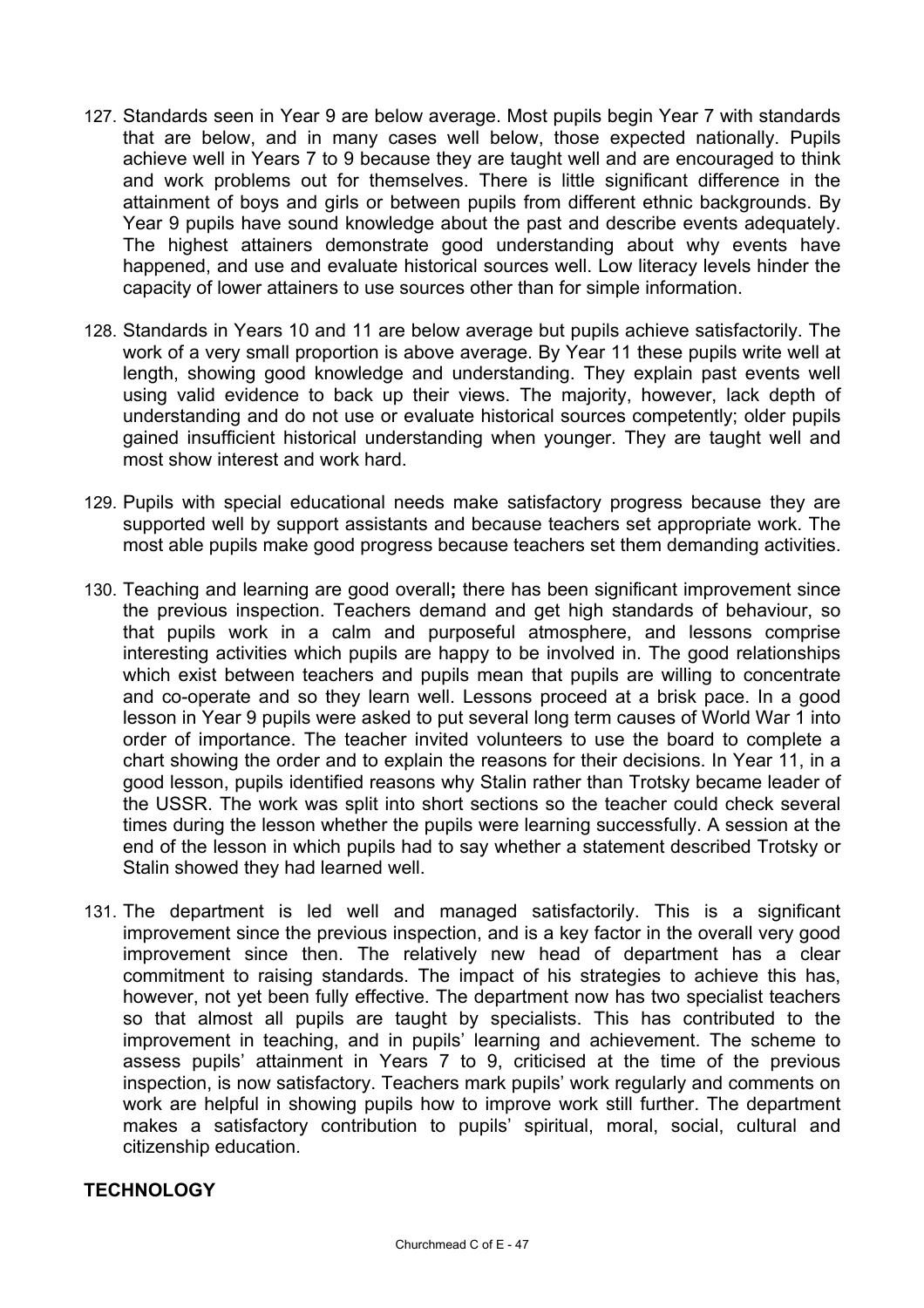# **Design and technology**

Provision in design and technology is **satisfactory.** 

## **Main strengths and weaknesses**

- The recently appointed head of department is instigating rapid improvement and standards are beginning to rise.
- Teaching has improved with better staffing and a shared vision for the subject.
- The majority of pupils have good attitudes and are productive.
- Year 11 pupils in textiles produce creative designs drawn from their various cultural backgrounds.
- Staffing difficulties in the past have had an adverse effect on standards and continue to cause problems.

- 132. Improvement since the last inspection is satisfactory. A new head of department has recently been appointed after a period of constant change and use of supply teachers. He is making rapid progress in addressing shortcomings identified in the previous report. Considerable investment has been made in improving resources for ICT including the setting up of a laptop room and provision for computer-aided design and computer-aided manufacture (CADCAM). The requirements of the National Curriculum are now fully met. There has been some improvement to the workshop environment but space is limited, particularly for storage, and currently there is no suitable area for design work; accommodation for this area is unsatisfactory overall. Teaching has improved with the appointment of new staff and support from the local education authority and school management. One teaching post remains vacant; it is currently filled by an overseas trained teacher on a temporary contract.
- 133. Pupils enter school with below average standards in the subject. The results of teacher assessments at the end of Year 9 in 2004 are not clear. Work seen in Year 9 is below average; pupils achieve satisfactorily.
- 134. Examination results in 2003 and 2004 were similar and well below average overall; the proportion of A\*-C grades was well below average, the proportion of A\*-G grades below average. Compared to their other subjects, pupils performed poorly. Girls' results were higher than boys' in both years with considerably fewer girls than boys choosing to study the subject. Results were undoubtedly adversely affected by the turnover in staffing. No significant difference is discernable between results in the different technology material areas such as resistant materials or food.
- 135. Standards of work seen in Years 7 to 9 are below average but indicate recent improvement and represent satisfactory achievement for pupils of all abilities. Pupils can use tools and materials safely and confidently. They are acquiring some good practical skills and are productive in practical lessons. Pupils have some understanding of a design process but this is not yet firmly embedded in their work. They understand the purpose of a specification and can write good evaluations of the products they have made. The majority of pupils do not use information gained from their research to help promote design solutions. Sketching skills to show initial design ideas or existing products are weak, and sketches often lack annotation.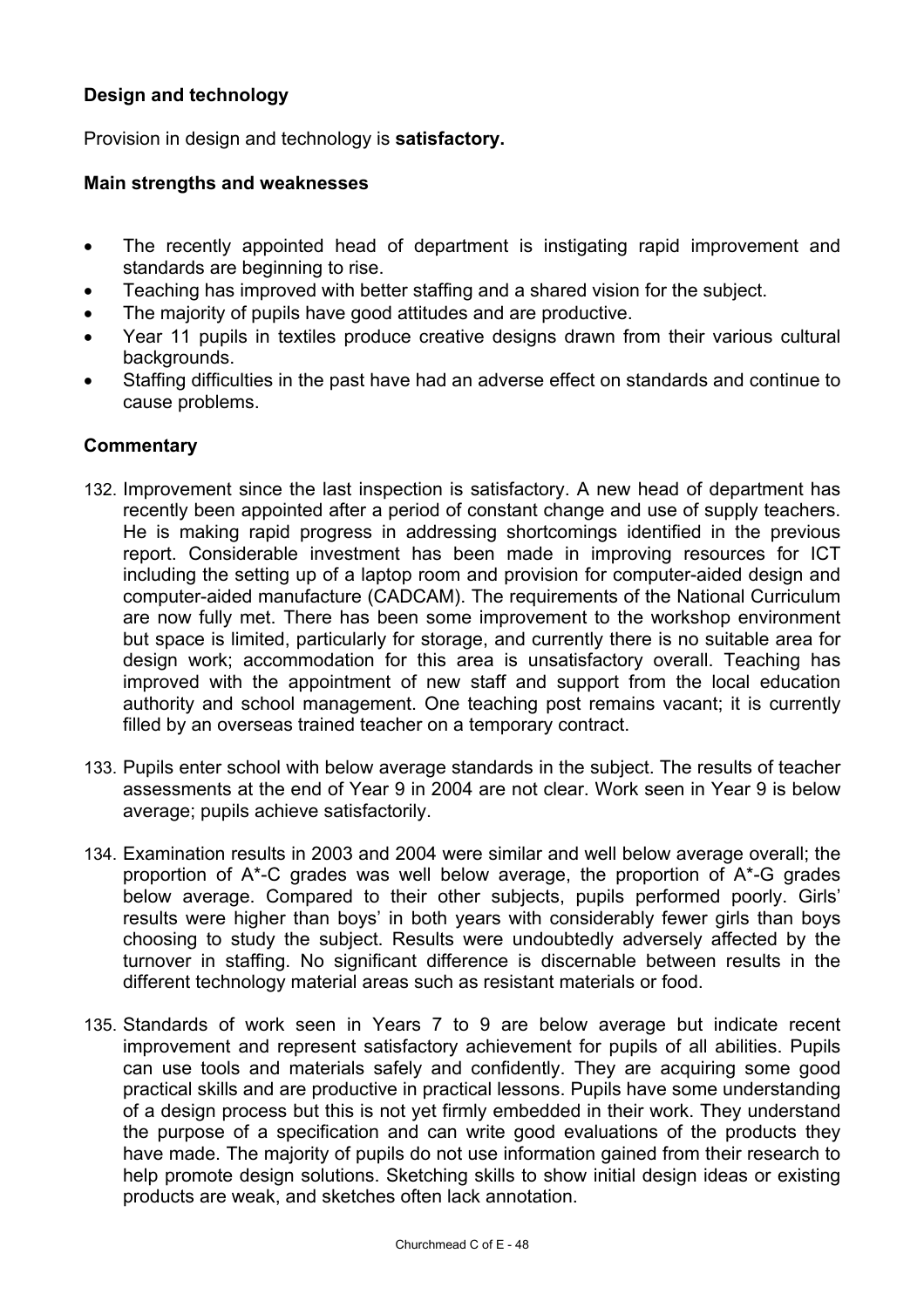- 136. Standards of work in Years 10 and 11 are well below average overall because of the legacy of supply teaching in resistant materials and graphic products. Standards are now improving owing to new teachers; all pupils are achieving satisfactorily. Standards are average in textiles, and higher than in other material areas because of continuity in teaching. Pupils in Year 11 design and make very creative decorative products for the home with designs strongly influenced by their own cultural background.
- 137. In all technology areas, pupils' design work is weaker than the quality of their making. Products made in resistant materials are very traditional. To achieve better, pupils need to aspire to designing more innovative products which take account of the wide range of materials available for manufacturing. In graphic products, pupils need to ensure that their choice of materials is wholly appropriate for their designs. Considerable variation exists in pupils' ability to work independently. Year 10 pupils in graphic products drawing a shop frontage were unable to move from one stage of drawing to the next. Pupils in the same year worked independently to construct a circuit for a musical toy after initial input from the teacher. Most pupils' coursework folios are a long way from completion even though the deadline for finishing them is close; failure to complete coursework was highlighted in the previous report. Work shows that pupils' literacy, numeracy, and ICT skills are appropriately developed.
- 138. Teaching and learning are now satisfactory overall. Teachers engage and manage pupils well. They make lessons interesting so that pupils have good attitudes and behave well. Relationships are good and have a positive effect on learning; pupils are productive and lesson time is not wasted. Teachers demonstrate practical skills well and provide examples of good work, both written and practical, so that pupils know what constitutes high standards. Teachers set meaningful homework but the completion rate noted during the inspection was poor. Day-to-day marking is not always regular or rigorous enough to move pupils' learning forward rapidly. Not enough materials, for example pictures and products, are provided to stimulate design ideas amongst pupils. Pupils with special educational needs are supported by teachers and learning support assistants when necessary but teaching materials, for example worksheets, are not sufficiently modified to help them.
- 139. Leadership and management are satisfactory overall; the head of department began work after Christmas. He has correctly identified what needs to be done. A realistic plan of action linked to whole school priorities to raise standards has been devised. Assessment procedures follow the school policy and are developing well. It is too early to judge the effectiveness of his actions but early indications are very positive. New schemes of work have already been put in place to help improvement and pupils are responding well to more challenging tasks. Teachers are working well together to bring about improvement.

## **VISUAL AND PERFORMING ARTS**

## **Art and design**

Provision in art and design is **good**.

#### **Main strengths and weaknesses**

• Good teaching fosters good relationships with pupils and contributes to good learning.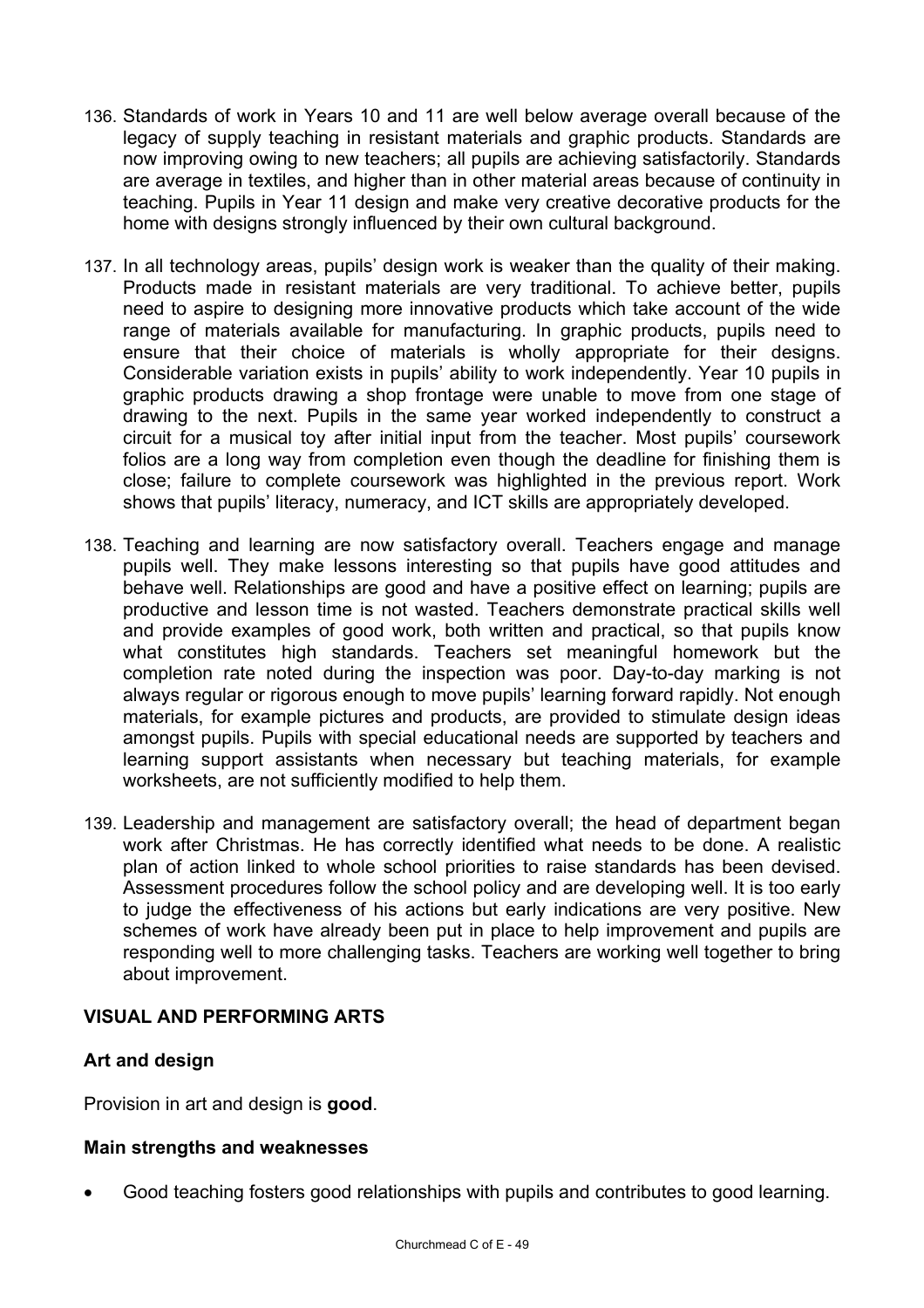- Pupils achieve well.
- Leadership and management are good.
- Teachers use ICT very effectively and pupils are motivated by it.

- 140. Improvement since the last inspection has been good and most issues raised then have been dealt with. There has been a significant improvement in the way that ICT has been integrated into pupils' work at all levels and pupils now understand the value of computers as an additional tool for extending their art and design work. This has become an important factor in raising interest in art and design and has been particularly important in improving the motivation of boys.
- 141. GCSE results in 2004 were average. They were not as good as the 2003 results, and this was caused by the poor performance of pupils taking the art textiles option. If the results for art and design are considered separately, they are well above average and have been consistently so in recent years. The uncertainty surrounding the teaching of textiles as an art- or a technology-based subject has caused confusion and has adversely affected art results. Comparative figures show that, overall, pupils achieve better in art than in most other school subjects. The achievement of boys is particularly good.
- 142. Standards of work seen in Years 7 to 9 are average. Pupils enter the school with below average skills and widely varying experience of art. This is evident in the simplistic observational drawing, use of line and application of colour that can be seen in their early work. There is clear evidence of progression throughout the course and, by Year 9, pupils' achievement is good. Higher attaining pupils are able to produce complex perspective drawings, use computer software to manipulate images and develop their initial ideas through a variety of styles and media. However, some lower attaining pupils, mainly boys, do not currently develop sufficient practical skills or understanding of artistic processes to enable them to work independently. Increased use of ICT is helping to overcome this but the predominantly two- dimensional nature of the work at this stage does not engage some of them sufficiently; this will be addressed when a specialist teacher currently on leave returns.
- 143. Standards of pupils in Years 10 and 11 are above average and pupils' progress and achievement continue to be good. Pupils use sketchbooks as an effective record of research and developing ideas. Many Year 10 pupils are able to evaluate the work of established artists with pertinent annotations and readily adapt styles into their own work. For example, an analysis of the work of Dali, Munch and the Surrealist movement led to a powerful personal interpretation of dreams and nightmares. The work of lower attaining pupils, and those with special educational needs, is well supported by the positive atmosphere of co-operation seen in most lessons. Good progress and achievement are maintained through to Year 11 where, for example, there are examples of detailed development in pastels in the style of artists such as O'Keefe.
- 144. Teaching is good overall and has some very good aspects. Lessons are structured well and teachers clearly explain expectations to pupils. Pupils are involved in the assessment of their own work through use of some very effective group evaluation techniques. These familiarise pupils with the criteria by which their work will be judged and enable them to work towards meeting them. They also contribute to personal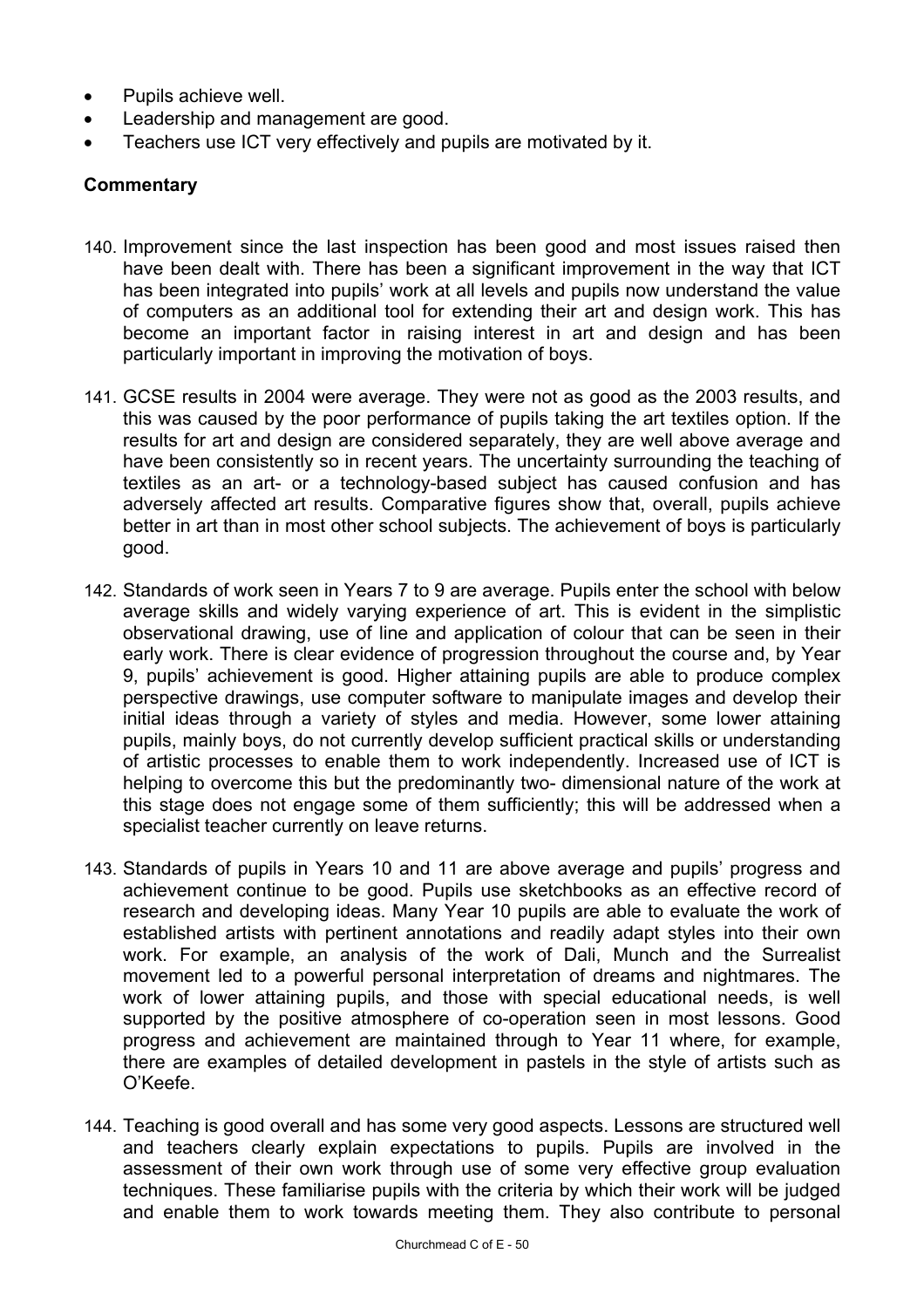development by providing good opportunities for pupils to evaluate in a constructive way, make decisions and voice their views, so building confidence. Consequently, an atmosphere of mutual help is fostered that contributes to good learning. Where teaching is only satisfactory it sometimes neglects minor points, such as seating arrangements, which would lead to fewer distractions for some pupils. The best teaching manages disruptive behaviour in an assertive and effective manner. Teachers do not have the benefit of technician help but support from classroom assistants is very effective.

145. Leadership and management are good. Good support for new teachers generates good team spirit. There has been innovative use of ICT in both pupils' work and in teaching techniques. Resources for ICT are now good and general resources, although not generous, are managed well. Good quality displays have raised the profile of art throughout the school.

## **Music**

Provision in music is **satisfactory.** 

## **Main strengths and weaknesses**

- Good leadership and management have promoted good improvement since the previous inspection.
- Pupils' achievement is improving because of good aspects of teaching and learning.
- Pupils in Years 9, 10 and 11 are still disadvantaged by patchy provision in their earlier years.
- Pupils have undeveloped learning skills, including competence in subject-specific ICT, which limit their independence.

- 146. Improvement since the previous inspection is good. The head of department, who is the only subject specialist and teaches all classes, has made significant improvements to almost all the weaknesses recorded in the previous inspection report. Pupils' listening, their use and understanding of technical language and assessment supporting their progress are all better. A new and effective scheme of work which promotes multicultural awareness, better resources, improved accommodation, and a modest growth in extra-curricular activities have all increased pupils' opportunities.
- 147. Pupils' standards on entry in Year 7 are well below the national average. By Year 9 they are below the national average, although in Years 7 and 8 pupils are working closer to national average levels. Pupils in Year 9 lack skills, knowledge and particularly understanding in music because of inadequate learning during their first year in the school. Standards by Year 11 are also below average, and pupils demonstrate a wide range of capability. Recent GCSE results are well below average overall and in the proportion of pupils attaining A\*-C grades; they are below but close to average in the proportion attaining A\*-G grades nationally. Overall results have improved slowly since the previous inspection.
- 148. Pupils' achievement by Year 9 is satisfactory, although progress in Years 7 and 8 is closer to good. In Year 9, achievement is too inconsistent. Higher attaining pupils do not often realise their potential and unsatisfactory behaviour, lack of co-operation and low productivity sometimes reduce the effectiveness of learning. Achievement by Year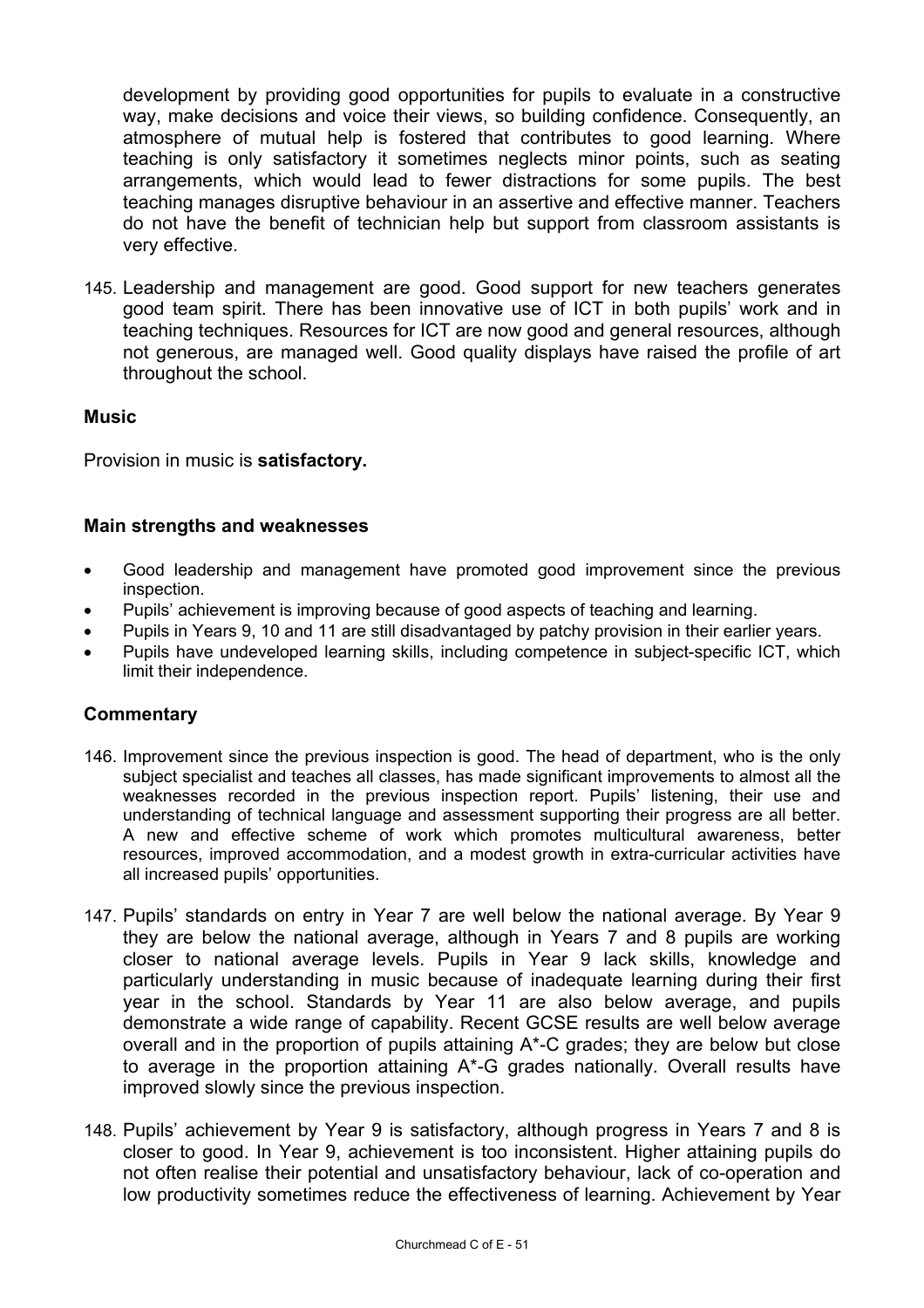11 is satisfactory. While pupils in Years 10 and 11 also suffered from patchy provision in the past and relatively modest performing standards continue to disadvantage them, they are working well to make up lost ground.

- 149. Teaching and learning are satisfactory overall; satisfactory in Years 7 to 9 and good in Years 10 and 11. Pupils' learning in Years 10 and 11 is sometimes only satisfactory because of their previous poor experiences and this hinders their achievement. Teaching has improved pupils' learning through better planning, clearer objectives, adapting tasks to meet pupils' different needs, more effective behaviour management, and the satisfactory use of assessment and pupil profiles to inform pupils about their progress. A good range of complementary practical activities supports the development of skills and knowledge and pupils generally enjoy the subject. Sometimes, more capable pupils in Years 7 to 9 are not sufficiently encouraged to reach for more challenging options, and too many pupils still find it difficult to listen to the teacher, other pupils and musical examples. There are not enough successful strategies to improve learning further by increasing pupils' concentration and productivity, and maintaining their engagement with the lesson when activities change, or as pupils tire towards its end. More emphasis on learning which develops problem solving and transferable skills, including the use of subject-specific ICT, could improve pupils' independence and confidence, particularly in Years 7 to 9.
- 150. Leadership and management are both good and have enabled significant improvements since the last inspection. Though more remains to be done, music has now gained status and respect in the school.

# **PHYSICAL EDUCATION**

Provision in physical education is **good.**

## **Main strengths and weaknesses**

- Consistently good teaching by specialists leads to good learning by pupils.
- Pupils make good progress because they behave well and work hard in lessons.
- Good leadership and management are ensuring that standards continue to rise.
- In Years 10 and 11, the time available for pupils' entitlement for physical education is less than normally found in schools nationally.
- Accommodation is unsatisfactory and a barrier to learning.

- 151. Improvement since the last inspection is good. Standards are rising, schemes of work are up to date, modern technology is being used to support learning, and outdoor facilities have been improved.
- 152. Standards in GCSE examinations in 2004 were average overall. One fifth of the pupils who took the exam gained passes at A\* or A grades. Pupils did much better in physical education examinations than they did in the other subjects they took. Nineteen boys followed the course of study, but only five girls.
- 153. On entry to the school in Year 7, pupils' standards are below average. Standards remain below average overall by Year 9 though pupils have a wider set of skills and better understanding of games. By Year 11, standards are average. Pupils achieve well by Year 9 and Year 11; in Years 10 and 11 this includes both pupils following GCSE physical education and those who are not.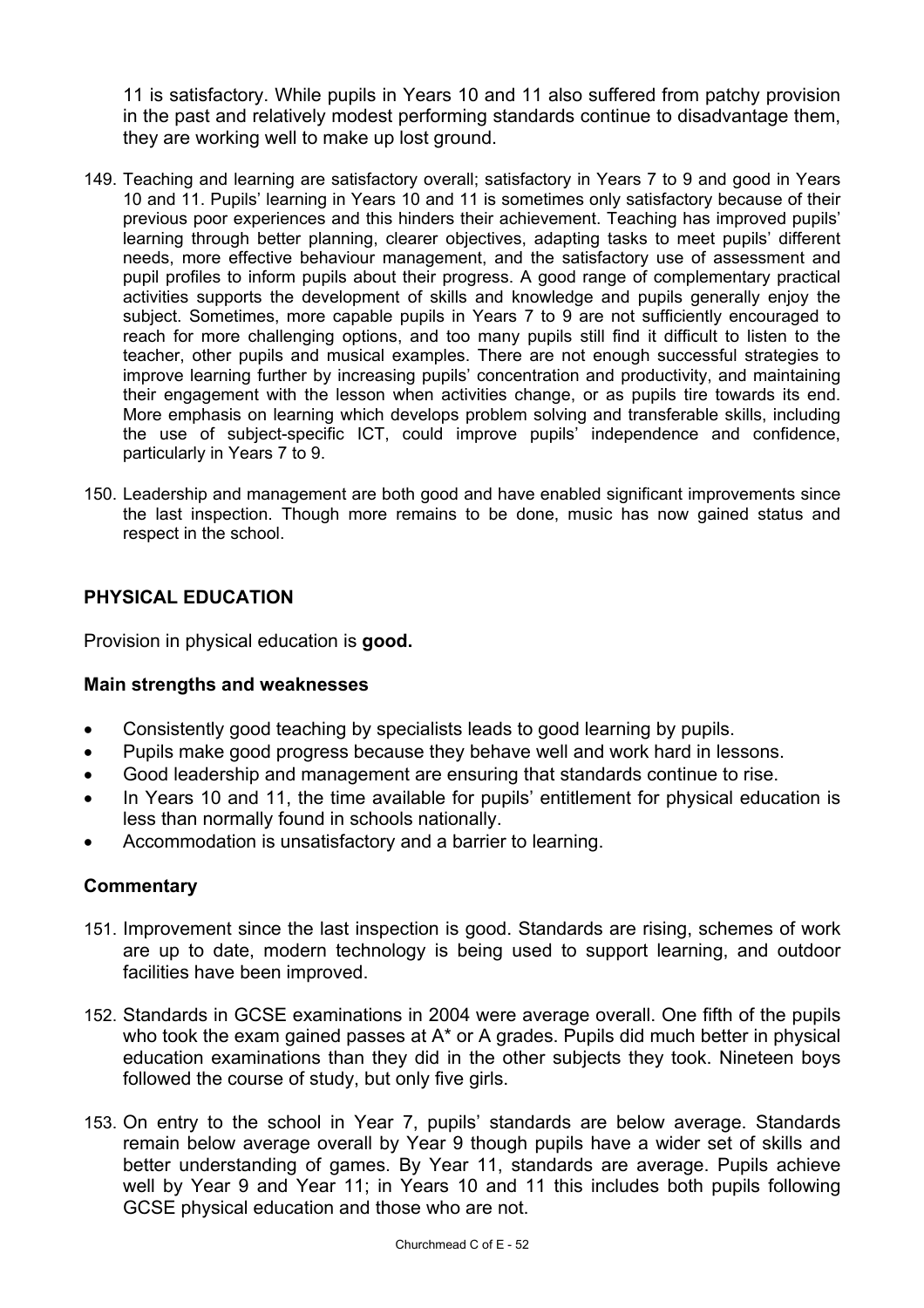- 154. Pupils are enthusiastic and prepared to work hard to learn, as was demonstrated in a Year 7 boys' dance lesson when a large group of pupils were willing to rehearse over and over, and eventually to perform a complex and fast-paced street dancing display with style, determination and no little panache. Similarly, a mixed Year 11 GCSE group practised trampoline routines for examination assessment which included twisting front, and layout back, somersaults. These were carried out with tension, good extension and impressive elevation, and were executed successfully by all pupils.
- 155. Teaching is consistently good and leads directly to good learning. No unsatisfactory teaching was seen. Pupils know what they are expected to learn because teachers clearly state the lesson objectives at the start of each lesson. Dynamic warm-up activities rapidly engage pupils' interest. In the best lessons, good demonstrations by teachers are supported by concise explanations and additional displays by pupils. All teachers have secure knowledge of the subject, pay due regard to all aspects of health and safety, and are enthusiastic. They maintain a brisk pace throughout lessons, and work hard to raise levels of pupils' self-esteem. Pupils with special educational needs are supported in an unobtrusive manner, and are able to make appropriate progress. A good range of extra-curricular activities, both competitive and non-competitive, and fixtures with other schools give many opportunities for pupils to extend and develop their skills, and enable local links to be made.
- 156. Pupils' attitudes to learning are good. They are enthusiastic, well behaved and cooperative. They listen well to guidance, and their capacity to sustain concentration is good. Relationships between teachers and their pupils are very good. Pupils work well when not under direct supervision because their teachers expect them so to do. They readily recognise and celebrate achievement. This underlines the good contribution made by the department to the moral, social, and cultural development of pupils.
- 157. Leadership and management are both good. Teachers are energetic and committed to the pupils and the subject. They support each other well and all want to further improve provision; they evaluate the work of the department well. They are good role models for pupils. Contributions made by the subject to citizenship are noted in lesson plans where appropriate, but are not made explicit in lessons.
- 158. Indoor accommodation is unsatisfactory; it is generally unwelcoming, and is too small to cope with large groups effectively. Outdoor accommodation is limited. Curriculum time allocation in Years 10 and 11 is less than that found in most schools. All three factors limit opportunities for pupils to learn.

## **BUSINESS AND OTHER VOCATIONAL COURSES**

- 159. One Year 11 lesson of **business studies** was seen, in which pupils were introduced to the topic of business finance. Teaching was good and pupils' understanding of internal and external sources of business capital was developed in an organised and sequential way. Recent examination results have been below average but represent satisfactory achievement in relation to pupils' prior attainment. Current pupils are reaching average levels of attainment.
- 160. The **catering** GCSE course was sampled. Examination results in 2003 were well below average for the proportion of pupils achieving grades in the A\*-C range and average for those achieving in the A\*-G range. In 2004 results in the A\*-C range were well below average and those in the A\*-G range were above average. Two lessons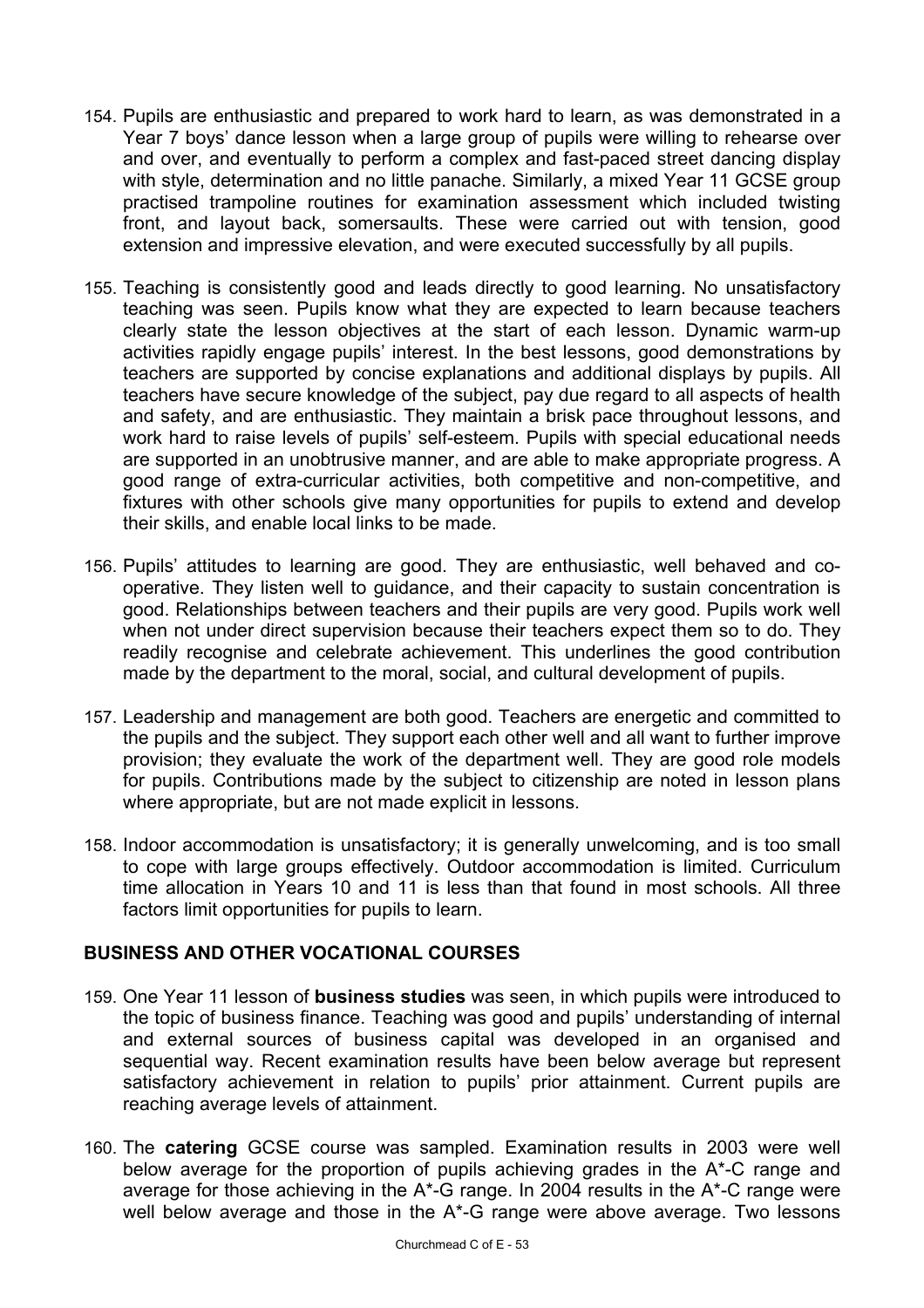were seen in Year 10, one a higher and one a lower ability group. Standards of work were well below average overall but represent satisfactory achievement. Teaching and learning were satisfactory overall. However, pupils' learning relies too much on the assimilation of copied notes; the range of teaching strategies is limited. Pupils in the lower ability group tackled a sensory analysis task positively but lacked the necessary analytical skills and technical vocabulary to describe food accurately. Pupils in the higher ability group attained average standards. They made worthwhile contributions in a discussion about the use of convenience foods and were able to assess the relative merits of using commercially produced versus home made products in various circumstances. Pupils' interviews revealed that some mistakenly believe that this course is purely skills-based when in fact there is a high theoretical content. Closer guidance needs to be given to pupils when they are choosing options so that they are clear about expectations. There may be a case for including a catering course with a greater practical content to better meet their needs.

161. One Year 11 lesson of **leisure and tourism** was seen, in which teaching was good and the standard of pupils' work average. This vocationally orientated subject is providing a worthwhile work-related experience for pupils. Recent examination results have been below average but current pupils are making good progress and achieving well.

## **PERSONAL, SOCIAL AND HEALTH EDUCATION AND CITIZENSHIP**

This area of the curriculum was sampled.

- 162. Pupils have one **personal, social and health education** (PSHE) lesson per week, taught by form tutors. External speakers and experts contribute to the work when they visit. No lessons could be seen, as they take place on Friday and the inspection finished on Thursday. However, a large sample of pupils' work was looked at, and subject documentation inspected. Standards of work are below those typically found in other schools. Loose lesson plans exist for different aspects of the PSHE curriculum, but they lack order and organisation. Schemes of work are incomplete though statutory requirements for sex and relationships and drugs education are met. The quality of teaching and learning within PSHE lessons has not been monitored. The progress pupils are making is not known by the school. A similar situation existed at the time of the last full inspection and little progress has been made, in part due to the difficult staffing situation that has existed.
- 163. No lessons of **citizenship** were seen during the inspection. Many examples of the relatively small amount of work done in PSHE lessons, by pupils from all years, were inspected and staff were spoken to. Improvement since the last inspection is poor. Very little progress has been made since then. There are plans to introduce a short course for citizenship in Years 10 and 11 from September 2005. Currently national requirements are not met and assessment of pupils' understanding not made. Teaching and learning of citizenship within PSHE appear poor from indications in the work scrutinised. In their lesson plans, other subjects do identify aspects of their work which might make a contribution to citizenship, but pupils are not made aware of this; consequently opportunities for learning about being good citizens are missed. There is a school council which should be a practical example of citizenship, but its responsibilities and activities are limited. Some of its members do not know what its remit is. No records indicating achievement in citizenship were available for inspectors to see. Leadership and management of the subject are poor. There is no clear vision of how the subject should develop. Schemes of work are still being written, two years on from the last inspection. There is no systematic method of evaluating the quality of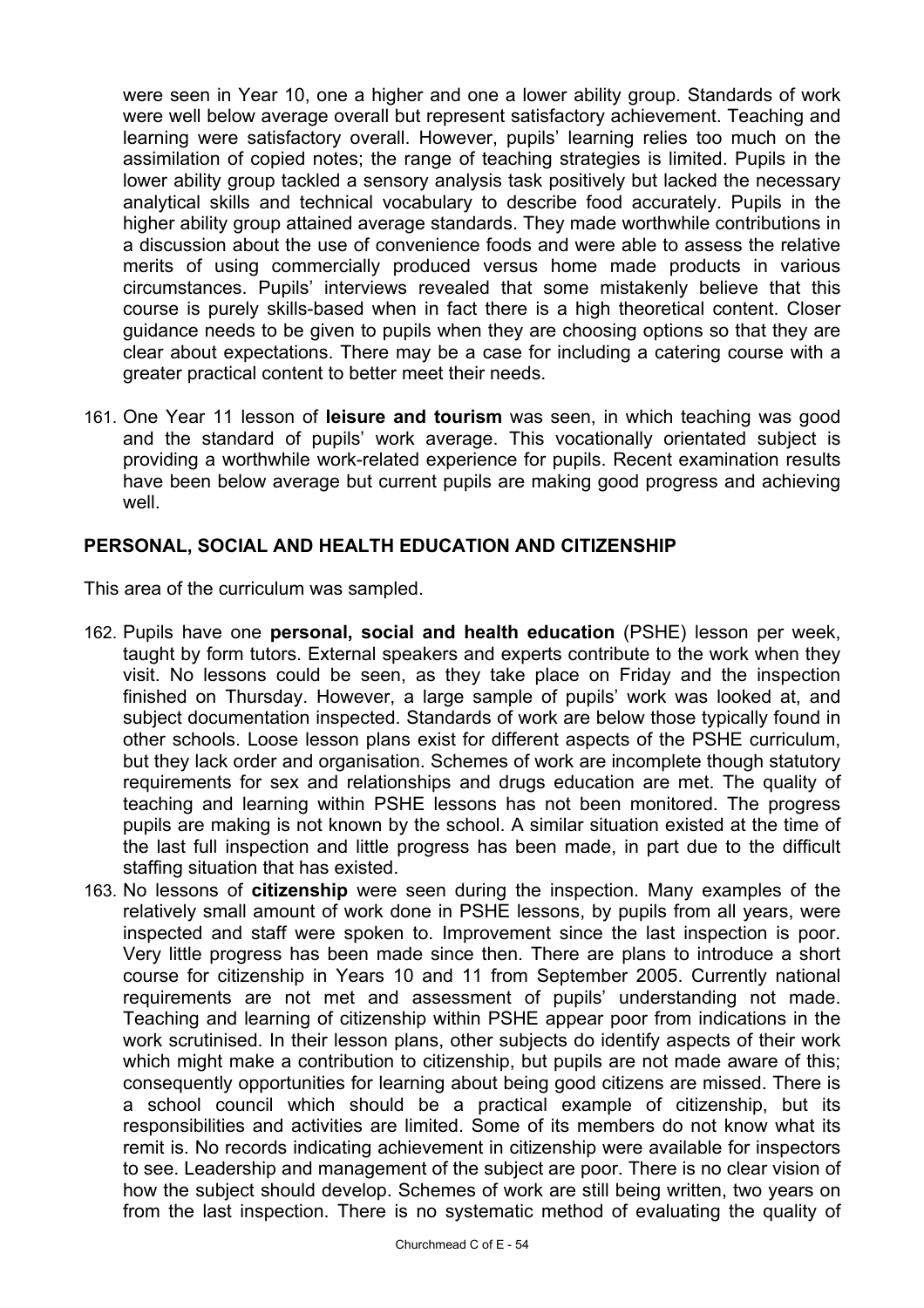provision. Guidance and support for the non-specialist form tutors who have to teach citizenship are disorganised and lack clarity, quality, and robustness.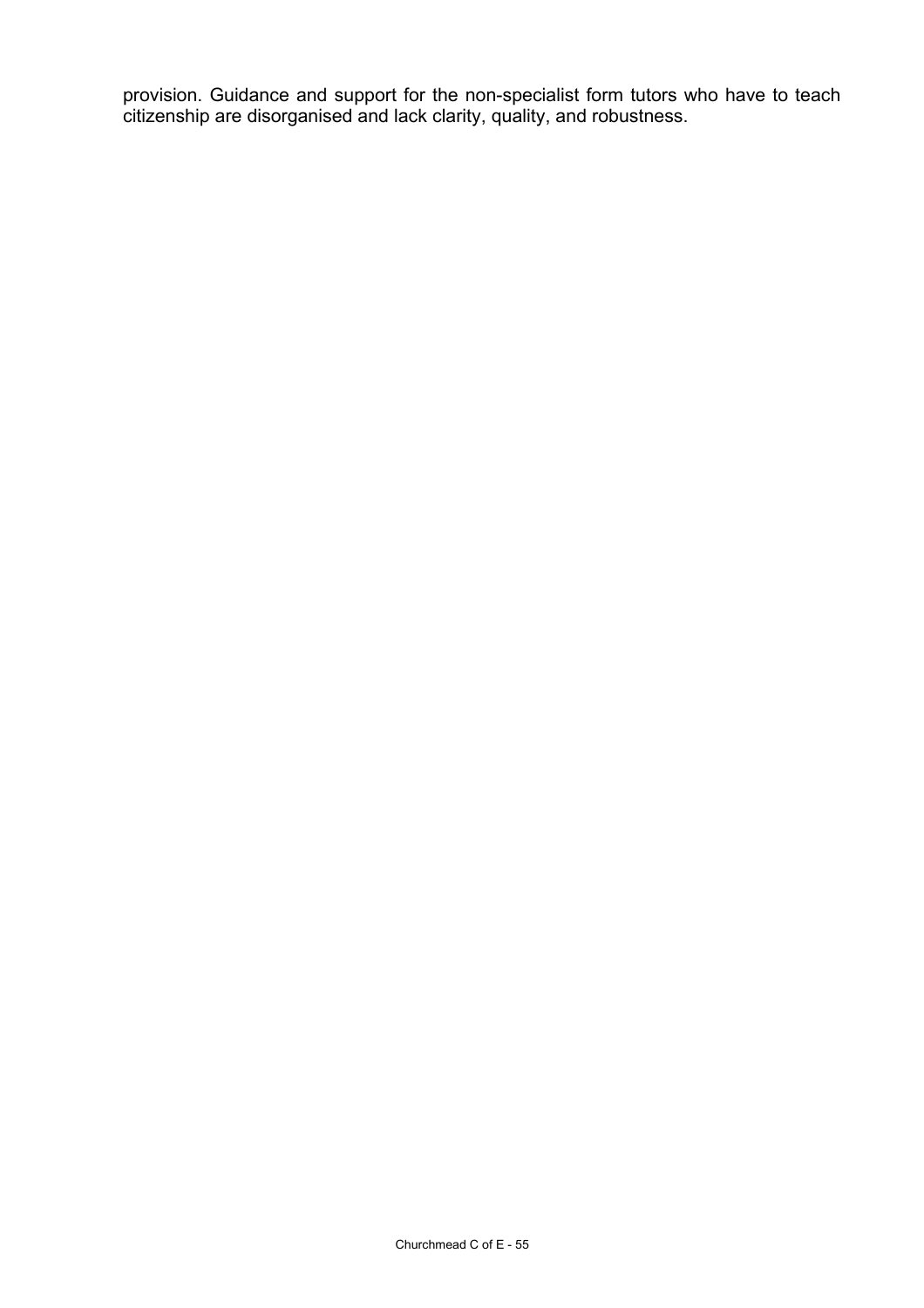# **SUBJECTS AND COURSES IN THE SIXTH FORM**

In the inspection, four subjects and courses were inspected and are reported on in detail. Work in other subjects and courses was sampled and contributed to the overall picture of teaching and learning in the school.

The table below shows entry and performance information for courses completed in 2004.

| <b>Subject</b>     | <b>Number</b><br>entered | % gaining grades<br>A-E |         | % gaining grades<br>A-B |         | Average point<br>score |         |
|--------------------|--------------------------|-------------------------|---------|-------------------------|---------|------------------------|---------|
|                    |                          | School                  | England | School                  | England | School                 | England |
| Biology            | 8                        | 100.0                   | 63.5    | 0.0                     | 10.4    | n/a                    | 19.4    |
| <b>Business</b>    | 9                        | 66.0                    | 75.3    | 0.0                     | 15.4    | n/a                    | 25.7    |
| Drama              | $\overline{2}$           | 100.0                   | 86.6    | 0.0                     | 19.8    | n/a                    | 30.9    |
| English literature | 12                       | 100.0                   | 86.2    | 33.0                    | 16.1    | n/a                    | 29.7    |
| General studies    | 21                       | 61.9                    | 73.6    | 9.5                     | 16.9    | 37.5                   | 25.5    |
| History            | $\overline{2}$           | 0.0                     | 82.2    | 0.0                     | 20.8    | 15.0                   | 29.2    |
| <b>ICT</b>         | 14                       | 57.0                    | 54.2    | 0.0                     | 4.2     | n/a                    | 21.4    |
| Media studies      | 8                        | 100.0                   | 87.2    | 62.5                    | 24.9    | n/a                    | 32.8    |
| Physical education | 8                        | 50.0                    | 72.2    | 12.5                    | 11.8    | n/a                    | 22.8    |

#### *Level 3 GCE AS level courses*

#### *Level 3 GCE A level and VCE courses*

| <b>Subject</b>          | <b>Number</b><br>entered | % gaining grades<br>A-E |         | % gaining grades<br>A-B |         | Average point<br>score |         |
|-------------------------|--------------------------|-------------------------|---------|-------------------------|---------|------------------------|---------|
|                         |                          | School                  | England | School                  | England | School                 | England |
| <b>Business Studies</b> | 4                        | 75.0                    | 98.9    | 0.0                     | 39.4    | 73.3                   | 81.8    |
| Media Studies           | 4                        | 100.0                   | 99.2    | 25.0                    | 40.4    | 66.7                   | 83.5    |
| English Literature      | 5                        | 100.0                   | 99.4    | 20.0                    | 44.9    | 72.0                   | 85.5    |
| <b>General Studies</b>  | 2                        | 100.0                   | 94.9    | 100.0                   | 30.5    | 100.0                  | 72.9    |

#### *Level 1 vocational qualifications*

| Qualification             | No in<br>final<br>vear | % gaining<br>qualification |         | % gaining merit |         | % gaining<br>distinction |         |
|---------------------------|------------------------|----------------------------|---------|-----------------|---------|--------------------------|---------|
|                           |                        | School                     | England | School          | England | School                   | England |
| <b>GNVQ Foundation IT</b> | 4                      | 100.0                      | n/a     | 75.0            | n/a     | 0.0                      | n/a     |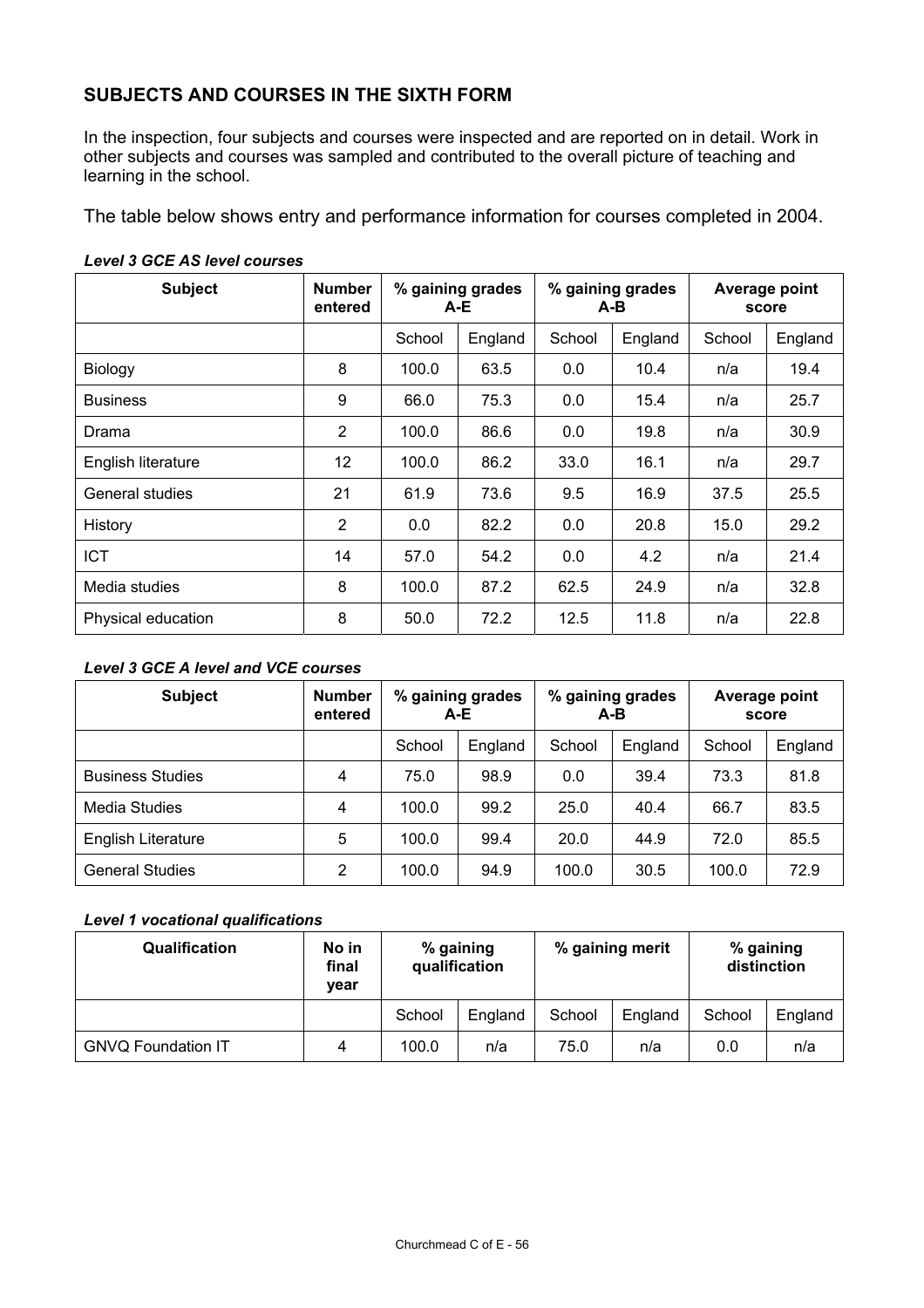# **ENGLISH, LANGUAGES AND COMMUNICATION**

# **English**

Provision in English literature is **good.** 

## **Main strengths and weaknesses**

- Students achieve well in comparison with their standards on entry to the sixth form.
- Teaching and learning are good overall and often very good.
- Leadership and management are good.
- A minority of students makes less good progress because they are too reliant on their teachers' ideas.

- 164. Improvement since the last inspection is good. Stable teaching, good leadership and management and clear planning help students to achieve well.
- 165. A-level and AS results in 2004 were below average. However, in relation to standards at entry students achieved well overall and a good proportion completed A-level successfully. The standard of work seen during the inspection at A-level and AS level was also below average, though the range of attainment is very wide. Fewer boys than girls take the subject, generally attaining a little less highly, though not significantly so. By Year 13 most students are confident in their knowledge and understanding of the texts they study. They learn to research and plan their essays sensibly. Written work is full and well supported by textual evidence. Students take notes with care and concentration, although they are occasionally too reliant on their teachers' views. The majority work hard, with a determination to succeed. As a result, they achieve well. They study a demanding range of texts with enjoyment and thought.
- 166. Teaching and learning are good overall and often very good. The hallmarks of the effective teaching seen were the very good subject knowledge of the teachers, the enthusiastic encouragement and assistance given to students, and wide ranging and interesting teaching methods used. Much is done to encourage students to think and to research for themselves, so that they provide a full, personal response to the texts they study, as well as knowing and understanding them well. This was clearly to be seen in a very good lesson in Year 12, in which pupils were exploring William Blake's 'The Tyger' and fitting it into their understanding of his other poems. This work was not was easy for them, but the level of absorption created by the teacher's searching methods was very rewarding and productive. Lessons are carefully planned to ensure that activities are varied and absorbing and that students remain interested in their work. Teachers have very good relationships with students, know them well, and are able to tailor work effectively to their individual needs. Teachers also provide students well with a social and cultural background to aid their textual study and general perception of literature. Assessment is very thorough and closely tracks students' progress. Detailed marking gives all students clear indications about the standard of their work and shows them how to improve it.
- 167. Good leadership and management ensure that students experience the same good quality of teaching throughout the course. They are given a very clear overview of examination requirements and are well informed about the course prior to joining the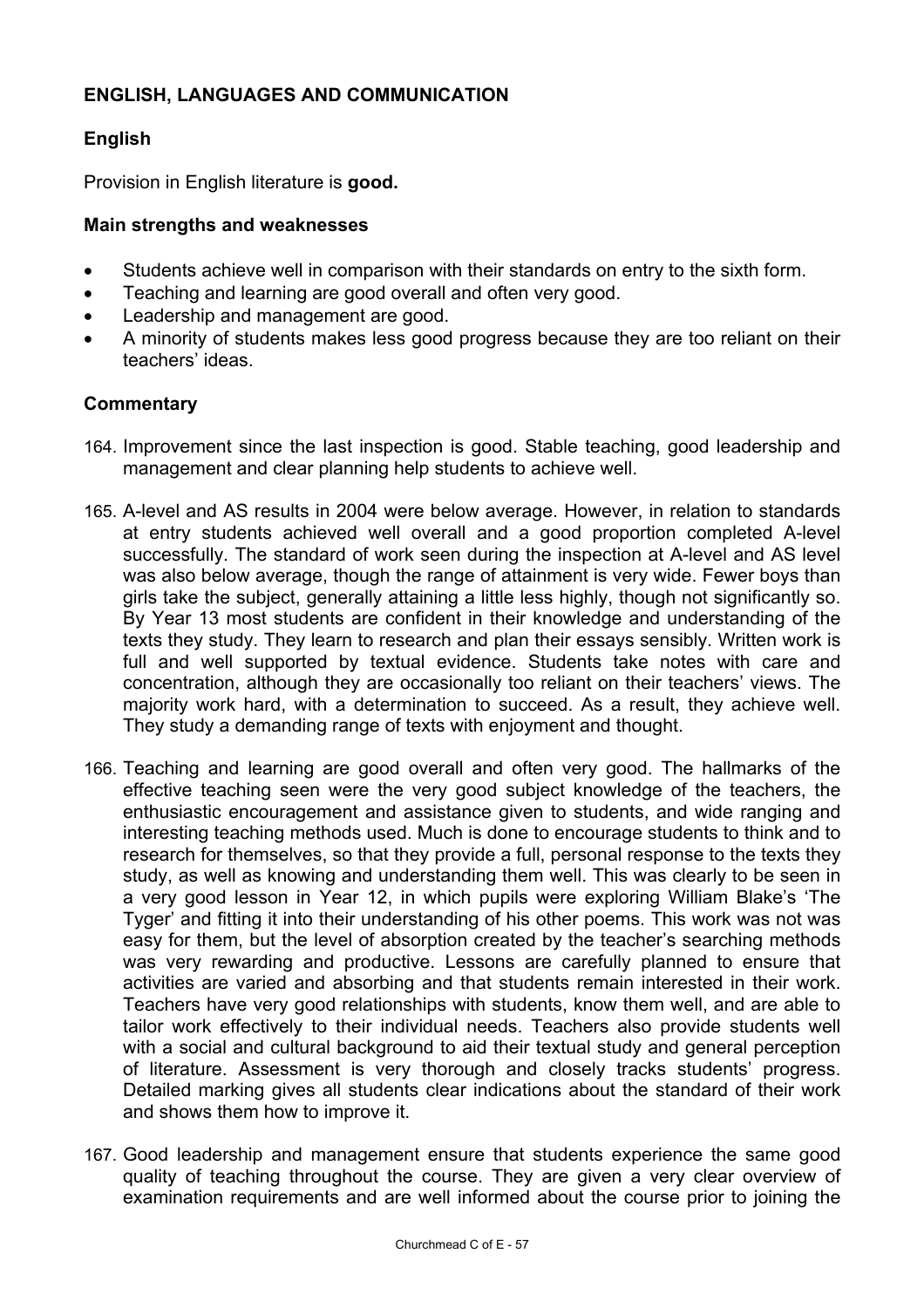sixth form, so that they make rapid progress in Year 12. Texts are chosen well to match the interests of students and ICT is used well for purposes of research and for writing coursework. Accommodation and resources are very good.

## **MATHEMATICS**

168. The school offers students the option of studying A-level mathematics. Currently, no student in the sixth form takes the subject. The school also offers students the opportunity to improve on the grade they gained in GCSE for mathematics. No separate classes are arranged but students are informed that they may join Year 11 classes. No student was observed to be taking advantage of this offer at the time of the inspection. Teachers of mathematics also offer to assist students at mutually convenient times. No work from any student was made available by the school for inspectors to view. Because of the failure to tackle identified need effectively, the school's provision to develop the mathematical skills of sixth form students is unsatisfactory and the school manages this aspect of its work poorly.

## **SCIENCE**

#### **Biology**

Provision in biology is **good.** 

#### **Main strengths and weaknesses**

- Teachers have high expectations and show very good knowledge of the subject.
- Students have positive attitudes and share the teacher's enthusiasm for the subject.
- Formal pieces of work are marked effectively but students' files are not monitored on a regular basis.

- 169. The school did not enter candidates for GCE A-level biology at the time of the last inspection. Eight candidates, with widely varying levels of prior attainment, entered the AS examination in 2004. This was the first time that candidates had been entered. All pupils passed but none received the higher grades of A or B.
- 170. Standards in Year 12 and Year 13 are average. Many students start the course with modest prior levels of attainment. They make good progress during lessons and are currently achieving well. Students in Year 12 have a sound understanding of cell structure and of basic biochemistry. They showed above average practical skills when, for example, investigating the factors affecting the action of pectinase on different fruits. They have a mature approach and demonstrate a good understanding of the requirements for a successful investigation. A high attaining student worked very thoughtfully in designing an experiment to investigate the way in which woodlice respond to light. Appropriate intervention by the teacher and a positive approach by the student resulted in very good progress. The one female student in Year 13 approached a study of human evolution with enthusiasm. A good lesson combined thoughtful dialogue with the teacher and intelligent use of the Internet.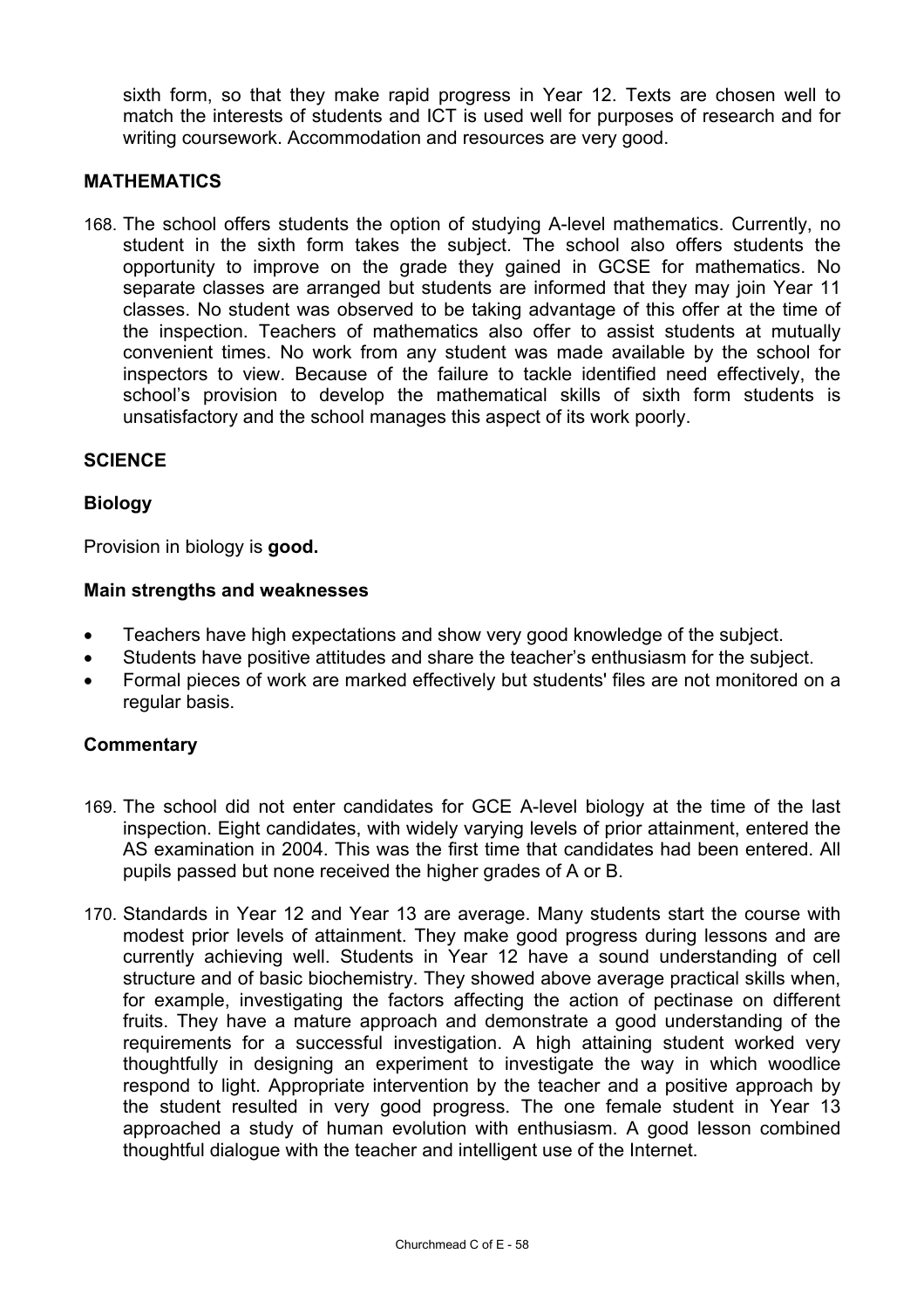- 171. Teaching and learning are good overall. Teachers have a very good knowledge of the subject, plan lessons carefully and have high expectations. Relationships are very good and students share teachers' enthusiasm for the subject. Teachers are skilled in assessing the needs of each student and giving appropriate support. ICT is used well to enhance students' learning. Tests and formal pieces of work are marked effectively but students' files are not monitored on a regular basis to correct errors and help them to organise their work.
- 172. Leadership and management of biology, within the science department, are good. The two teachers work well together, providing mutual support. Small numbers, particularly in Year 13, hinder a healthy dialogue between students, and particularly hold back skills related to teamwork and problem solving.

# **INFORMATION AND COMMUNICATION TECHNOLOGY**

- 173. ICT was sampled. AS level results in 2004 were well below average; of 14 entrants, 6 gained results that were unclassified; the remainder were mostly D grades, and none were higher. For some students results were as expected, given the low standards on entry; staffing issues likely contributed to students failing. Results in the Foundation Level GNVQ course were above average, with all four students attaining a pass grade and three attaining a merit grade. Standards seen in lessons were average. Students in an AS-level lesson were able to discuss the economic factors driving the development of Internet search engines and the advantages of using automated procedures such as 'wizards' and 'macros'.
- 174. Teaching and learning in lessons seen were satisfactory overall and students achieved satisfactorily. However, activities tend to be mundane and to lack challenge, as in a GNVQ lesson where students used a graphics package to create a very simple logo. The teacher missed opportunities to enthuse and challenge the students, for example, by encouraging them to discuss the relative merits of some well-known logos before designing their own.
- 175. Leadership and management are satisfactory overall though the new head of department acknowledges his need for professional development in order to improve his skills and confidence, and thereby the quality of post-16 provision. Staffing has improved since the last report and current students also have a better experience of ICT when younger. Accommodation and resources are very good, especially in view of the small number of students enrolled.

## **VISUAL AND PERFORMING ARTS AND MEDIA**

The focus was on media studies, but a Year 13 lesson of **drama** was also seen. Standards were below average; teaching and learning were satisfactory and students achieved satisfactorily. Both candidates in AS examinations last year passed; there were no A-C grades.

#### **Media studies**

Provision in media studies is **good.** 

#### **Main strengths and weaknesses**

The teacher in charge of media studies is committed to high standards.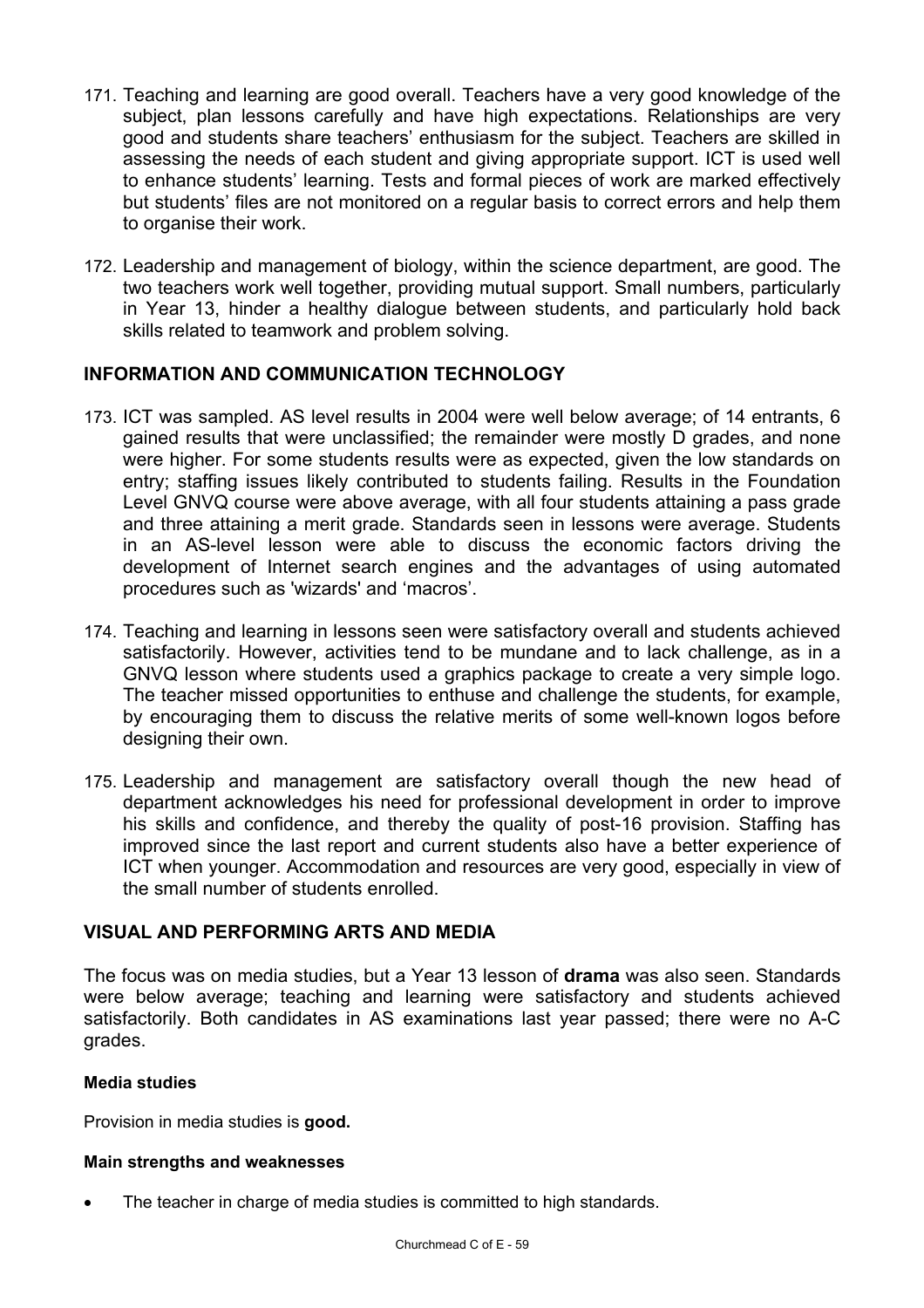- Students are enthusiastic, achieve well and their practical production work is very good.
- Good leadership and management have created a structured approach to the course which ensures students' progression through work.
- Students' levels of general knowledge of current affairs and political awareness are too low and impeding progress.
- The quality of resources available to students is high and enables them to develop their ICT skills well.

#### **Commentary**

- 176. Students usually enter the course with average or above average attainment in related subjects; media studies is not a GCSE subject but most students have at least four grade C GCSE passes. In 2004, all students achieved a pass at either AS or A-level which was either in line with or above expectations based on their prior attainment. They achieved well overall.
- 177. Standards of current work are above average; good use is made of media terminology and there is a good understanding of media industries and concepts. The very structured approach to the course ensures that students are well taught and achieve well. Practical work is very good as a result of good teaching and preparation, and the very good resources for the small numbers of students participating in the course.
- 178. Teaching and learning are good overall. Students are taught the basic concepts and skills to enable them to produce work of a very high quality for their practical activity assessment at the end of Year 12. There is a high level of support available to individuals as class groups are small. In Year 13, the more theoretical aspects of the course require a greater understanding of current affairs and a higher level of political awareness than most students possess. Teachers' planning takes this into consideration and the resources provided ensure that students' general knowledge is enhanced as they study the media. Students' independence develops as the course progresses. Relationships within the groups and with the teacher are good and a mature approach to the course is seen in folders of work produced. Students are enthusiastic, especially in the practical elements of the AS level course. They work conscientiously, although there is some discontinuity as a result of absence by some students.
- 179. Leadership and management are good and have maintained good provision since the last inspection. The teacher responsible for media studies is a very good role model for students. The planning and preparation of resources and the use of suitable materials to extend students' general knowledge encourage their approach to research to be thorough. Marking is positive and assessment accurate and rigorous; teachers' comments are supportive and provide students with good guidance for future development. The course is well managed; resources and course materials provide students with relevant and appropriate textual references to enhance their analytical skills and develop the knowledge of the broader issues within the media. Computer-based and other technical resources are very good and promote the high standards of media presentations which form part of the course. The carefully structured approach to the course ensures good progression from AS to A-level and is reflected in the examination successes of students who have little or no prior knowledge of media studies.

## **HOSPITALITY, SPORTS, LEISURE AND TRAVEL**

One Year 13 advanced level **physical education** lesson was sampled. Students were taught well and learnt effectively; they made good progress. Eight students were entered for AS level examinations last year; 4 entries were unclassified, 3 passes were in the B-C range.

#### **BUSINESS**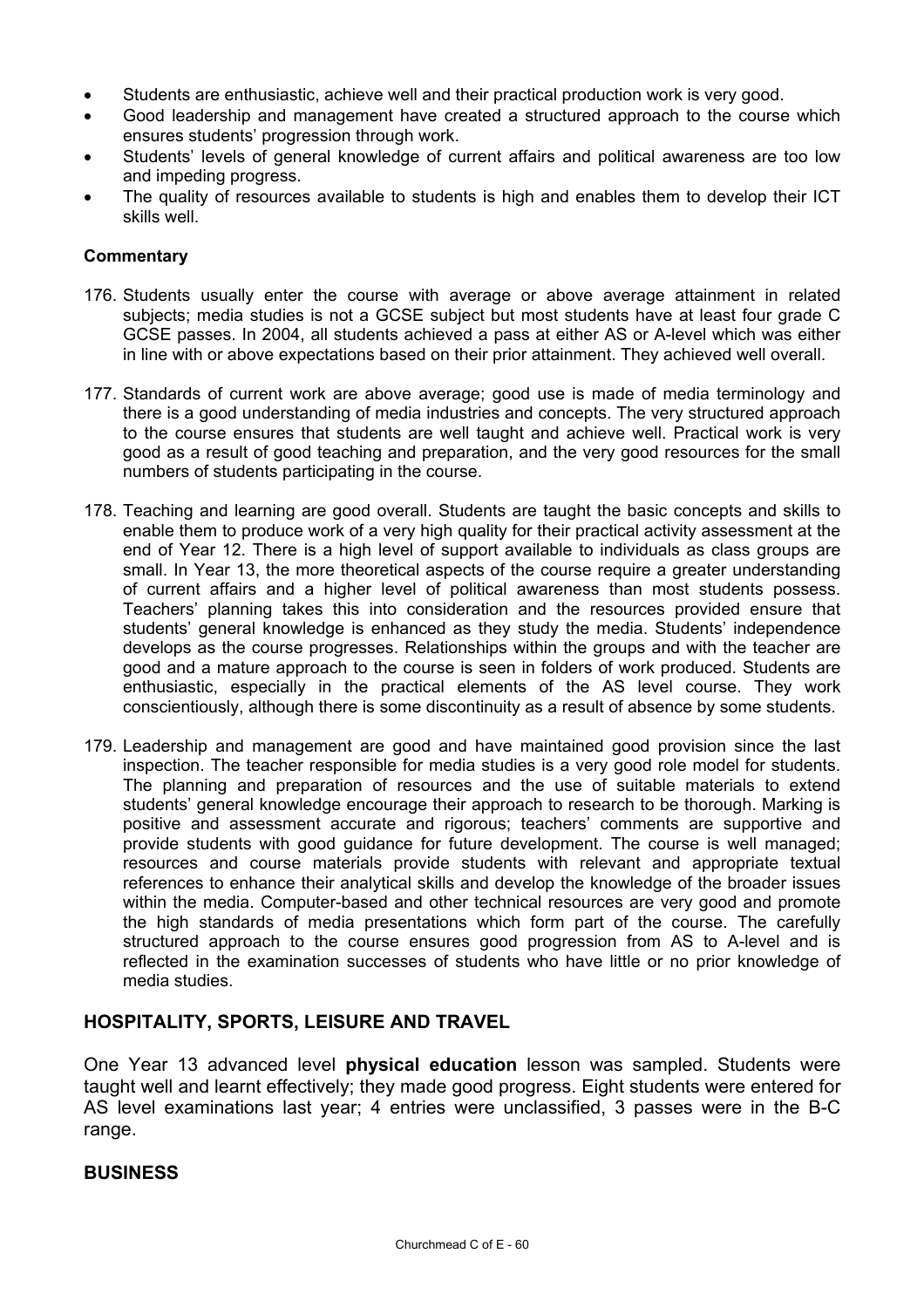## **Business Studies**

Provision in business studies is **good**.

#### **Main strengths and weaknesses**

- Teaching is good and students are achieving well.
- Although AS and A2 results have been below average, they have represented satisfactory achievement.
- Students have positive views about the benefits of the course.
- Contacts with business and industry are not sufficiently strong to give students enough experience of the real world of work.

- 180. Improvement since the last inspection is good. There is now a more stable staffing situation, greater access to ICT and improved accommodation and resources.
- 181. Low entry numbers for A-level examinations make statistical comparisons unreliable, but the average points score per student in 2004 was below average, with grades falling in the middle to low range. Despite this, achievement for most students was in line with expectations. Male and female students achieve equally well. AS results in 2004 were disappointing and contained a disproportionate number of D and E grades; 3 entries were also unclassified. Students and teachers have analysed this performance and identified areas for improvement.
- 182. Standards for the current Year 12 are average and achievement is satisfactory for this stage of the course. A wide range of business management topics has been covered but research for some case studies lacks depth. Students receive good support for developing study skills but despite this, some find the construction and phrasing of discursive essays difficult. Students have a reasonable understanding of concepts such as 'job analysis' and 'person specification' but, as seen in one lesson on human resource management, they lack confidence in expressing their views and applying what they know in new situations. The debate lacked spark and verve but participation improved as students became more familiar with the topic.
- 183. In contrast, Year 13 students participate readily in lively debates and demonstrate good background knowledge of topics such as health and safety legislation and minimum wage legislation and how they impinge on business management. Writing skills are not as well developed as verbal skills and this affects the quality of extended case studies. Standards are average but, against prior attainment, progress is good and students are achieving well.
- 184. Teaching is good. Teachers have relevant background experience in the business world and can enliven lessons by setting topics in an appropriate context. Good interaction with students leads to positive attitudes and good involvement with the work; consequently learning is good. Teachers know the subject matter well and, in the best lessons, use a variety of techniques to communicate this at a brisk pace. Students are positive about the benefits of the course and appreciate the help and support that teachers give. Most Year 13 students intend to continue with a business-related course in further education. Teachers have worked hard on techniques to improve students'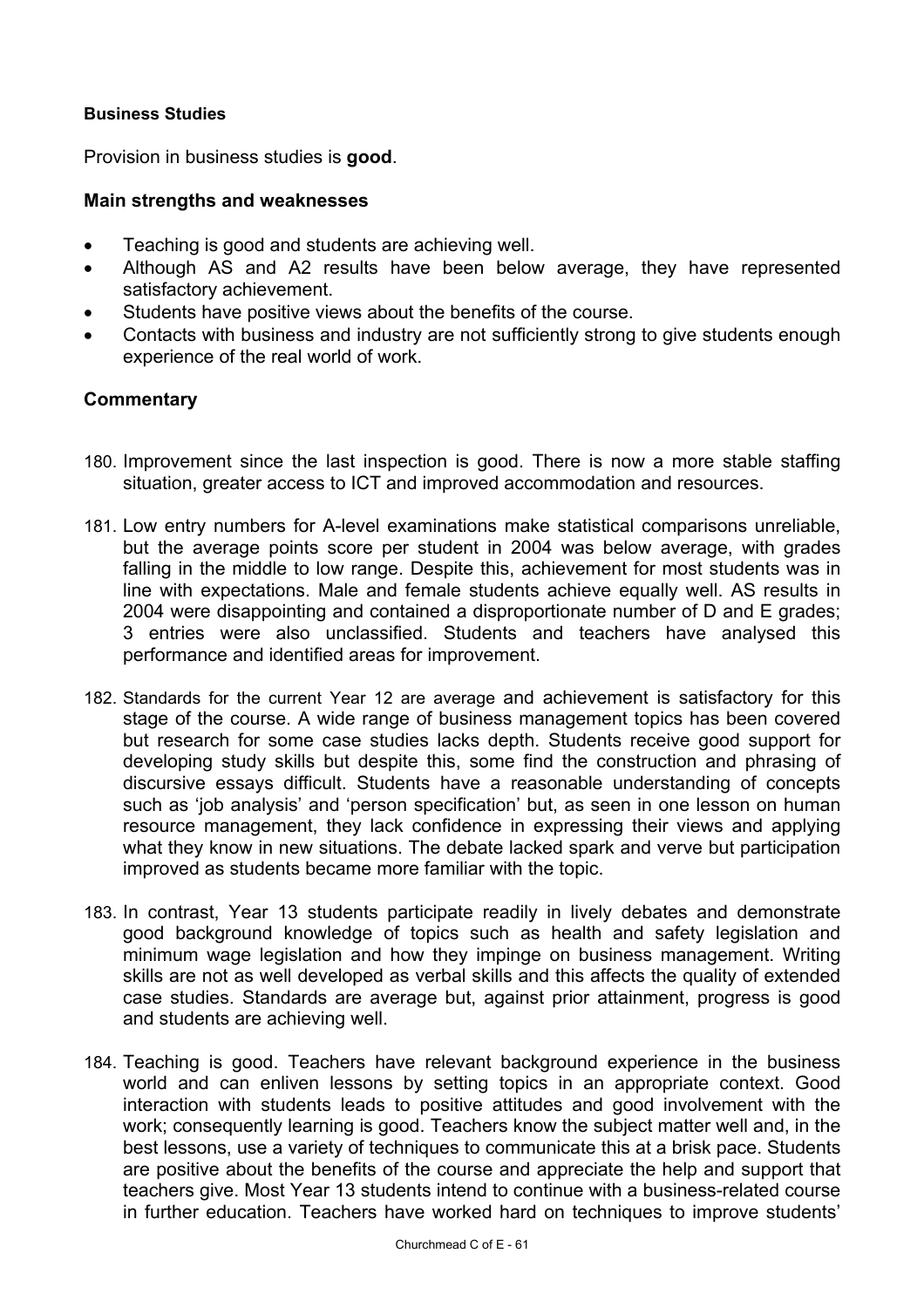independent learning skills, which are now better than at the time of the last inspection but still require further development. Students' work is assessed thoroughly and with clear advice for improvement.

185. Leadership and management are good. There is a good awareness of the department's strengths and weaknesses and a clear path for development has been established. However, there are limited opportunities for students to experience the business world at first hand.